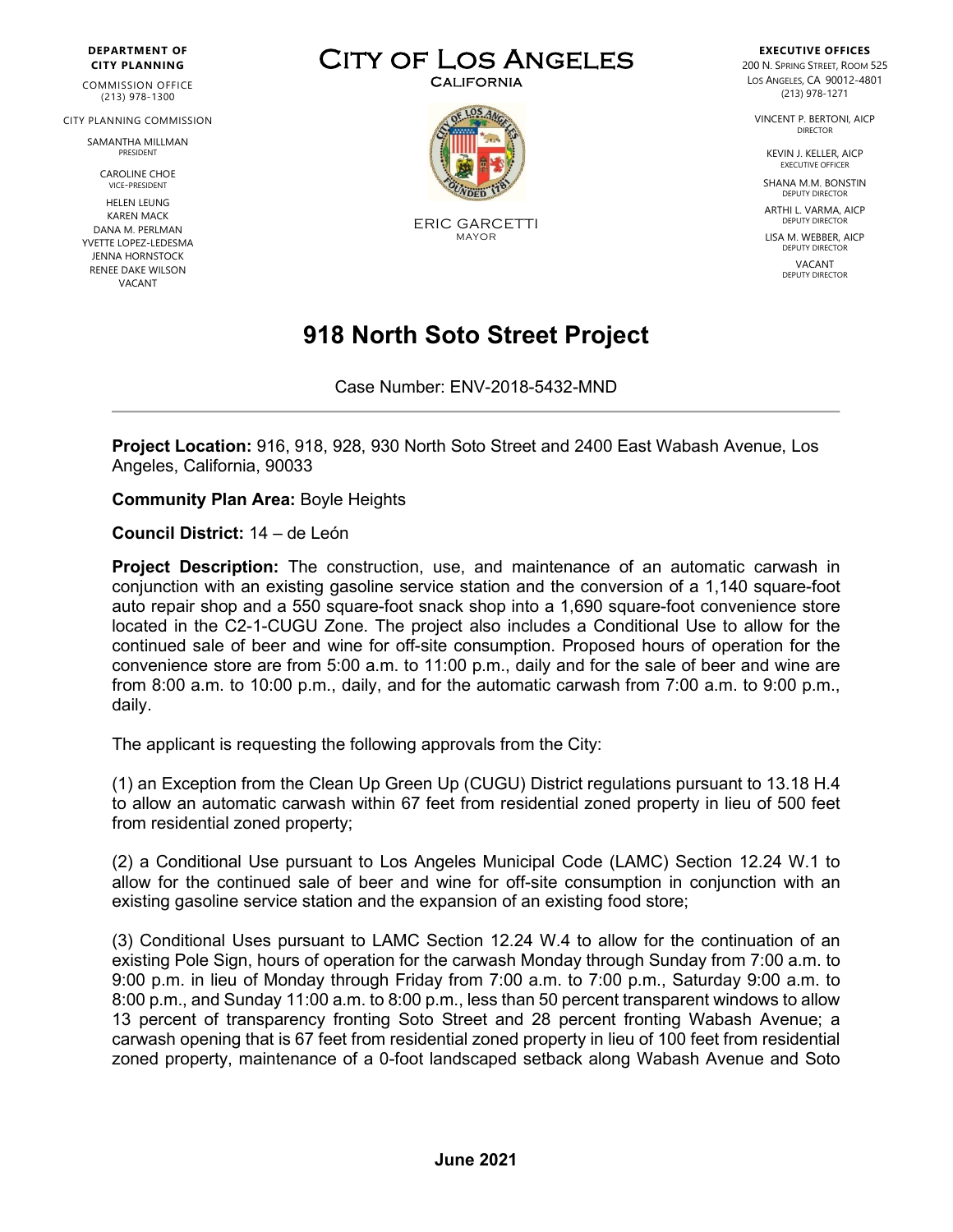Street in lieu of a 5-foot landscaped setback along street frontages, and the continued 24-hour operation of the existing gasoline sales;

(4) Conditional Uses pursuant to LAMC Section 12.24 W. 27 to allow an automatic carwash within an existing Commercial Corner Development, hours of operation for the new convenience store from 5:00 a.m. to 11:00 p.m. in lieu of 7:00 a.m. to 11:00 p.m., for the continuation of an existing Pole Sign, maintenance of a 0-foot landscaped setback along Wabash Avenue and Soto Street in lieu of a 5-foot landscaped setback along street frontages, less than 50 percent transparent windows and doors to allow 48 percent of transparency fronting Soto Street and 43 percent of transparency fronting Wabash Avenue; and

(5) a Waiver of Dedication and Improvement pursuant to LAMC Section 12.37 I for the south side of Wabash Avenue and for the easterly public alley, which adjoin the project site.

> **PREPARED BY:** The City of Los Angeles Department of City Planning

#### **APPLICANT:** Milas Hanna, Bob Hanna, Jean Maroun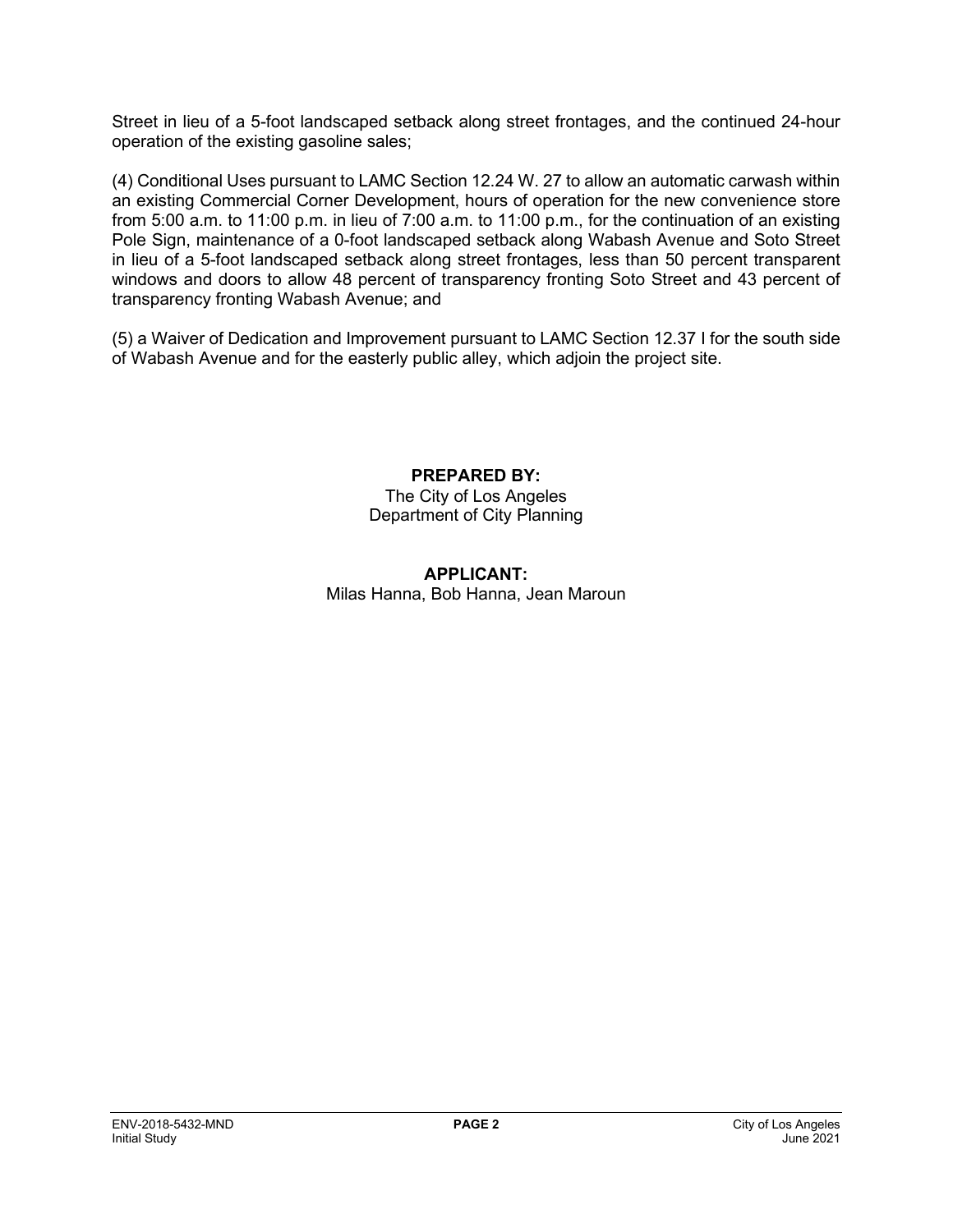# **INITIAL STUDY**

## **TABLE OF CONTENTS**

|      | 3.1.  |  |
|------|-------|--|
|      | 3.2.  |  |
|      | 3.3.  |  |
|      | 3.4.  |  |
|      |       |  |
| L.   |       |  |
| II.  |       |  |
| III. |       |  |
| IV.  |       |  |
| V.   |       |  |
| VI.  |       |  |
| VII. |       |  |
|      | VIII. |  |
| IX.  |       |  |
| Χ.   |       |  |
| XI.  |       |  |
| XII. |       |  |
|      | XIII. |  |
|      | XIV.  |  |
|      | XV.   |  |
|      | XVI.  |  |
|      |       |  |
|      |       |  |
|      | XX.   |  |
|      |       |  |
|      |       |  |
| 5.   |       |  |
| 6.   |       |  |

#### **Appendices**

Page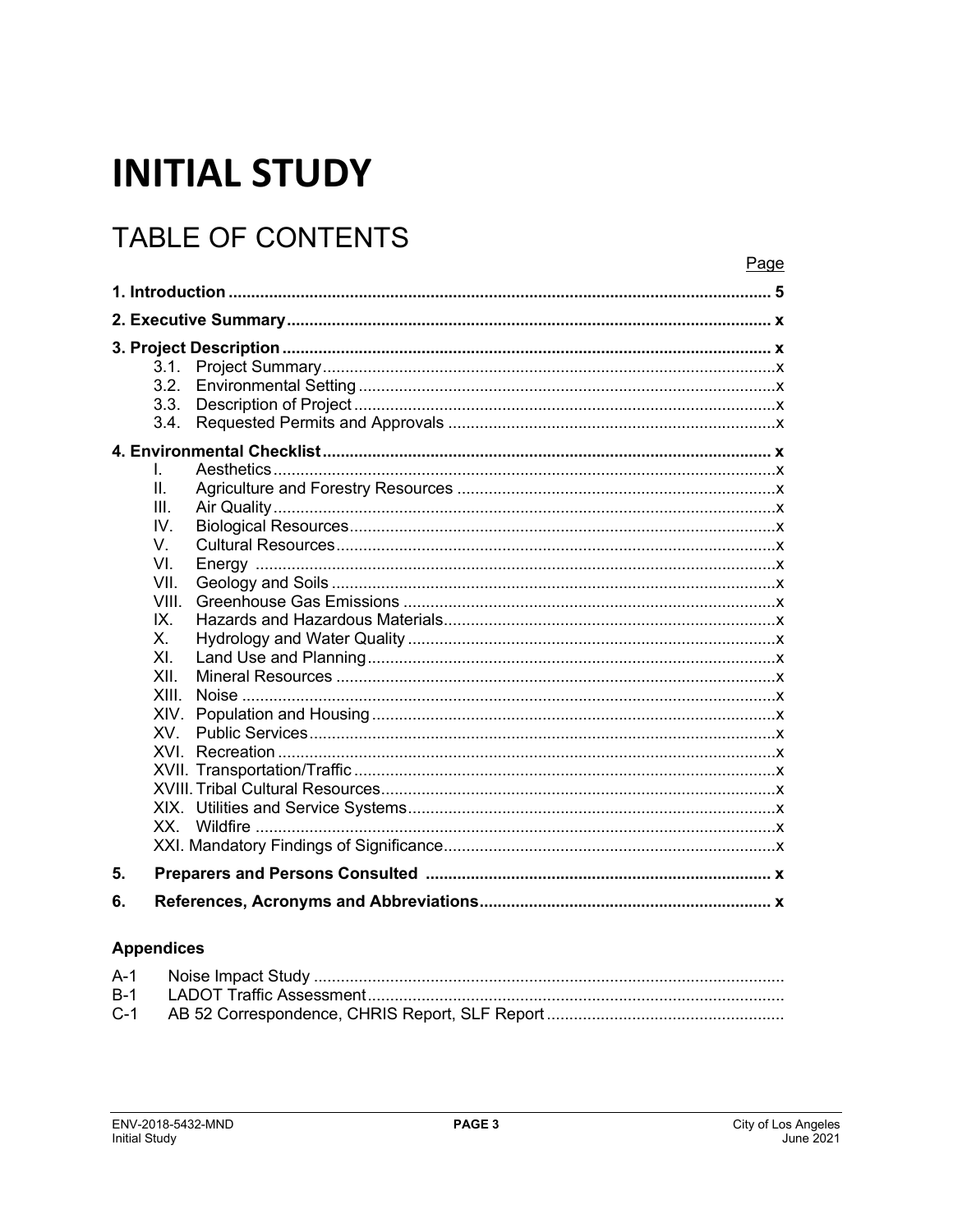# **INITIAL STUDY**

## **1 INTRODUCTION**

This Initial Study (IS) document evaluates potential environmental effects resulting from construction and operation of the proposed **New Automatic Carwash and Expanded Convenience Store** Project ("Project"). The proposed Project is subject to the guidelines and regulations of the California Environmental Quality Act (CEQA). Therefore, this document has been prepared in compliance with the relevant provisions of CEQA and the State CEQA Guidelines as implemented by the City of Los Angeles (City). Based on the analysis provided within this Initial Study, the City has concluded that the Project may result in significant impacts on the environment. This Initial Study and Mitigated Negative Declaration are intended as informational documents and are ultimately required to be adopted by the decision maker prior to project approval by the City.

## **1.1 PURPOSE OF AN INITIAL STUDY**

The California Environmental Quality Act was enacted in 1970 with several basic purposes: (1) to inform governmental decision makers and the public about the potential significant environmental effects of proposed projects; (2) to identify ways that environmental damage can be avoided or significantly reduced; (3) to prevent significant, avoidable damage to the environment by requiring changes in projects through the use of feasible alternatives or mitigation measures; and (4) to disclose to the public the reasons behind a project's approval even if significant environmental effects are anticipated.

An application for the proposed project has been submitted to the City of Los Angeles Department of City Planning for discretionary review. The Department of City Planning, as Lead Agency, has determined that the project is subject to CEQA, and the preparation of an Initial Study is required.

An Initial Study is a preliminary analysis conducted by the Lead Agency, in consultation with other agencies (responsible or trustee agencies, as applicable), to determine whether there is substantial evidence that a project may have a significant effect on the environment. If the Initial Study concludes that the Project, with mitigation, may have a significant effect on the environment, an Environmental Impact Report should be prepared; otherwise the Lead Agency may adopt a Negative Declaration or a Mitigated Negative Declaration.

This Initial Study has been prepared in accordance with CEQA (Public Resources Code §21000 et seq.), the State CEQA Guidelines (Title 14, California Code of Regulations, §15000 et seq.), and the City of Los Angeles CEQA Guidelines (1981, amended 2006).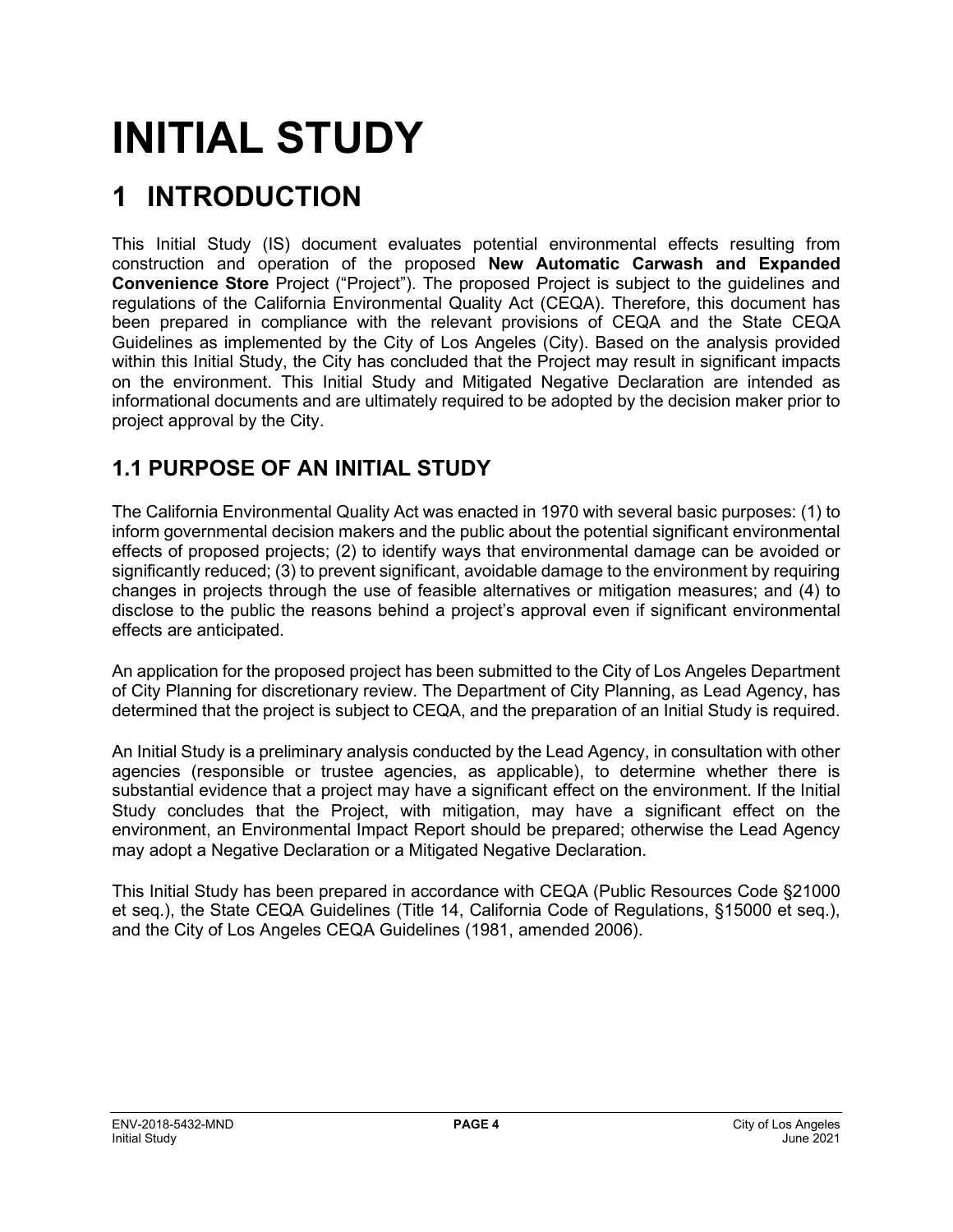## **1.2. ORGANIZATION OF THE INITIAL STUDY**

This Initial Study is organized into four sections as follows:

#### 1 INTRODUCTION

Describes the purpose and content of the Initial Study, and provides an overview of the CEQA process.

#### 2 EXECUTIVE SUMMARY

Provides Project information, identifies key areas of environmental concern, and includes a determination whether the project may have a significant effect on the environment.

#### 3 PROJECT DESCRIPTION

Provides a description of the environmental setting and the Project, including project characteristics and a list of discretionary actions.

#### 4 EVALUATION OF ENVIRONMENTAL IMPACTS

Contains the completed Initial Study Checklist and discussion of the environmental factors that would be potentially affected by the Project.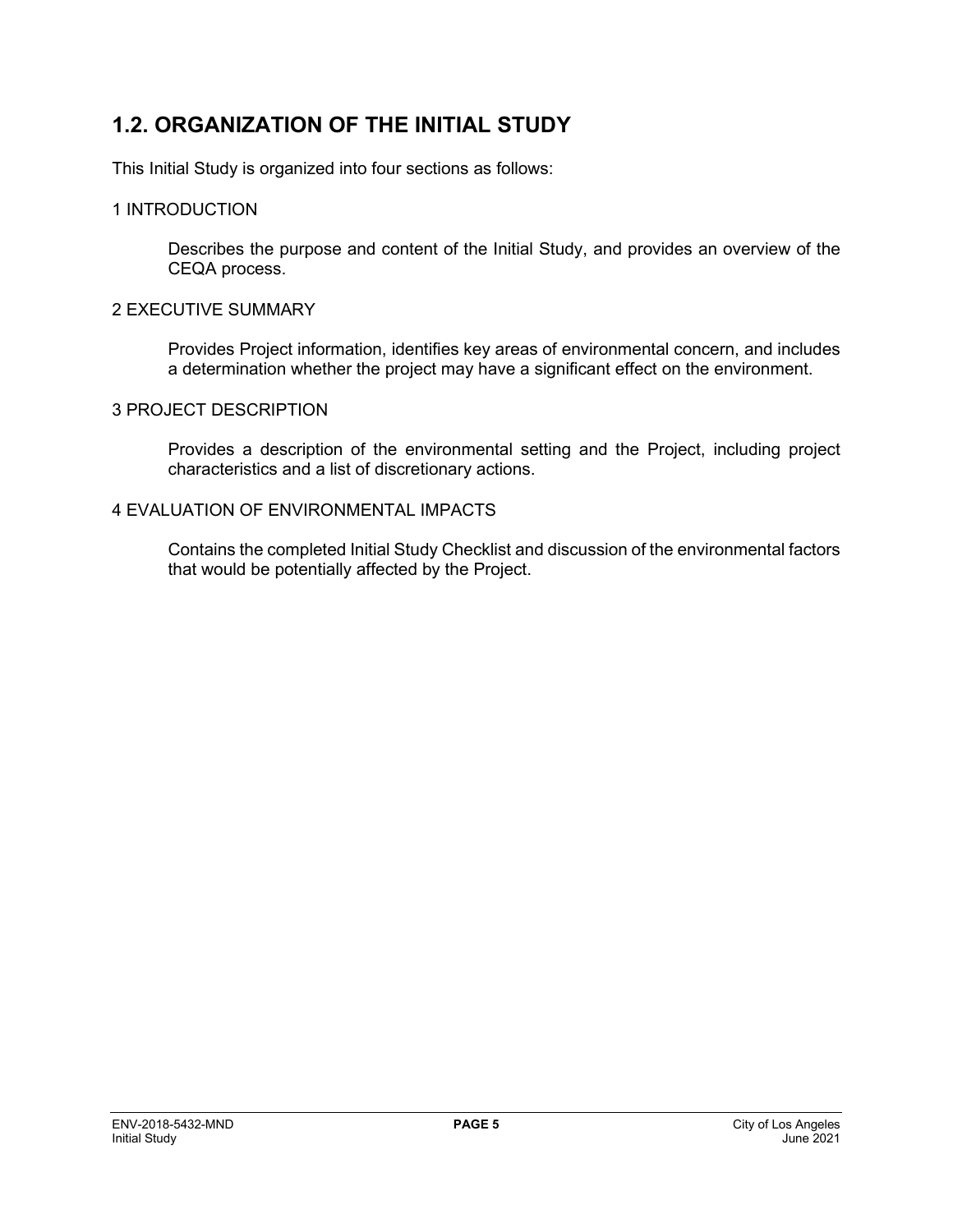# INITIAL STUDY

## **2 EXECUTIVE SUMMARY**

| <b>PROJECT TITLE</b>   | 918 NORTH SOTO STREET         |
|------------------------|-------------------------------|
| ENVIRONMENTAL CASE NO. | ENV-2018-5432-MND             |
| RELATED CASES          | APCE-2018-5431-SPE-CU-CUB-WDI |

| <b>PROJECT LOCATION</b>    |                                         |
|----------------------------|-----------------------------------------|
| <b>COMMUNITY PLAN AREA</b> | <b>BOYLE HEIGHTS</b>                    |
| GENERAL PLAN DESIGNATION   | HIGHWAY ORIENTED AND LIMITED COMMERCIAL |
| <b>ZONING</b>              | C <sub>2</sub> -1-CUGU                  |
| COUNCIL DISTRICT           | $14 - DE LEÓN$                          |

| <b>LEAD AGENCY</b>   | <b>CITY OF LOS ANGELES</b>                                     |
|----------------------|----------------------------------------------------------------|
| <b>STAFF CONTACT</b> | <b>MONIQUE ACOSTA</b>                                          |
| <b>ADDRESS</b>       | CITY HALL, 200 N. SPRING STREET, LOS ANGELES,<br>CA 90012      |
| <b>PHONE NUMBER</b>  | $(213)$ 978-1173                                               |
| EMAIL                | MONIQUE.ACOSTA@LACITY.ORG                                      |
|                      |                                                                |
| <b>APPLICANT</b>     | MILAS HANNA, BOB HANNA, JEAN MAROUN                            |
| <b>ADDRESS</b>       | 425 WEST ORANGE GROVE AVENUE, SIERRA<br><b>MADRE, CA 91024</b> |
| <b>PHONE NUMBER</b>  | (562) 434-2835                                                 |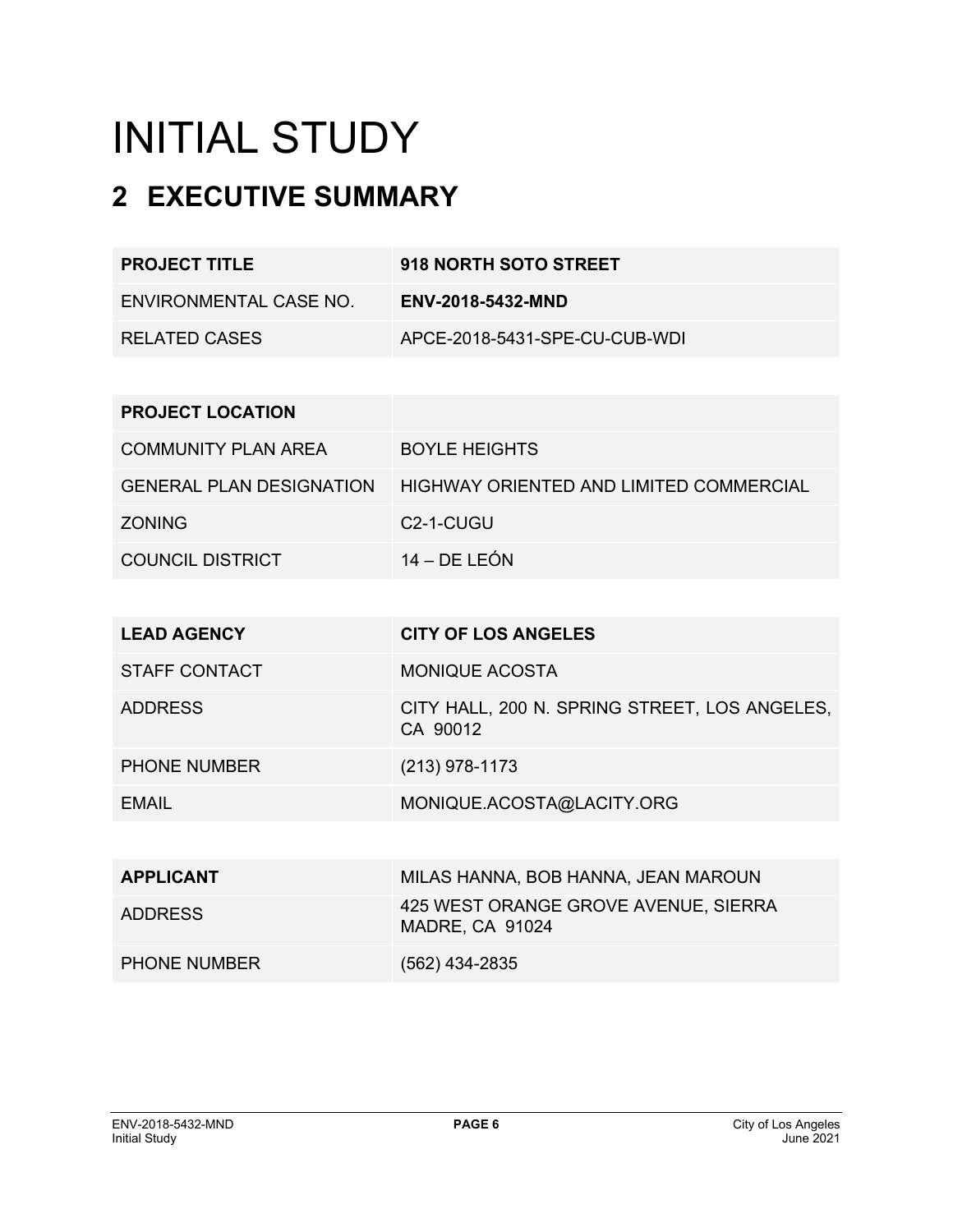#### **PROJECT DESCRIPTION**

The construction, use, and maintenance of an automatic carwash in conjunction with an existing gasoline service station and the conversion of a 1,140 square-foot auto repair shop and a 550 square-foot snack shop into a 1,690 square-foot convenience store located in the C2-1-CUGU Zone.

(For additional detail, see "Section 3. PROJECT DESCRIPTION").

#### **ENVIRONMENTAL SETTING**

The subject property is located at the intersection of Wabash Avenue and Soto Street on the southeast corner. The subject property is a corner rectangular lot with 106 feet of frontage along the southerly side of Wabash Avenue, 142 feet of frontage along the easterly side of Soto Street, with a depth of 131 feet for a total lot size of 22,146 square feet. The site is zoned C2-1-CUGU and designated Highway Oriented and Limited Commercial in the Boyle Heights Community Plan. The site is currently improved with an existing gasoline service station, a 1,140 square-foot auto repair shop and a 550 square-foot snack shop.

The subject site is a rectangular-shaped, 22,146 square-foot site with an ascending grade to the southeast. The surrounding area is characterized by improved streets that ascend upward to the south on Soto Street and to the east on Wabash Avenue. Properties to the north, across Wabash Avenue, are zoned C2-1-CUGU, RD1.5-1-CUGU, R2-1-CUGU, PF-1XL-CUGU and designated Highway Oriented and Limited Commercial, Low Medium I Residential and Low Medium II Residential, and Public Facilities, respectively. These properties are developed with a gasoline service station, restaurant, one- to two-story multi-family residential structures, a new four-story hotel that is currently under construction and the San Bernardino Interstate 10 Freeway. Properties to the south, are zoned C2-1-CUGU, R3-1-CUGU, and R2-1-CUGU and designated Highway Oriented and Limited Commercial and Medium Residential. These properties are developed with one-story commercial buildings that include a laundromat, hair salon, corner market, and one- to two-story multi-family residential structures. Properties to the west, across Soto Street, are zoned C2-1-CUGU, R3-2-CUGU, R2-1-CUGU, PF-1XL-CUGU and designated Highway Oriented and Limited Commercial, Medium Residential, Low Medium I Residential, and Public Facilities, respectively. These properties are developed with one- to three-story multi-family residential structures and the San Bernardino 10 Freeway Soto Street off-ramp. Properties to the east, are zoned R3-1-CUGU and RD1.5-1-CUGU and designated Medium Residential and Low Medium II Residential, respectively. These properties are developed with one- to two-story multifamily residential structures. The site's east property line abuts a paper alley that is 15 feet wide.

The subject site is located within the Bureau of Engineering (BOE) Special Grading Area, a methane zone, within 0.92 kilometers from the Upper Elysian Park Fault Zone. The site is not within a designated Hillside, airport hazard, coastal zone, farmland, fire hazard severity zone, hazardous waste site, alquist-priolo fault zone, landslide, liquefaction, fault rupture, or tsunami inundation zone. There are no on-site trees or street trees in the adjacent public right-of-way.

(For additional detail, see "Section 3. PROJECT DESCRIPTION").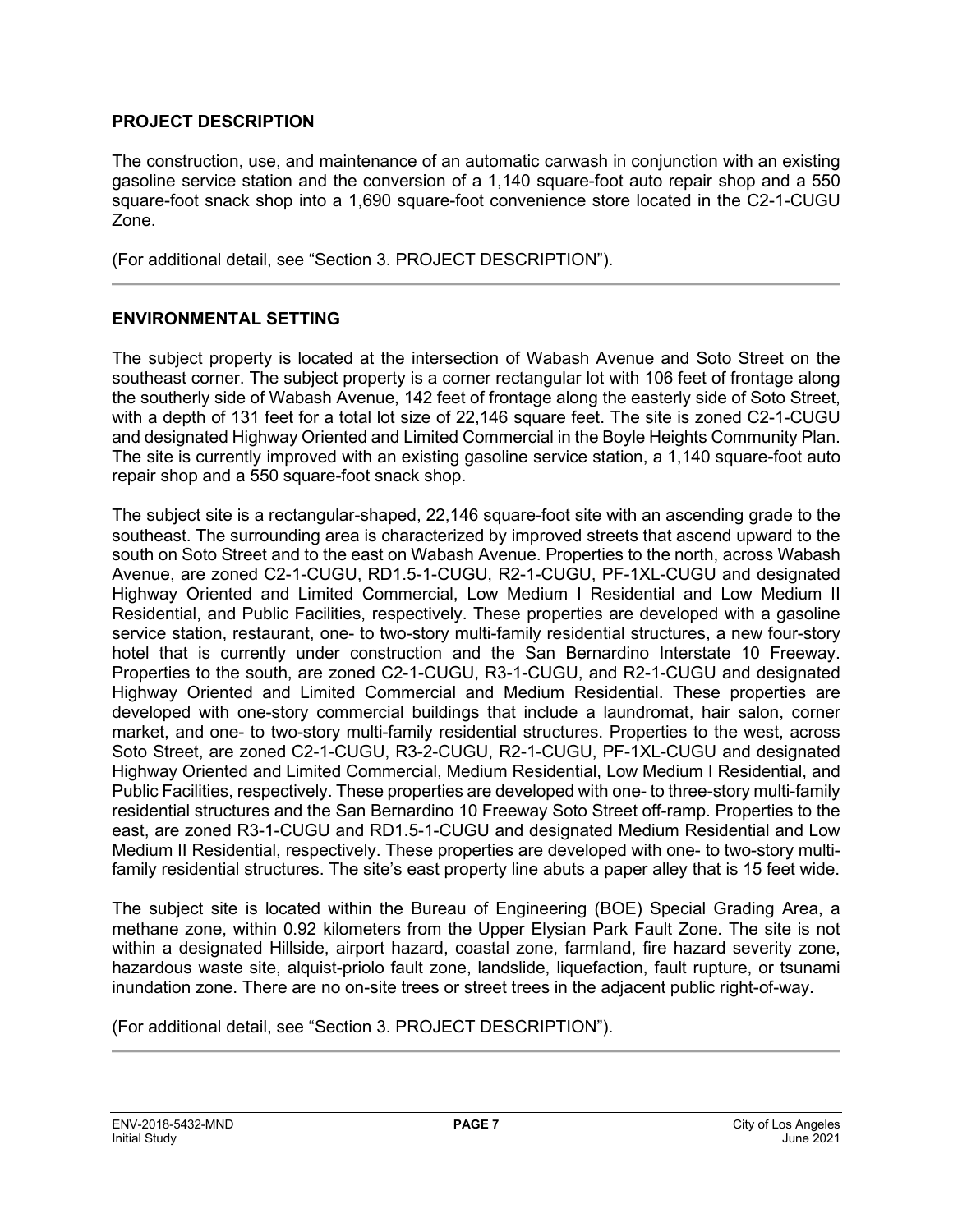#### **OTHER PUBLIC AGENCIES WHOSE APPROVAL IS REQUIRED**

(e.g. permits, financing approval, or participation agreement)

None.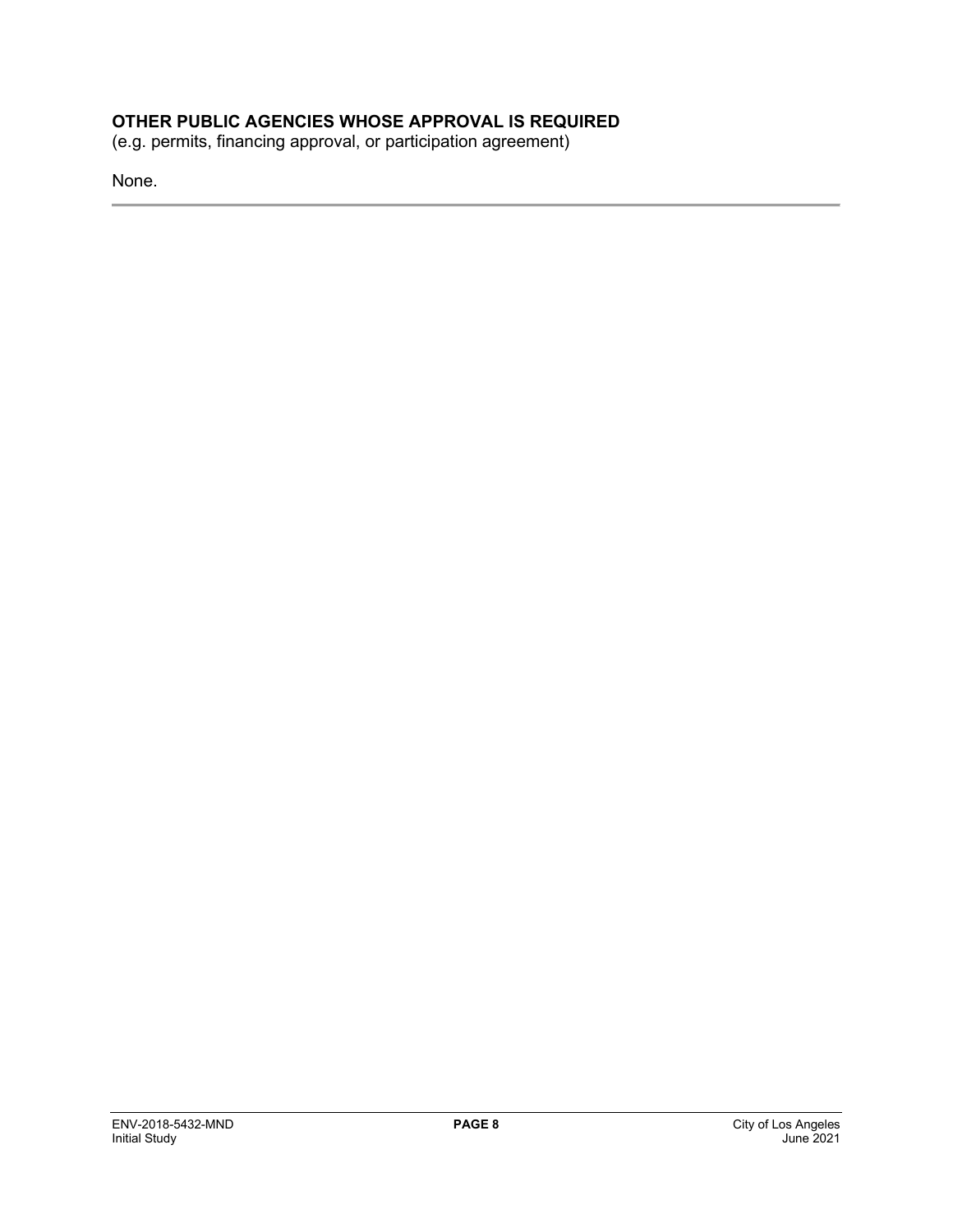#### **ENVIRONMENTAL FACTORS POTENTIALLY AFFECTED**

The environmental factors checked below would be potentially affected by this project, involving at least one impact that is a "Potentially Significant Impact" as indicated by the checklist on the following pages.

| $\boxtimes$ Aesthetics           | <b>Greenhouse Gas Emissions</b>      | <b>Public Services</b>                       |
|----------------------------------|--------------------------------------|----------------------------------------------|
| Agriculture & Forestry Resources | $\Box$ Hazards & Hazardous Materials | Recreation                                   |
| $\Box$ Air Quality               | <b>Hydrology / Water Quality</b>     | Transportation                               |
| □ Biological Resources           | $\Box$ Land Use / Planning           | $\boxtimes$ Tribal Cultural Resources        |
| $\boxtimes$ Cultural Resources   | <b>Mineral Resources</b>             | Utilities / Service Systems                  |
| Energy                           | Noise                                | Wildfire                                     |
| Geology / Soils                  | Population / Housing                 | <b>Mandatory Findings of</b><br>Significance |
|                                  |                                      |                                              |

#### **DETERMINATION**

(To be completed by the Lead Agency)

On the basis of this initial evaluation:

- I find that the proposed project COULD NOT have a significant effect on the environment, and a NEGATIVE DECLARATION will be prepared.
- $\boxtimes$  I find that although the proposed project could have a significant effect on the environment, there will not be a significant effect in this case because revisions on the project have been made by or agreed to by the project proponent. A MITIGATED NEGATIVE DECLARATION will be prepared.
- I find the proposed project MAY have a significant effect on the environment, and an ENVIRONMENTAL IMPACT REPORT is required.
- I find the proposed project MAY have a "potentially significant impact" or "potentially significant unless mitigated" impact on the environment, but at least one effect 1) has been adequately analyzed in an earlier document pursuant to applicable legal standards, and 2) has been addressed by mitigation measures based on earlier analysis as described on attached sheets. An ENVIRONMENTAL IMPACT REPORT is required, but it must analyze only the effects that remain to be addressed.
- $\Box$  I find that although the proposed project could have a significant effect on the environment, because all potentially significant effects (a) have been analyzed adequately in an earlier EIR or NEGATIVE DECLARATION pursuant to applicable standards, and (b) have been avoided or mitigated pursuant to that earlier EIR or NEGATIVE DECLARATION, including revisions or mitigation measures that are imposed upon the proposed project, nothing further is required.

Monique Acosta **PRINTED NAME**

City Planning Associate

**TITLE**

Monique Acosta

June 15, 2021 **DATE**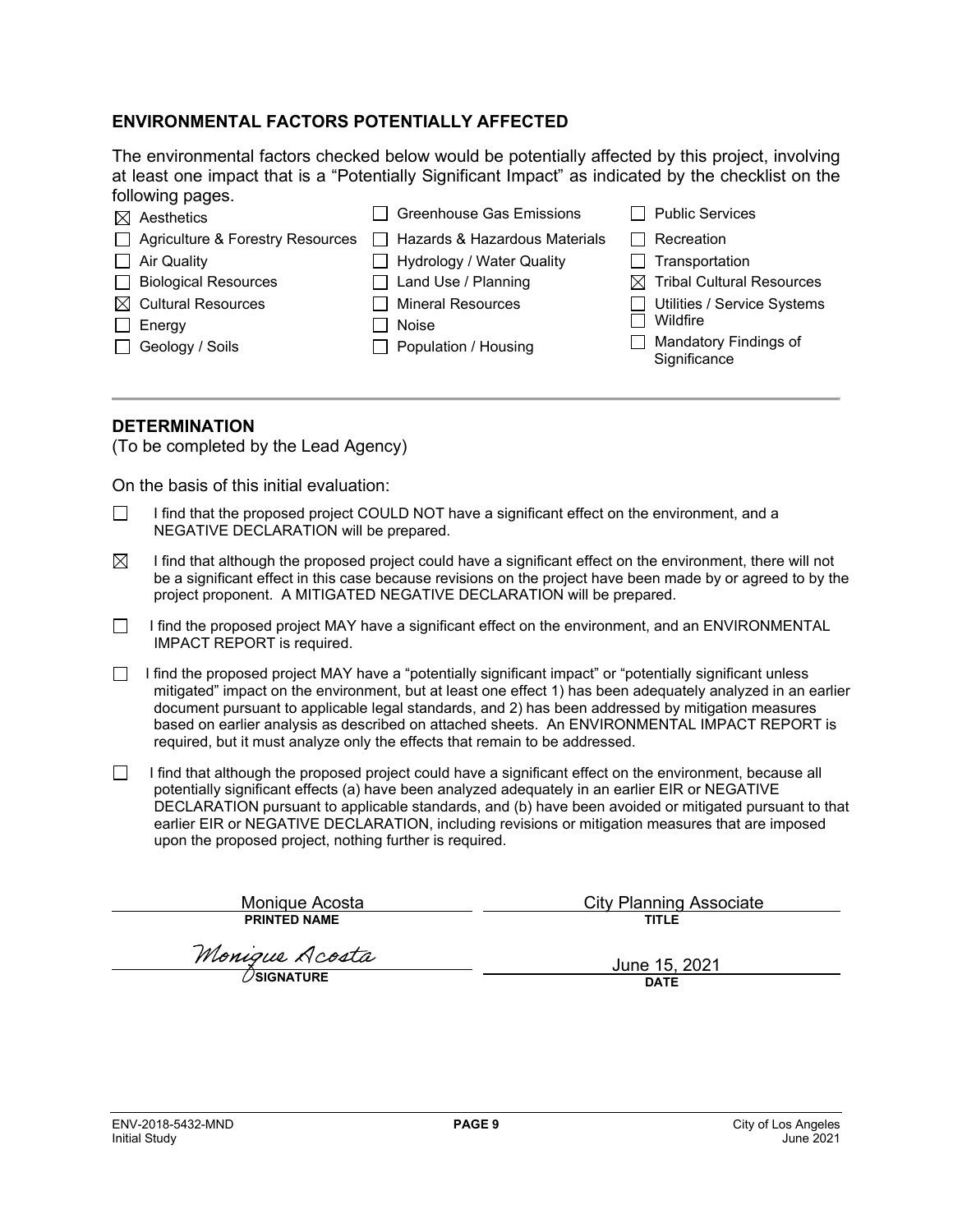#### **EVALUATION OF ENVIRONMENTAL IMPACTS**

- 1) A brief explanation is required for all answers except "No Impact" answers that are adequately supported by the information sources a lead agency cites in the parentheses following each question. A "No Impact" answer is adequately supported if the referenced information sources show that the impact simply does not apply to projects like the one involved (e.g., the project falls outside a fault rupture zone). A "No Impact" answer should be explained where it is based on project-specific factors as well as general standards (e.g., the project will not expose sensitive receptors to pollutants, based on a project-specific screening analysis).
- 2) All answers must take account of the whole action involved, including off-site as well as on-site, cumulative as well as project-level, indirect as well as direct, and construction as well as operational impacts.
- 3) Once the lead agency has determined that a particular physical impact may occur, then the checklist answers must indicate whether the impact is potentially significant, less that significant with mitigation, or less than significant. "Potentially Significant Impact" is appropriate if there is substantial evidence that an effect may be significant. If there are one or more "Potentially Significant Impact" entries when the determination is made, an EIR is required.
- 4) "Negative Declaration: Less Than Significant With Mitigation Incorporated" applies where the incorporation of a mitigation measure has reduced an effect from "Potentially Significant Impact" to "Less Than Significant Impact." The lead agency must describe the mitigation measures, and briefly explain how they reduce the effect to a less than significant level (mitigation measures from "Earlier Analysis," as described in (5) below, may be cross referenced).
- 5) Earlier analysis must be used where, pursuant to the tiering, program EIR, or other CEQA process, an effect has been adequately analyzed in an earlier EIR, or negative declaration. Section 15063 (c)(3)(D). In this case, a brief discussion should identify the following:
	- a) Earlier Analysis Used. Identify and state where they are available for review.
	- b) Impacts Adequately Addressed. Identify which effects from the above checklist were within the scope of and adequately analyzed in an earlier document pursuant to applicable legal standards, and state whether such effects were addressed by mitigation measures based on the earlier analysis.
	- c) Mitigation Measures. For effects that are "Less Than Significant With Mitigation Measures Incorporated," describe the mitigation measures which were incorporated or refined from the earlier document and the extent to which they address site-specific conditions for the project.
- 6) Lead agencies are encouraged to incorporate into the checklist references to information sources for potential impacts (e.g., general plans, zoning ordinances). Reference to a previously prepared or outside document should, where appropriate, include a reference to the page or pages where the statement is substantiated
- 7) Supporting Information Sources: A sources list should be attached, and other sources used or individuals contacted should be cited in the discussion.
- 8) This is only a suggested form, and lead agencies are free to use different formats; however, lead agencies should normally address the questions from this checklist that are relevant to a project's environmental effects in whichever format is selected.
- 9) The explanation of each issue should identify:
	- a) The significance criteria or threshold, if any, used to evaluate each question; and
	- b) The mitigation measure identified, if any, to reduce the impact to less than significance.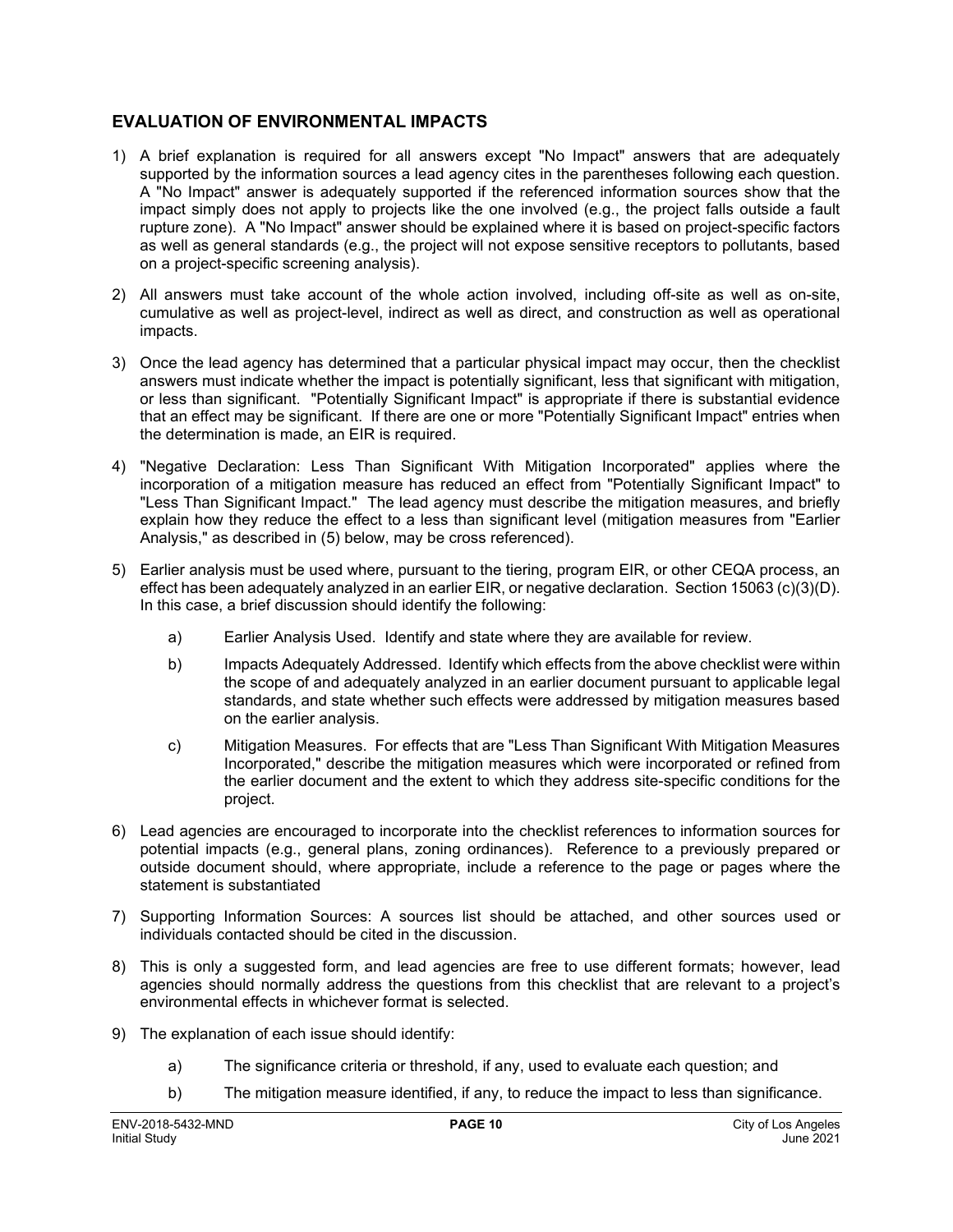# INITIAL STUDY

## **3 PROJECT DESCRIPTION**

### **3.1 PROJECT SUMMARY**

The construction, use, and maintenance of an automatic carwash in conjunction with an existing gasoline service station and the conversion of a 1,140 square-foot auto repair shop and a 550 square-foot snack shop into a 1,690 square-foot convenience store located in the C2-1-CUGU Zone.

### **3.2 ENVIRONMENTAL SETTING**

#### **3.2.1 Project Location**

The subject site (916, 918, 928, 930 North Soto Street and 2400 East Wabash Avenue) is located within the Boyle Heights Community Plan in the City of Los Angeles. The subject site is located at the intersection of Wabash Avenue and Soto Street on the southeast corner. The subject property is a corner rectangular lot with 106 feet of frontage along the southerly side of Wabash Avenue, 142 feet of frontage along the easterly side of Soto Street, with a depth of 131 feet for a total lot size of 22,146 square feet. Proposed hours of operation for the convenience store are from 5:00 a.m. to 11:00 p.m., daily and for the sale of beer and wine are from 8:00 a.m. to 10:00 p.m., daily, and for the automatic carwash from 7:00 a.m. to 9:00 p.m., daily.

#### **3.2.2 Existing Conditions**

The subject site is a rectangular-shaped, 22,146 square-foot site with an ascending grade to the southeast. The site is currently improved with an existing gasoline service station, a 1,140 square-foot auto repair shop and a 550 square-foot snack shop. The site is zoned C2-1-CUGU and designated Highway Oriented and Limited Commercial. The property is located within the Bureau of Engineering (BOE) Special Grading Area, a methane zone, within 0.92 kilometers from the Upper Elysian Park Fault Zone. The site is not within a designated Hillside, airport hazard, coastal zone, farmland, fire hazard severity zone, hazardous waste site, alquist-priolo fault zone, landslide, liquefaction, fault rupture, or tsunami inundation zone. There are no on-site trees or street trees in the adjacent public right-of-way.

#### **3.2.3 Surrounding Land Uses**

The site is located along the southerly side of Wabash Avenue, along the easterly side of Soto Street, on the southeast corner of Wabash Avenue and Soto Street in the Boyle Heights Community Plan Area, approximately 370 feet to the south of the San Bernardino Interstate 10 Freeway. Wabash Avenue is designated as an Avenue II with a designated right-of-way width of 86 feet and designated roadway width of 56 feet. Soto Street is designated as an Avenue II with a designated right-of-way width of 86 feet and designated roadway width of 56 feet.

The surrounding area is characterized by improved streets that ascend upward to the south on Soto Street and to the east on Wabash Avenue. Properties to the north, across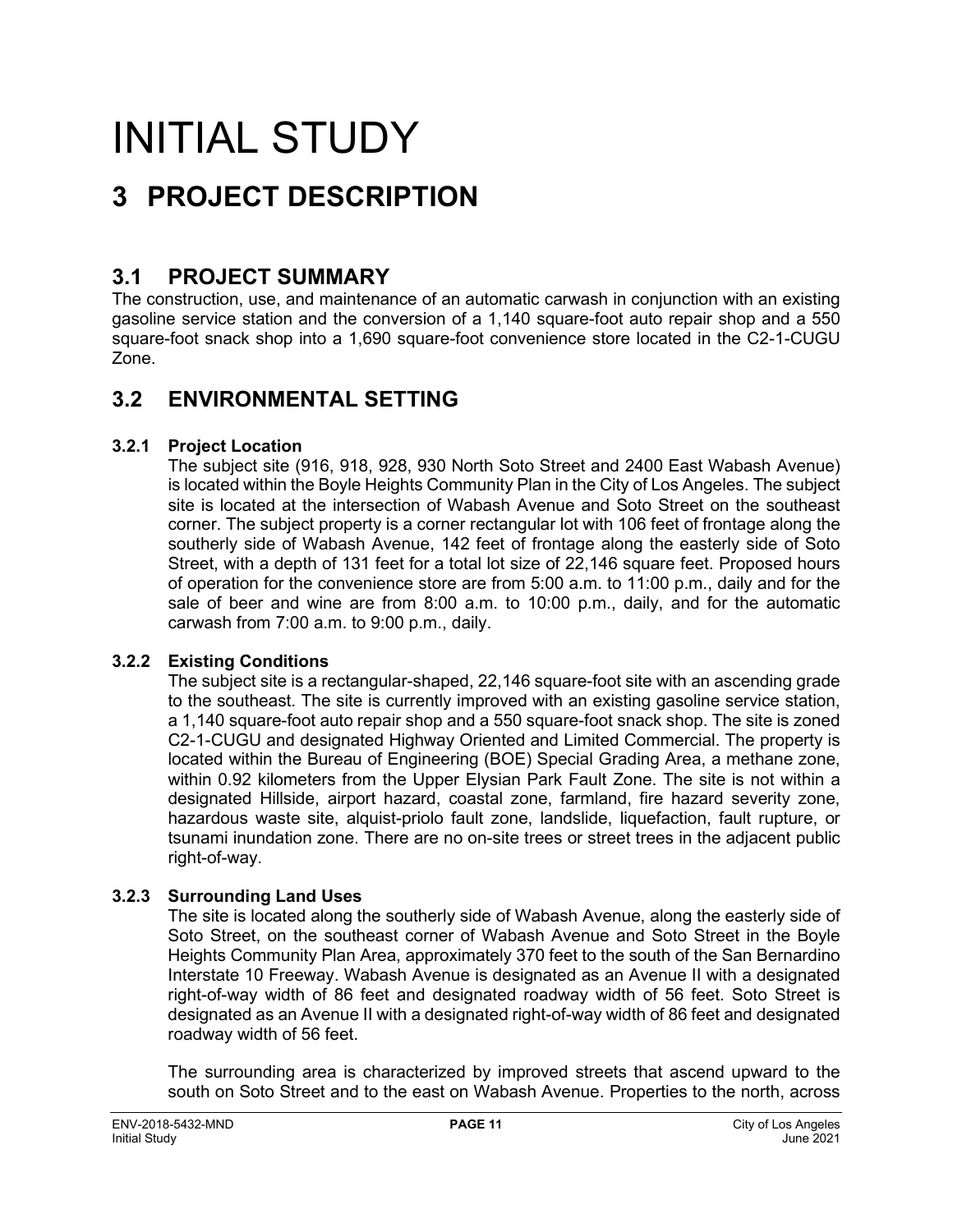Wabash Avenue, are zoned C2-1-CUGU, RD1.5-1-CUGU, R2-1-CUGU, PF-1XL-CUGU and designated Highway Oriented and Limited Commercial, Low Medium I Residential and Low Medium II Residential, and Public Facilities, respectively. These properties are developed with a gasoline service station, restaurant, one- to two-story multi-family residential structures, a new four-story hotel that is currently under construction and the San Bernardino Interstate 10 Freeway. Properties to the south, are zoned C2-1-CUGU, R3-1-CUGU, and R2-1-CUGU and designated Highway Oriented and Limited Commercial and Medium Residential. These properties are developed with one-story commercial buildings that include a laundromat, hair salon, corner market, and one- to two-story multifamily residential structures. Properties to the west, across Soto Street, are zoned C2-1- CUGU, R3-2-CUGU, R2-1-CUGU, PF-1XL-CUGU and designated Highway Oriented and Limited Commercial, Medium Residential, Low Medium I Residential, and Public Facilities, respectively. These properties are developed with one- to three-story multi-family residential structures and the San Bernardino 10 Freeway Soto Street off-ramp. Properties to the east, are zoned R3-1-CUGU and RD1.5-1-CUGU and designated Medium Residential and Low Medium II Residential, respectively. These properties are developed with one- to two-story multi-family residential structures. The site's east property line abuts a paper alley that is 15 feet wide.

## **3.3 DESCRIPTION OF PROJECT**

#### **3.3.1 Project Overview**

The project proposes the construction, use, and maintenance of a new automatic carwash in conjunction with an existing gasoline service station and the conversion of a 1,140 square-foot auto repair shop and a 550 square-foot snack shop into a 1,690 square-foot convenience store. The new automatic carwash will be 19 feet 6 inches in height to the top of the parapet. The conversion of the auto repair shop and snack shop to a convenience store will include interior and exterior improvements to accommodate the convenience store use. The project will consist of 200 cubic yards of dirt to be exported.

The requested entitlements include a Specific Plan Exception from the Clean Up Green Up Ordinance, Conditional Use Permits (CUP), and a Waiver of Dedication and Improvement of the Public Right of Way (WDI) pursuant to the Clean Up Green Up Ordinance No. 184,246 and Sections 13.18 H.4, 12.24 W.1, 12.24 W.4, 12.24 W.27, and 12.37 W.I of the Los Angeles Municipal Code (LAMC) respectively.

#### **3.3.2 Design and Architecture**

The project proposes a new 1,099 square-foot automatic carwash and the conversion of a 1,140 square-foot auto repair shop and a 550 square-foot snack shop into a 1,690 square-foot convenience store. The building façade materials of the carwash and convenience store include stucco in a sand float and smooth texture finish, clay tile, concrete panels, aluminum storefronts, glazing and sunshade canopies above doors.

#### **3.3.3 Landscaping**

The project proposes to maintain the existing landscaping at the property's northwest corner, along the east property line and south property line. The project proposes new landscaping along the west property line adjacent to Soto Street that is 22 feet 11 inches in length and 6 feet in width.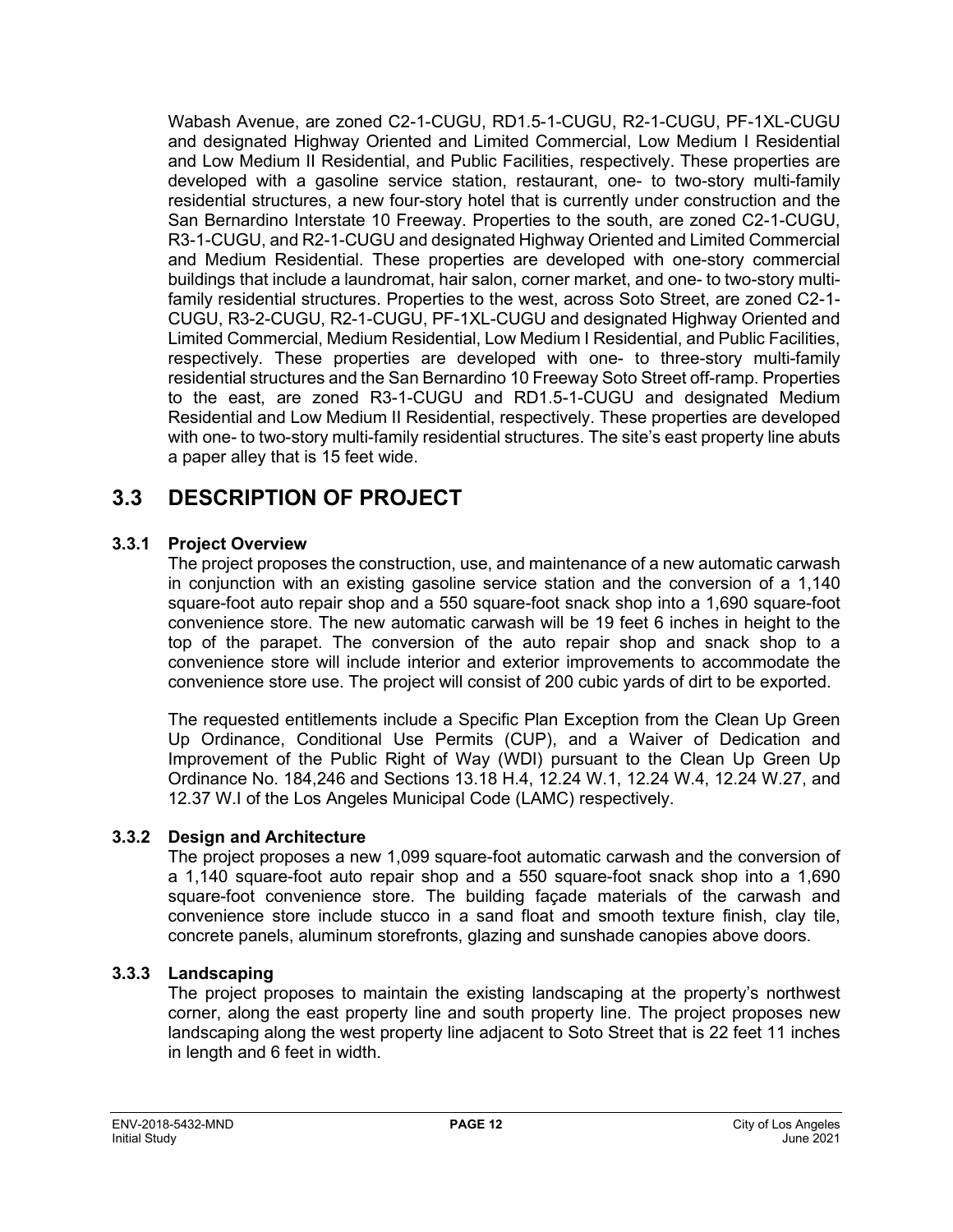#### **3.3.4 Access, Circulation, and Parking**

The site consists of two driveways on Soto Street that are each 39 feet in width and two driveways on Wabash Avenue that are each approximately 39 feet 5 inches in width. The project proposes to maintain the existing driveways. The pedestrian access to the new convenience store will be located along west façade facing Soto Street. The vehicle entrance to the new automatic carwash will be located along the east façade facing the paper alley and the vehicle exit is along the west façade facing Soto Street. The vehicle entrance for the new automatic carwash is approximately 67 feet to the easterly residentially zoned property and the vehicle exit is approximately 35 feet 3 inches to the westerly property line adjacent to Soto Street. The project is required to provide 8 vehicle parking spaces and provides 11 vehicle parking spaces. The project is required to and provides 2 short-term and 2 long-term bicycle parking spaces.

#### **3.3.5 Lighting and Signage**

All lighting on the upper levels would be shielded and focused on the Project Site and directed away from the neighboring land uses. The project will include architectural features and facades with a low level of reflectivity. The project includes a Conditional Use Permit for the continuation of an existing Pole Sign. All additional future signs shall be reviewed by the Department of Building and Safety for compliance with the LAMC.

#### **3.3.6 Sustainability Features**

The project is designed to meet the latest in California/Uniform building codes, Title 24, and Cal-Green.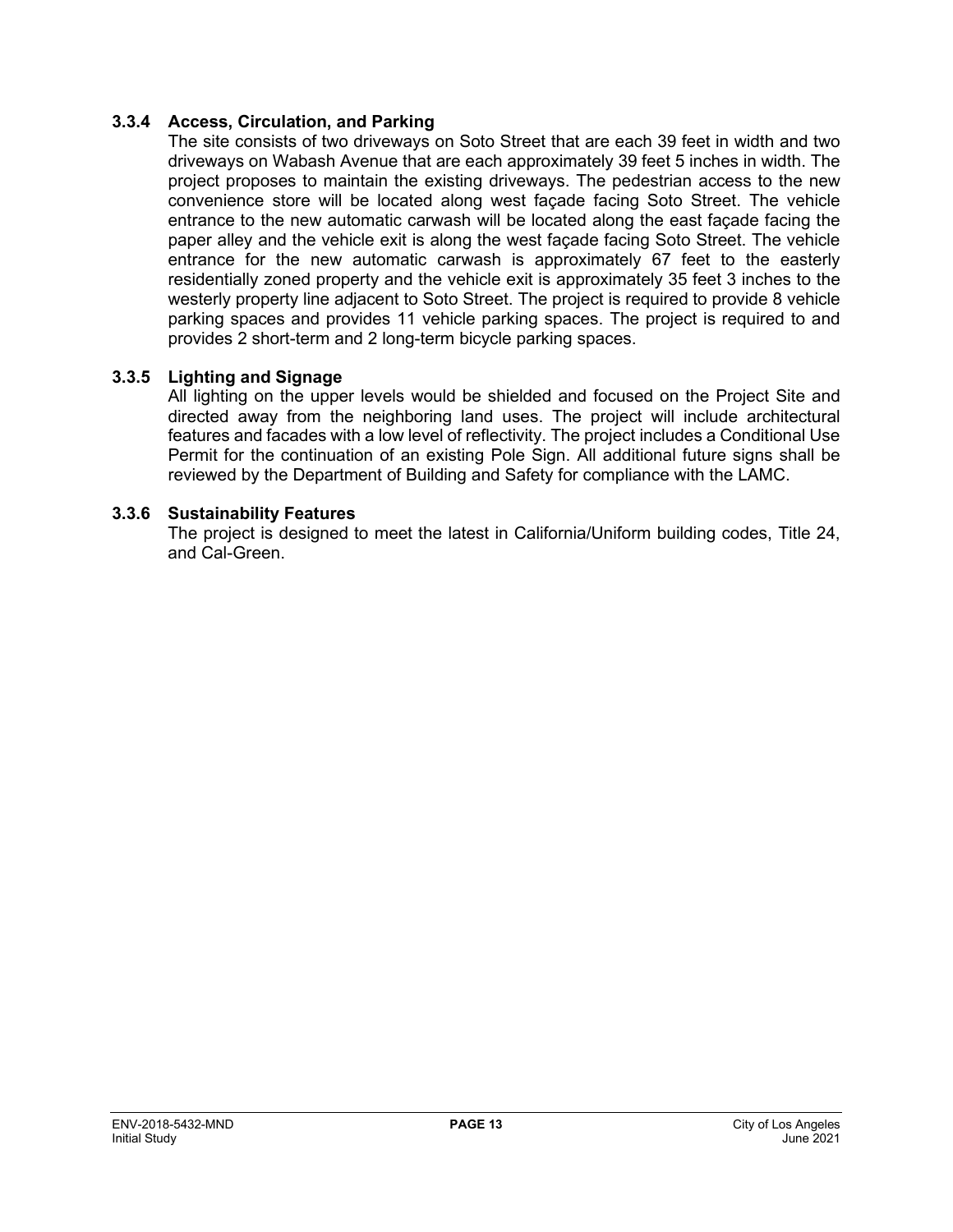## **3.4 REQUESTED PERMITS AND APPROVALS**

The list below includes the anticipated requests for approval of the project. The Mitigated Negative Declaration will analyze impacts associated with the project and will provide environmental review sufficient for all necessary entitlements and public agency actions associated with the project. The discretionary entitlements, reviews, permits and approvals required to implement the project include, but are not necessarily limited to, the following:

- Pursuant to LAMC Section 13.18 H.4, an Exception from the CUGU District regulations to allow an automatic carwash within 67 feet from residential zoned property in lieu of 500 feet from residential zoned property.
- Pursuant to LAMC Section 12.24 W.1, a Conditional Use to allow for the continued sale of beer and wine for off-site consumption in conjunction with the expansion of an existing food store.
- Pursuant to LAMC Section 12.24 W.4, a Conditional Use to allow for the continuation of an existing Pole Sign, hours of operation for the carwash Monday through Sunday from 7:00 a.m. to 9:00 p.m. in lieu of Monday through Friday from 7:00 a.m. to 7:00 p.m., Saturday 9:00 a.m. to 8:00 p.m., and Sunday 11:00 a.m. to 8:00 p.m., less than 50 percent transparent windows to allow 13 percent of transparency fronting Soto Street and 28 percent fronting Wabash Avenue; a carwash opening that is 67 feet from residential zoned property in lieu of 100 feet from residential zoned property, maintenance of a 0-foot landscaped setback along Wabash Avenue and Soto Street in lieu of a 5-foot landscaped setback along street frontages, the continued 24-hour operation of the existing gasoline sales.
- Pursuant to LAMC Section 12.24 W.27, a Conditional Use to allow an automatic carwash within an existing Commercial Corner Development, hours of operation for the new convenience store from 5:00 a.m. to 11:00 p.m. in lieu of 7:00 a.m. to 11:00 p.m., for the continuation of an existing Pole Sign, maintenance of a 0-foot landscaped setback along Wabash Avenue and Soto Street in lieu of a 5-foot landscaped setback along street frontages, less than 50 percent transparent windows and doors to allow 48 percent of transparency fronting Soto Street and 43 percent of transparency fronting Wabash Avenue.
- Pursuant to LAMC Section 12.37 I, a Waiver of Dedication and Improvement pursuant to 12.37 I for the south side of Wabash Avenue and for the easterly public alley, which adjoin the project site.
- Other discretionary and ministerial permits and approvals that may be deemed necessary, including, but not limited to, temporary street closure permits, grading permits, excavation permits, foundation permits, building permits, and sign permits.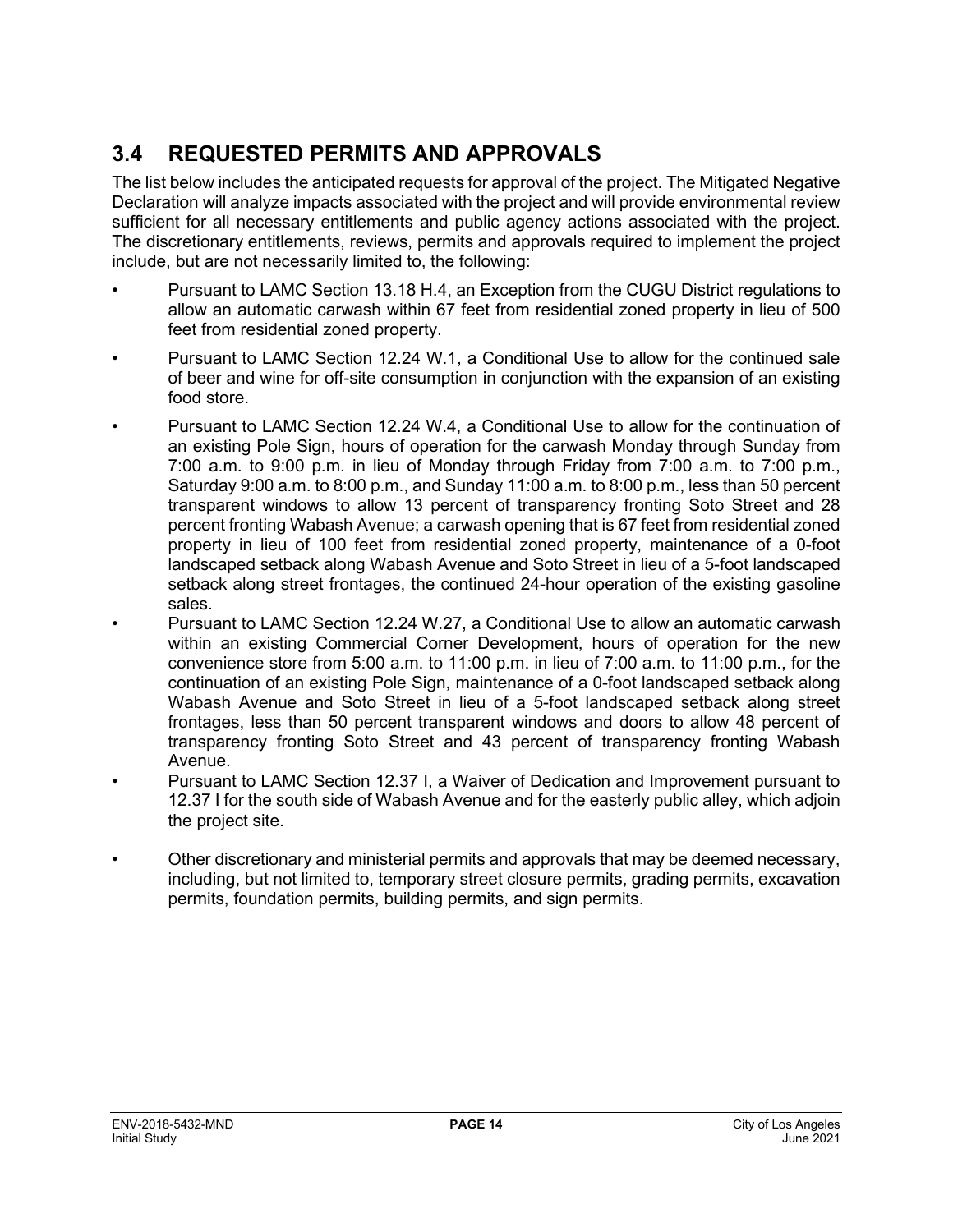# INITIAL STUDY **4 ENVIRONMENTAL IMPACT ANALYSIS**

## **I. AESTHETICS**

|                                                                                                                                                                                                                                                                                                                                                                                                  | Potentially<br>Significant<br>Impact | Less Than<br>Significant<br>with<br>Mitigation<br>Incorporated | I ess Than<br>Significant<br>Impact | No Impact   |
|--------------------------------------------------------------------------------------------------------------------------------------------------------------------------------------------------------------------------------------------------------------------------------------------------------------------------------------------------------------------------------------------------|--------------------------------------|----------------------------------------------------------------|-------------------------------------|-------------|
| Except as provided in Public                                                                                                                                                                                                                                                                                                                                                                     |                                      |                                                                |                                     |             |
| Resources Code Section 21099 would the project:                                                                                                                                                                                                                                                                                                                                                  |                                      |                                                                |                                     |             |
| a. Have a substantial adverse effect on a scenic<br>vista?                                                                                                                                                                                                                                                                                                                                       |                                      |                                                                |                                     | $\boxtimes$ |
| b. Substantially damage scenic resources, including,<br>but not limited to, trees, rock outcroppings, and<br>historic buildings within a state scenic highway?                                                                                                                                                                                                                                   |                                      |                                                                |                                     |             |
| c. In non-urbanized areas, substantially degrade the<br>existing visual character or quality of public views<br>the site and its surroundings? (Public views are<br>that are experienced from publicly<br>those<br>accessible vantage point). If the project is in an<br>urbanized area, would the project conflict with<br>applicable zoning and other regulations governing<br>scenic quality? |                                      |                                                                | $\boxtimes$                         |             |
| d. Create a new source of substantial light or glare<br>which would adversely affect day or nighttime<br>views in the area?                                                                                                                                                                                                                                                                      |                                      | $\boxtimes$                                                    |                                     |             |

#### **a) Have a substantial adverse effect on a scenic vista?**

**No Impact**. A significant impact would occur if the proposed project would have a substantial adverse effect on a scenic vista. A scenic vista refers to views of focal points or panoramic views of broader geographic areas that have visual interest. A focal point view would consist of a view of a notable object, building, or setting. An impact on a scenic vista would occur if the bulk or design of a building or development contrasts enough with a visually interesting view, so that the quality of the view is permanently affected.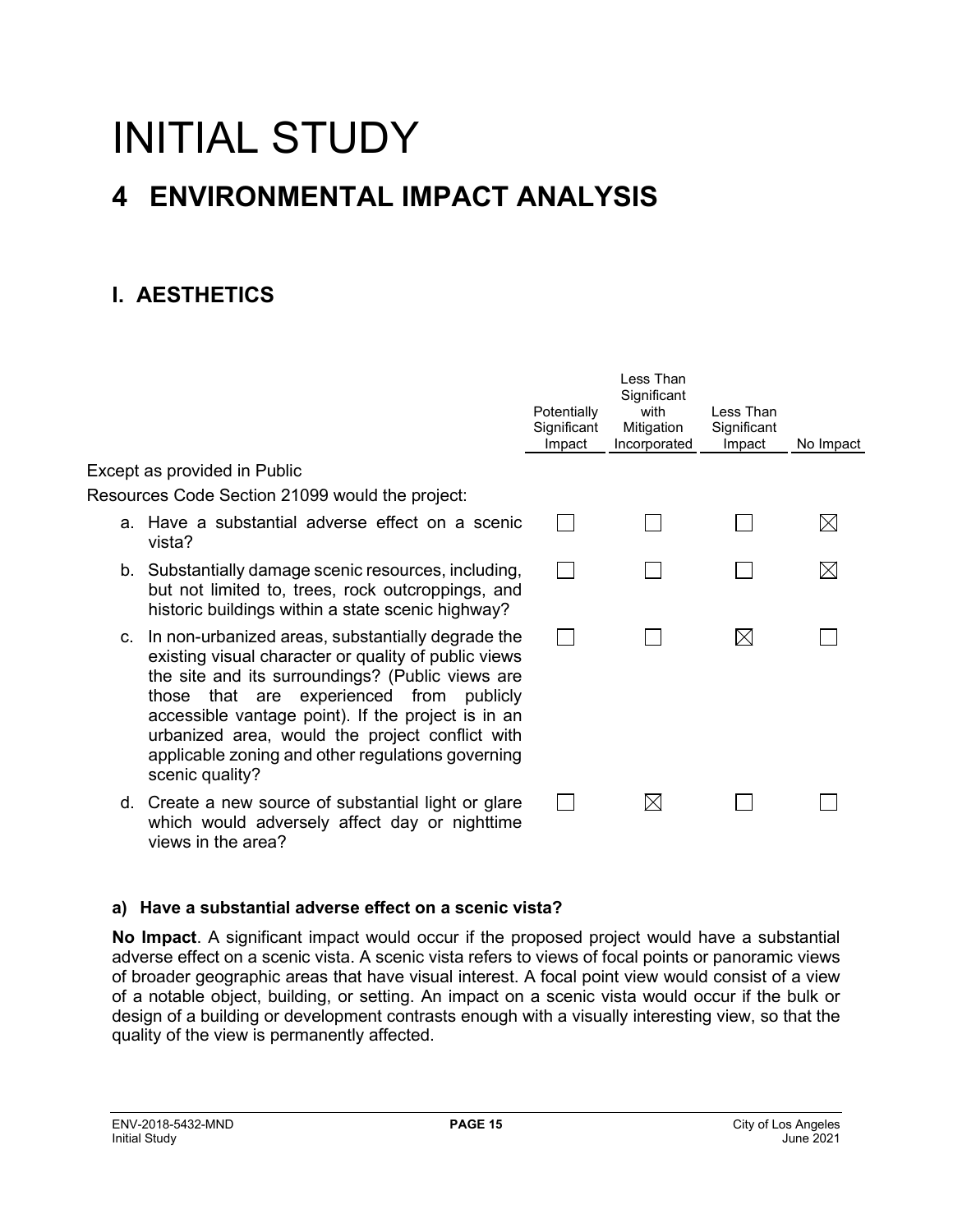The subject site is located on the southeast corner of Soto Street and Wabash Avenue in the Boyle Heights Community Plan. The project locale is a fully urbanized setting along Soto Street, a major roadway that is not designated as a scenic route or corridor of any kind and is within approximately 370 feet of the San Bernardino Interstate 10 Freeway. There is a mixture of building forms, parking lots, overhead utility lines, signs, paved streets, and ornamental landscaping that dominate the local visual character along Soto Street and Wabash Avenue, and beyond the project site. There are no focal points or panoramic views or scenic vistas in this area. There are no conditions that represent the attributes of a scenic corridor as defined in the Open Space Element of the General Plan. Additionally, Soto Street and Wabash Avenue are not identified as a scenic highway in Exhibit B2 of the Conversation Element. The project proposes to maintain the existing gasoline service station, convert a 1,140 square-foot auto repair shop and a 550 square-foot snack shop into a 1,690 square-foot convenience store, and construct a new automatic carwash. The converted convenience store would be no taller than 22 feet and the new automatic carwash would be no taller than 19.5 feet. Project implementation would not obstruct any views of unique scenic vistas or focal points. Therefore, the proposed project would not have an adverse effect on a scenic vista and there would be no impact.

#### **b) Substantially damage scenic resources, including, but not limited to, trees, rock outcroppings, and historic buildings, or other locally recognized desirable aesthetic natural feature within a state scenic highway?**

**No Impact**. A significant impact would occur if the proposed project would substantially damage scenic resources within a State Scenic Highway. The City of Los Angeles' General Plan Mobility Element (Citywide General Plan Circulation System Maps) as well as the CalTrans website at https://dot.ca.gov/programs/design/lap-landscape-architecture-and-community-livability/lap-liv-iscenic-highways indicates that no State-designated scenic highways are located near the project site. Therefore, no impacts related to a State scenic highway would occur.

#### **c) In non-urbanized areas, substantially degrade the existing visual character or quality of public views of the site and its surroundings? (Public views are those that are experienced from publicly accessible vantage point). If the project is in an urbanized area, would the project conflict with applicable zoning and other regulations governing scenic quality?**

**Less than Significant Impact**. A significant impact may occur if the project would substantially degrade the existing visual character or quality of the project site and its surroundings. Significant impacts to the visual character of a site and its surroundings are generally based on the removal of features with aesthetic value, the introduction of contrasting urban features into a local area, and the degree to which the elements of the proposed project detract from the visual character of an area. The surrounding neighborhood is developed with residential and commercial uses. However, the site is located within the Clean Up Green Up (CUGU) supplemental use district as regulated under LAMC Section 13.18. As such, a Subject Use (carwash) adjacent to a Publicly Habitable Space (residential) is subject to development regulations that impact aesthetics, such as site planning, signage, landscaping, and storage. Additionally, the project is subject to development standards for Commercial Corner Developments. The applicant is seeking a Conditional Use Permit for relief from development standards for landscaping and window transparency. With compliance with CUGU and Commercial Corner Development standards in combination with the approval of the Conditional Use Permit and the implementation of conditions of approval, the project would comply with regulations governing scenic quality.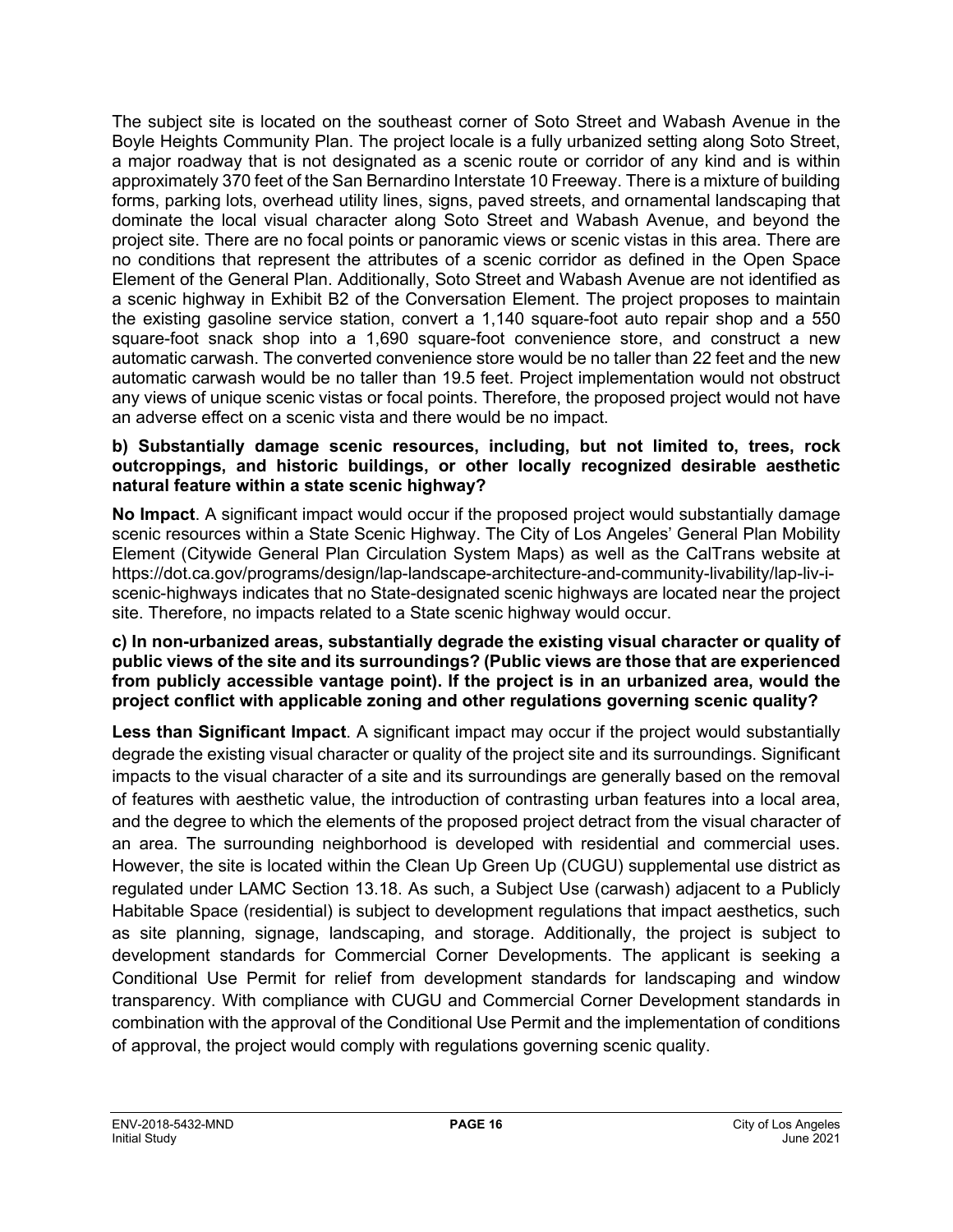The project would be required to comply with all applicable building code requirements, including the Los Angeles Municipal Code (LAMC), which requires every building, structure of portion thereof, to be maintained in a safe and sanitary condition and good repair, and free from debris, rubbish, garbage, trash, overgrown vegetation or other similar material. In addition, the removal of graffiti is required pursuant to LAMC Section 91.8104.15, which requires that the exterior of all building and fences shall be free from graffiti when such graffiti is visible from a street or alley. The City also requires the applicant to affix or paint a plainly visible sign, on publicly accessible portions of the construction barriers, with the following language: "POST NO BILLS." Such language shall appear at intervals of no less than 25 feet along the length of the publicly accessible portions of the barrier. The applicant is responsible for maintaining the visibility of the required signage and for maintaining construction barrier free and clear of any unauthorized signs within 48 hours of occurrence. Therefore, impacts would be less than significant.

#### **d) Create a new source of substantial light or glare which would adversely affect daytime or nighttime views in the area?**

**Less than Significant Impact with Mitigation Incorporated**. A significant impact would occur if light and glare substantially altered the character of off-site areas surrounding the site or interfered with the performance of an off-site activity. Light impacts are typically associated with the use of artificial light during the evening and night-time hours. Glare may be a daytime occurrence caused by the reflection of sunlight or artificial light from highly polished surfaces, such as window glass and reflective cladding materials, and may interfere with the safe operation of a motor vehicle on adjacent streets. Daytime glare is common in urban areas and is typically associated with mid- to high-rise buildings with exterior façades largely or entirely comprised of highly reflective glass or mirror-like materials. Nighttime glare is primarily associated with bright point-source lighting that contrasts with existing low ambient light conditions. Due to the urbanized nature of the areas, a moderate level of ambient nighttime light already exists. Nighttime lighting sources include street lights, vehicle headlights, and interior and exterior building illumination. The proposed project is subject to the non-residential Light Pollution Reduction standards in the Green Building Code of the LAMC, which requires all outdoor lighting systems to be directed away from the window of any residential uses. The proposed project would be required to comply with Mitigation Measure A-1, which is a feasible measure to control glare impacts to adjacent residential properties from the proposed project. Therefore, with implementation of the Light Pollution Reduction standards in the Green Building Code and Mitigation Measure A-1, potentially significant impacts would be less than significant with mitigation incorporated.

#### Mitigation Measure A-1

A-1: The exterior of the proposed structure shall be constructed of materials such as, but not limited to, high-performance and/or non-reflective tinted glass (no mirror-like tints or films) and pre-case concrete or fabricated wall surfaces to minimize glare and reflected heat.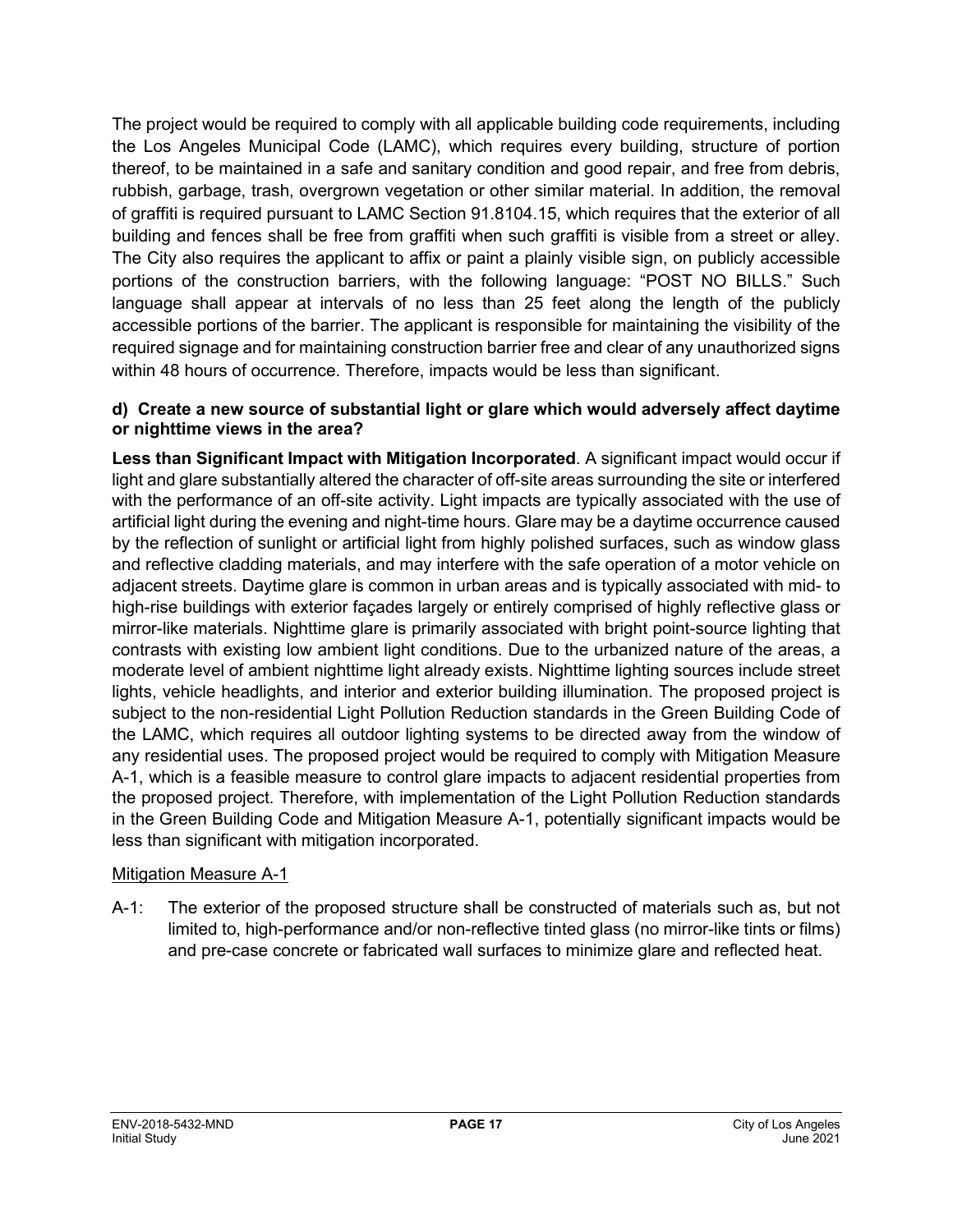## **II. AGRICULTURE AND FORESTRY RESOURCES**

*In determining whether impacts to agricultural resources are significant environmental effects, lead agencies may refer to the California Agricultural Land Evaluation and Site Assessment Model (1997) prepared by the California Department of Conservation as an optional model to use in assessing impacts on agriculture and farmland. In determining whether impacts to forest resources, including timberland, are significant environmental effects, lead agencies may refer to information compiled by the California Department of Forestry and Fire Protection regarding the state's inventory of forest land, including the Forest and Range Assessment Project and the Forest Legacy Assessment Project; and forest carbon measurement methodology provided in Forest Protocols adopted by the California Air Resources Board.* 

|                                                                                                                                                                                                                                                                                                           | Potentially<br>Significant<br>Impact | Less Than<br>Significant<br>with<br>Mitigation<br>Incorporated | Less Than<br>Significant<br>Impact | No Impact   |
|-----------------------------------------------------------------------------------------------------------------------------------------------------------------------------------------------------------------------------------------------------------------------------------------------------------|--------------------------------------|----------------------------------------------------------------|------------------------------------|-------------|
| Would the project:<br>a. Convert Prime Farmland, Unique Farmland, or                                                                                                                                                                                                                                      |                                      |                                                                |                                    | $\boxtimes$ |
| Farmland of Statewide Importance (Farmland), as<br>shown on the maps prepared pursuant to the<br>Farmland Mapping and Monitoring Program of the<br>California Resources Agency, to non-agricultural<br>use?                                                                                               |                                      |                                                                |                                    |             |
| b. Conflict with existing zoning for agricultural use, or<br>a Williamson Act contract?                                                                                                                                                                                                                   |                                      |                                                                |                                    | $\boxtimes$ |
| c. Conflict with existing zoning for, or cause rezoning<br>of, forest land (as defined in Public Resources<br>Code section 12220(g)), timberland (as defined by<br>Public Resources Code section 4526), or<br>timberland zoned Timberland Production (as<br>defined by Government Code section 51104(g))? |                                      |                                                                |                                    | $\boxtimes$ |
| d. Result in the loss of forest land or conversion of<br>forest land to non-forest use?                                                                                                                                                                                                                   |                                      |                                                                |                                    | $\boxtimes$ |
| e. Involve other changes in the existing environment<br>which, due to their location or nature, could result<br>in conversion of Farmland, to non-agricultural use<br>or conversion of forest land to non-forest use?                                                                                     |                                      |                                                                |                                    | $\boxtimes$ |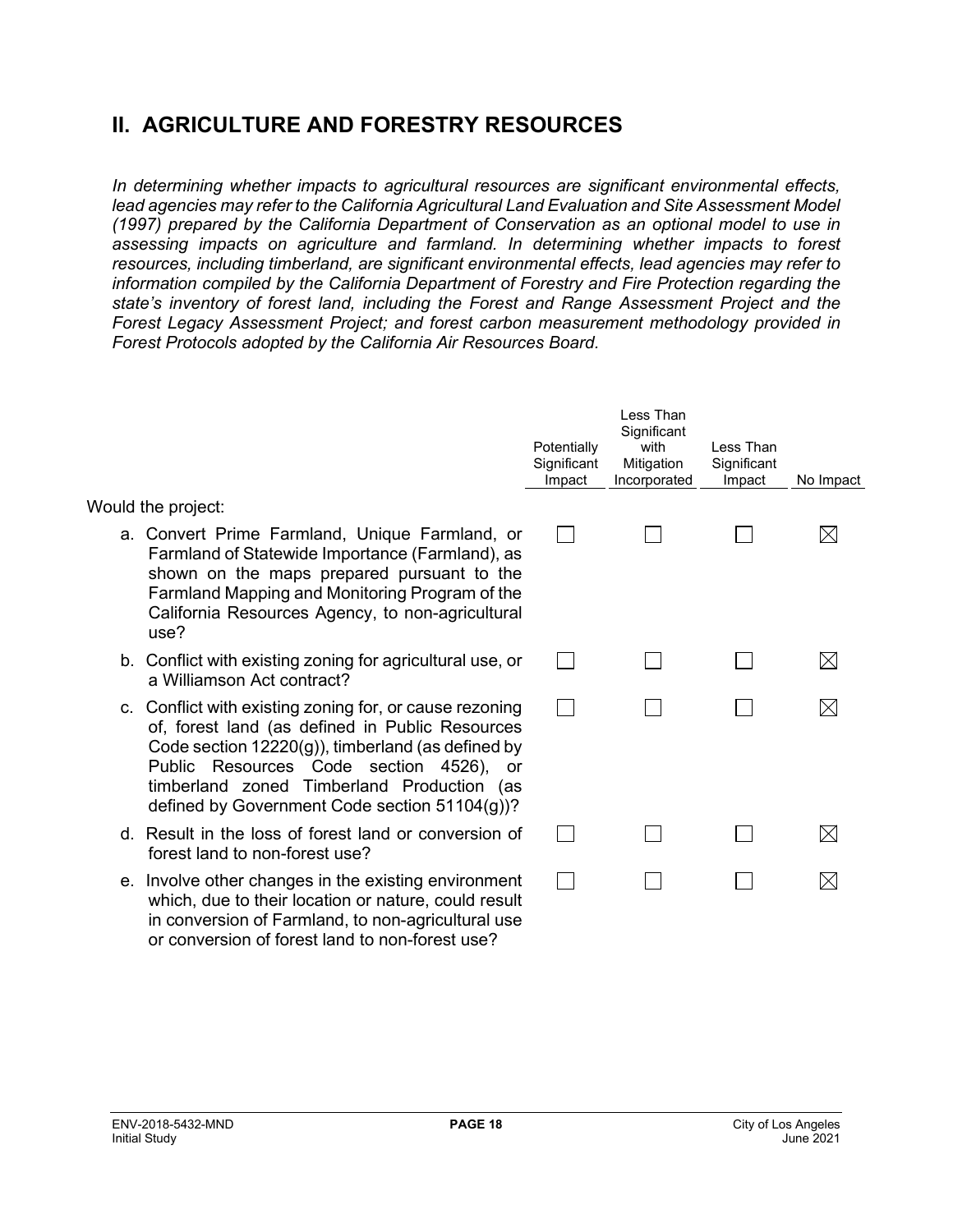#### **a) Convert Prime Farmland, Unique Farmland, or Farmland of Statewide Importance (Farmland), as shown on the maps prepared pursuant to the Farmland Mapping and Monitoring Program of the California Resources Agency, to non-agricultural use?**

**No Impact.** A significant impact would occur if the proposed project would convert valued farmland to non-agricultural uses. The project site consists of an existing gasoline service station, 1,140 square-foot auto repair shop, and a 550 square-foot snack shop. No Farmland, agricultural uses, or related operations are present within the project site or surrounding area. Due to its urban setting, the project site and surrounding area are not included in the Farmland Mapping and Monitoring Program of the California Resources Agency. In addition, the proposed project would not convert any Prime Farmland, Unique Farmland, or Farmland of Statewide Importance to nonagricultural use. Therefore, no impact would occur.

#### **b) Conflict with existing zoning for agricultural use, or a Williamson Act contract?**

**No Impact.** A significant impact would occur if the proposed project conflicted with existing agricultural zoning or agricultural parcels enrolled under the Williamson Act. The project site is not zoned for agricultural use or under a Williamson Contract. As the project site and surrounding area do not contain farmland of any type, the proposed project would not conflict with a Williamson Contract. Therefore, no impact would occur.

#### **c) Conflict with existing zoning for, or cause rezoning of, forest land (as defined in Public Resources Code section 12220(g)), timberland (as defined by Public Resources Code section 4526), or timberland zoned Timberland Production (as defined by Government Code section 51104(g))?**

**No Impact.** A significant impact would occur if the proposed project conflicted with existing zoning or caused rezoning of forest land or timberland, or resulted in the loss of forest land or in the conversion of forest land to non-forest use. The project site and the surrounding area are not zoned for forest land or timberland. Accordingly, the proposed project would not conflict with forest land or timberland zoning or result in the loss of forest land or conversion of forest land to nonforest use. Therefore, no impact would occur.

#### **d) Result in the loss of forest land or conversion of forest land to non-forest use?**

**No Impact.** A significant impact would occur if the proposed project conflicted with existing zoning or caused rezoning of forest land or timberland, or resulted in the loss of forest land or in the conversion of forest land to non-forest use. The project site and the surrounding area are not zoned for forest land or timberland. Accordingly, the proposed project would not conflict with forest land or timberland zoning or result in the loss of forest land or conversion of forest land to nonforest use. Therefore, no impact would occur.

#### **e) Involve other changes in the existing environment which, due to their location or nature, could result in conversion of Farmland to non-agricultural use or conversion of forest land to non-forest use?**

**No Impact.** A significant impact would occur if the proposed project caused the conversion of farmland to non-agricultural use. The project site does not contain farmland, forestland, or timberland. Therefore, no impact would occur.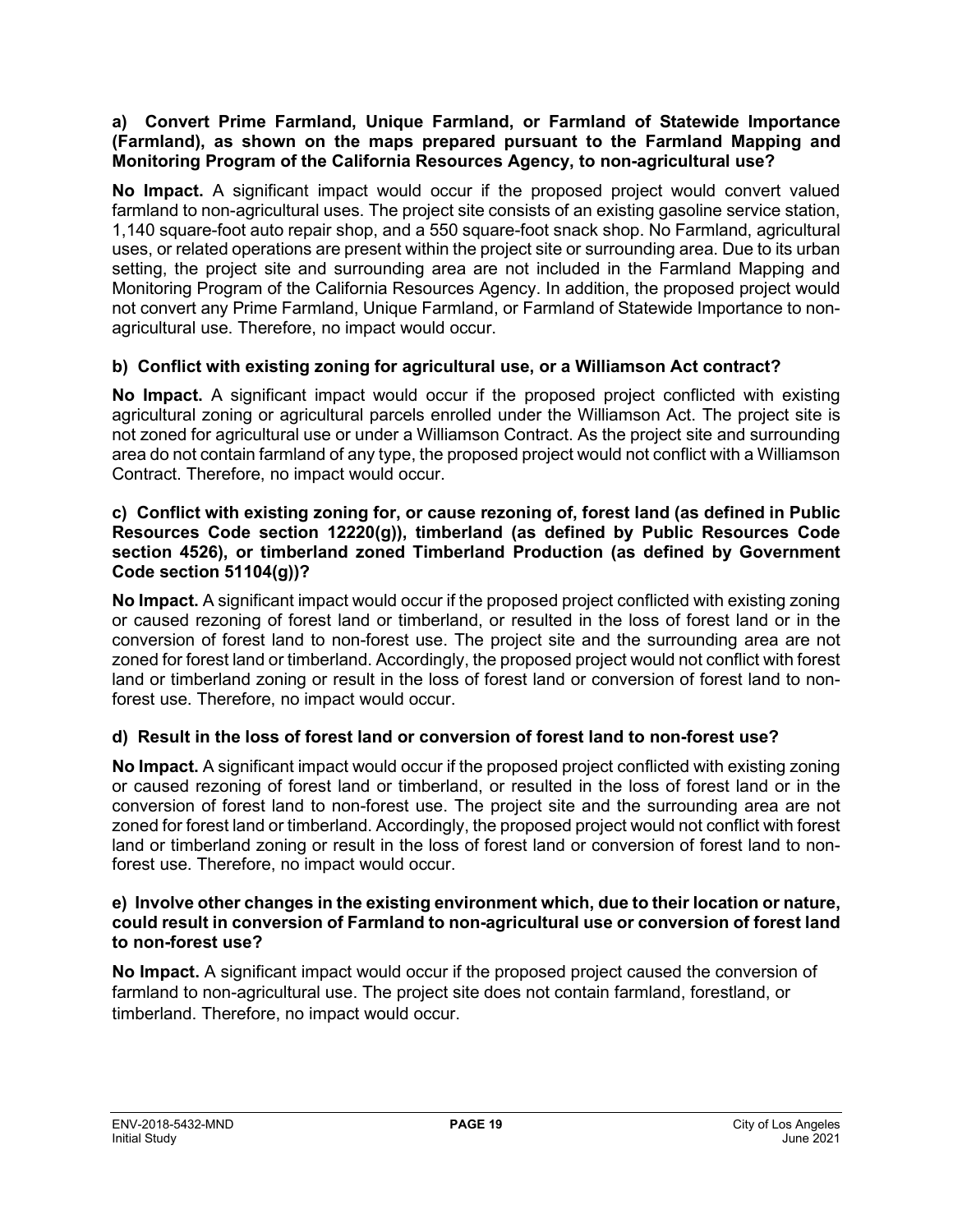## **III. AIR QUALITY**

*Where available, the significance criteria established by the South Coast Air Quality Management District (SCAQMD) may be relied upon to make the following determinations.*

|                                                                                                                                                                                                            | Potentially<br>Significant<br>Impact | Less Than<br>Significant<br>with<br>Mitigation<br>Incorporated | Less Than<br>Significant<br>Impact | No Impact |
|------------------------------------------------------------------------------------------------------------------------------------------------------------------------------------------------------------|--------------------------------------|----------------------------------------------------------------|------------------------------------|-----------|
| Would the project:                                                                                                                                                                                         |                                      |                                                                |                                    |           |
| a. Conflict with or obstruct implementation of the<br>applicable air quality plan?                                                                                                                         |                                      |                                                                | M                                  |           |
| b. Result in a cumulatively considerable net increase<br>of any criteria pollutant for which the project region<br>is non-attainment under an applicable federal or<br>state ambient air quality standard? |                                      |                                                                | $\boxtimes$                        |           |
| c. Expose sensitive receptors to substantial pollutant<br>concentrations?                                                                                                                                  |                                      |                                                                | M                                  |           |
| d. Result in other emissions (such as those leading<br>to odors) adversely affecting a substantial number<br>of people?                                                                                    |                                      |                                                                | ⊠                                  |           |

#### **a) Conflict with or obstruct implementation of the applicable air quality plan?**

**Less than Significant Impact.** The South Coast Air Quality Management District (SCAQMD) is the agency primarily responsible for comprehensive air pollution control in the South Coast Air Basin and reducing emissions from area and point stationary, mobile, and indirect sources. SCAQMD prepared the 2016 Air Quality Management Plan (AQMP) to meet federal and state ambient air quality standards. A significant air quality impact may occur if a project is inconsistent with the AQMP or would in some way represent a substantial hindrance to employing the policies or obtaining the goals of that plan. The proposed project is not expected to conflict with or obstruct the implementation of the AQMP and SCAQMD rules. The proposed project is also subject to the City's Green Building Program Ordinance (Ord. No. 179,890), which was adopted to reduce the use of natural resources, create healthier living environments, and minimize the negative impacts of development on local, regional and global ecosystems. Therefore, impacts would be less than significant.

#### **b) Result in a cumulatively considerable net increase of any criteria pollutant for which the air basin is non-attainment under an applicable federal or state ambient air quality standard?**

**Less than Significant Impact.** A significant impact would occur if the proposed project would violate any air quality standard or contribute substantially to an existing or projected air quality violation. Based on published studies for similar projects, during the construction phase the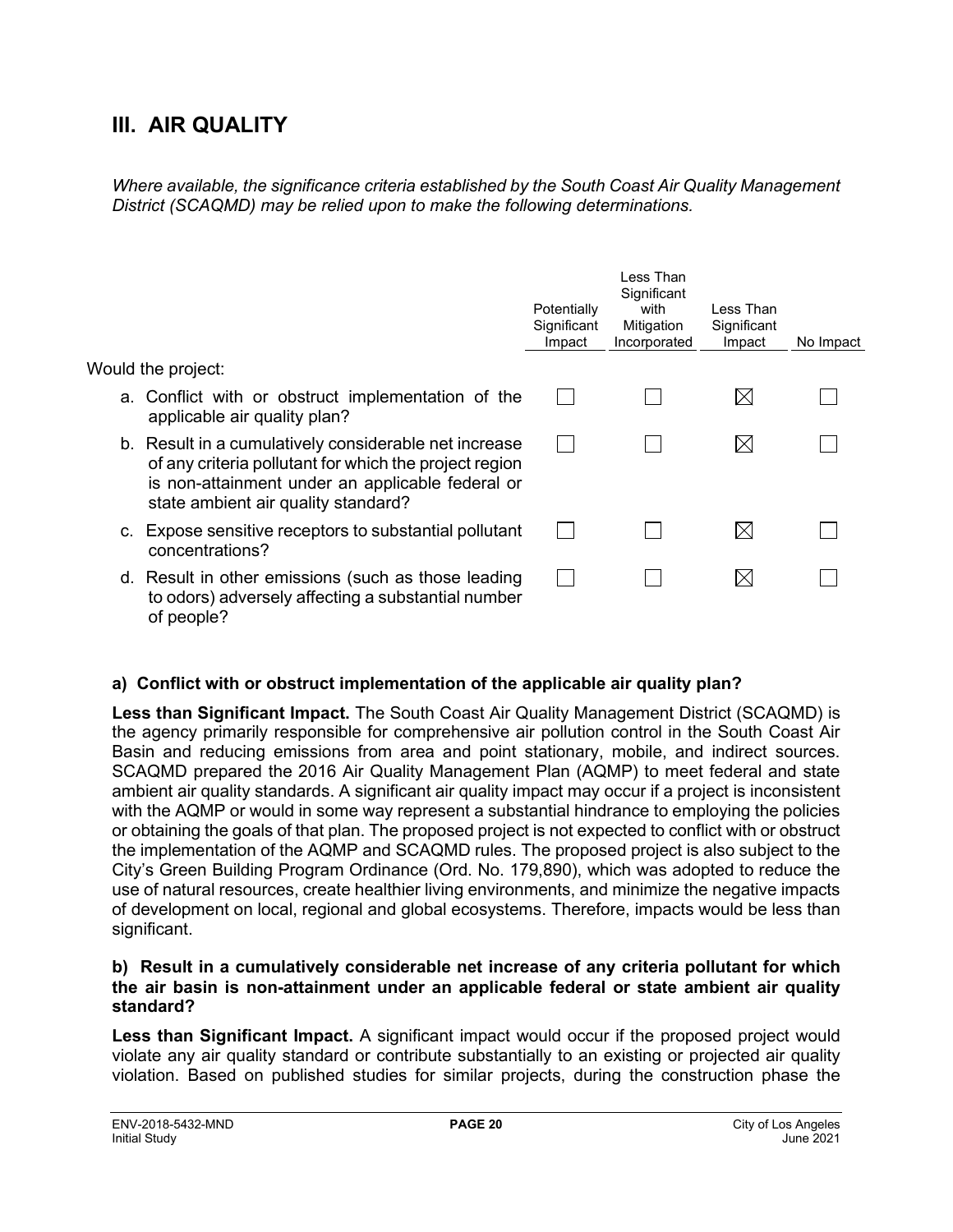proposed project would not likely exceed the regional SCAQMD significance thresholds for emissions of Carbon Monoxide (CO), Reactive Organic Compounds (ROG), Nitrogen Oxides (NOx), Particulate Matter (PM10 and PM2.5), and Sulfur Dioxide (SOx). Therefore, regional emission impacts for the proposed project would be less than significant for all construction phases. Motor vehicles that access the project site would be the predominant source of long-term project operations emissions. Additional emissions would be generated by area sources, such as energy use and landscape maintenance activities. The project would be subject to Regulatory Compliance Measures, which reduce the impacts of operational and construction regional emissions. As such, the proposed project would result in a less than significant impact.

#### **c) Expose sensitive receptors to substantial pollutant concentrations?**

**Less than Significant Impact.** A significant impact may occur if a project were to generate pollutant concentrations to a degree that would significantly affect sensitive receptors. The SCAQMD identifies the following as sensitive receptors: long-term health care facilities, rehabilitation centers, convalescent centers, retirement homes, residences, schools, playgrounds, childcare centers, and athletic facilities. The surrounding area is developed with a mix of uses. Properties to the north, across Wabash Avenue, are developed with a gasoline service station, restaurant, one- to two-story multi-family residential structures, a new four-story hotel that is currently under construction and the San Bernardino Interstate 10 Freeway. Properties to the south are developed with one-story commercial buildings that include a laundromat, hair salon, corner market, and one- to two-story multi-family residential structures. Properties to the west, across Soto Street, are developed with one- to three-story multi-family residential structures and the San Bernardino 10 Freeway Soto Street off-ramp. Properties to the east are developed with one- to two-story multi-family residential structures. The SCAQMD has developed localized significance thresholds (LSTs) that are based on the amount of maximum daily-localized construction emissions per day that can be generated by a project that would cause or contribute to adverse localized air quality impacts. These apply to projects that are less than or equal to five acres in size and are only applicable to Reparable Particulate Matter (PM10 and PM2.5), Carbon Monoxide (CO), and Nitrogen Oxides (NOx). The California Air Resources Board (CARB) has published guidance for locating new sensitive receptors (e.g., residences) away from nearby sources of air pollution. Relevant recommendations include avoiding siting new sensitive land uses within 500 feet of a freeway or 300 feet of a large gas station (defined as a facility with a throughput of 3.6 million gallons per year or greater). The location of the proposed project would be consistent with the CARB recommendations for locating new sensitive receptors. Therefore, the proposed project would result in a less than significant impact.

#### **d) Result in other emissions (such as those leading to odors) adversely affecting a substantial number of people?**

**Less than Significant Impact.** Potential sources that may emit odors during construction activities include equipment exhaust and architectural coatings. Odors from these sources would be localized and generally confined to the immediate area surrounding the project site. The proposed project would utilize typical construction techniques, and the odors would be typical of most construction sites and temporary in nature. Construction of the proposed project would not cause an odor nuisance. According to the SCAQMD CEQA Air Quality Handbook, land uses and industrial operations that are associated with odor complaints include agricultural uses, wastewater treatment plants, food processing plants, chemical plants, composting, refineries, landfills, dairies, and fiberglass molding. The proposed land uses would not result in activities that create objectionable odors. Therefore, the proposed project would not result in a less than significant impact related to objectionable odors.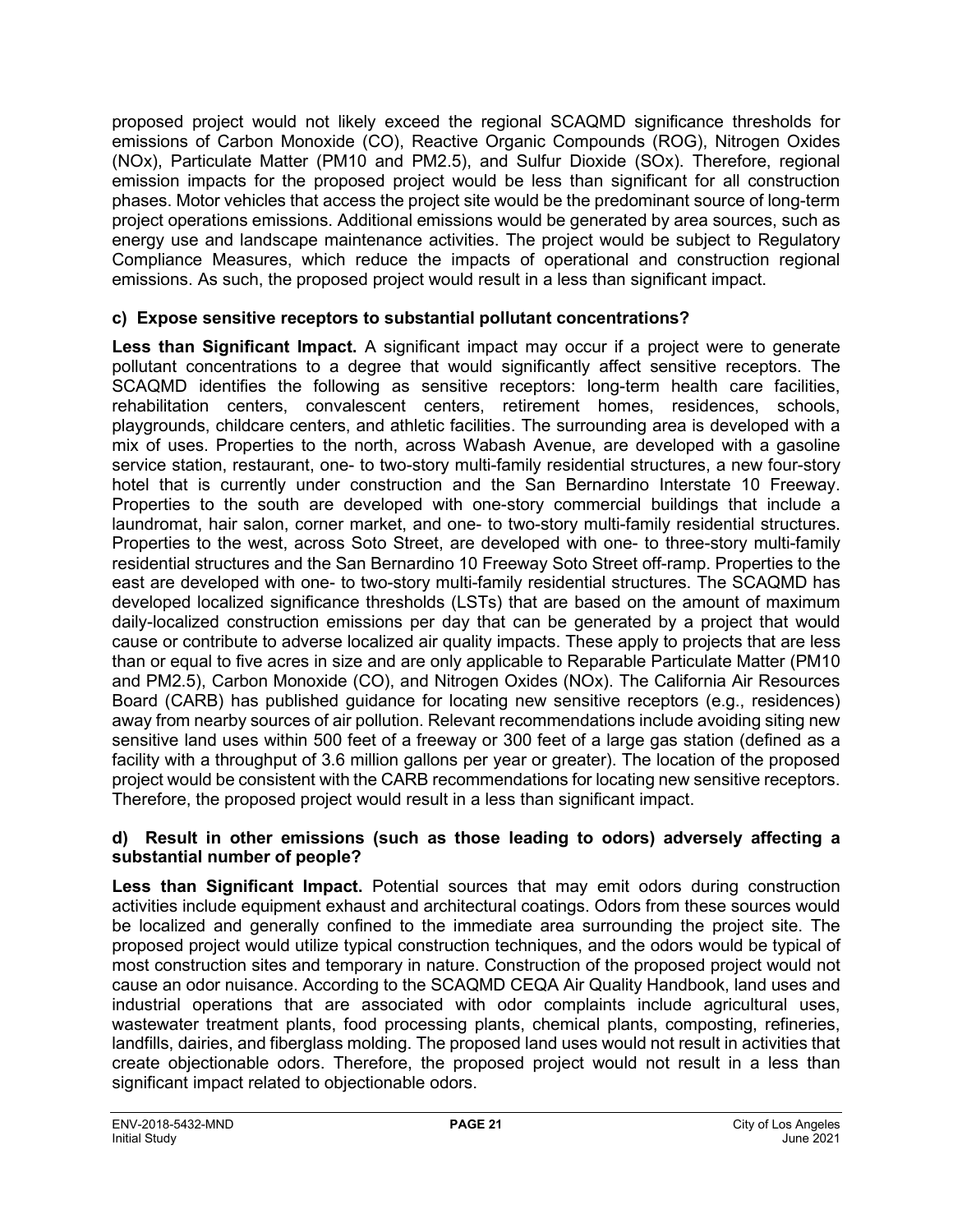## **IV. BIOLOGICAL RESOURCES**

Would the project:

- a. Have a substantial adverse effect, either directly or through habitat modifications, on any species identified as a candidate, sensitive, or special status species in local or regional plans, policies, or regulations, or by the California Department of Fish and Wildlife or U.S. Fish and Wildlife Service?
- b. Have a substantial adverse effect on any riparian habitat or other sensitive natural community identified in local or regional plans, policies, regulations or by the California Department of Fish and Wildlife or US Fish and Wildlife Service?
- c. Have a substantial adverse effect on state or federally protected wetlands (including, but not limited to, marsh, vernal pool, coastal, etc.) through direct removal, filling, hydrological interruption, or other means?
- d. Interfere substantially with the movement of any native resident or migratory fish or wildlife species or with established native resident or migratory wildlife corridors, or impede the use of native wildlife nursery sites?
- e. Conflict with any local policies or ordinances protecting biological resources, such as a tree preservation policy or ordinance?
- f. Conflict with the provisions of an adopted Habitat Conservation Plan, Natural Community Conservation Plan, or other approved local, regional, or state habitat conservation plan?

| Potentially<br>Significant<br>Impact | Less Than<br>Significant<br>with<br>Mitigation<br>Incorporated | Less Than<br>Significant<br>Impact | No Impact   |
|--------------------------------------|----------------------------------------------------------------|------------------------------------|-------------|
|                                      |                                                                |                                    | ⊠           |
|                                      |                                                                |                                    | $\boxtimes$ |
|                                      |                                                                |                                    | $\boxtimes$ |
|                                      |                                                                |                                    | $\boxtimes$ |
|                                      |                                                                |                                    | $\boxtimes$ |
|                                      |                                                                |                                    |             |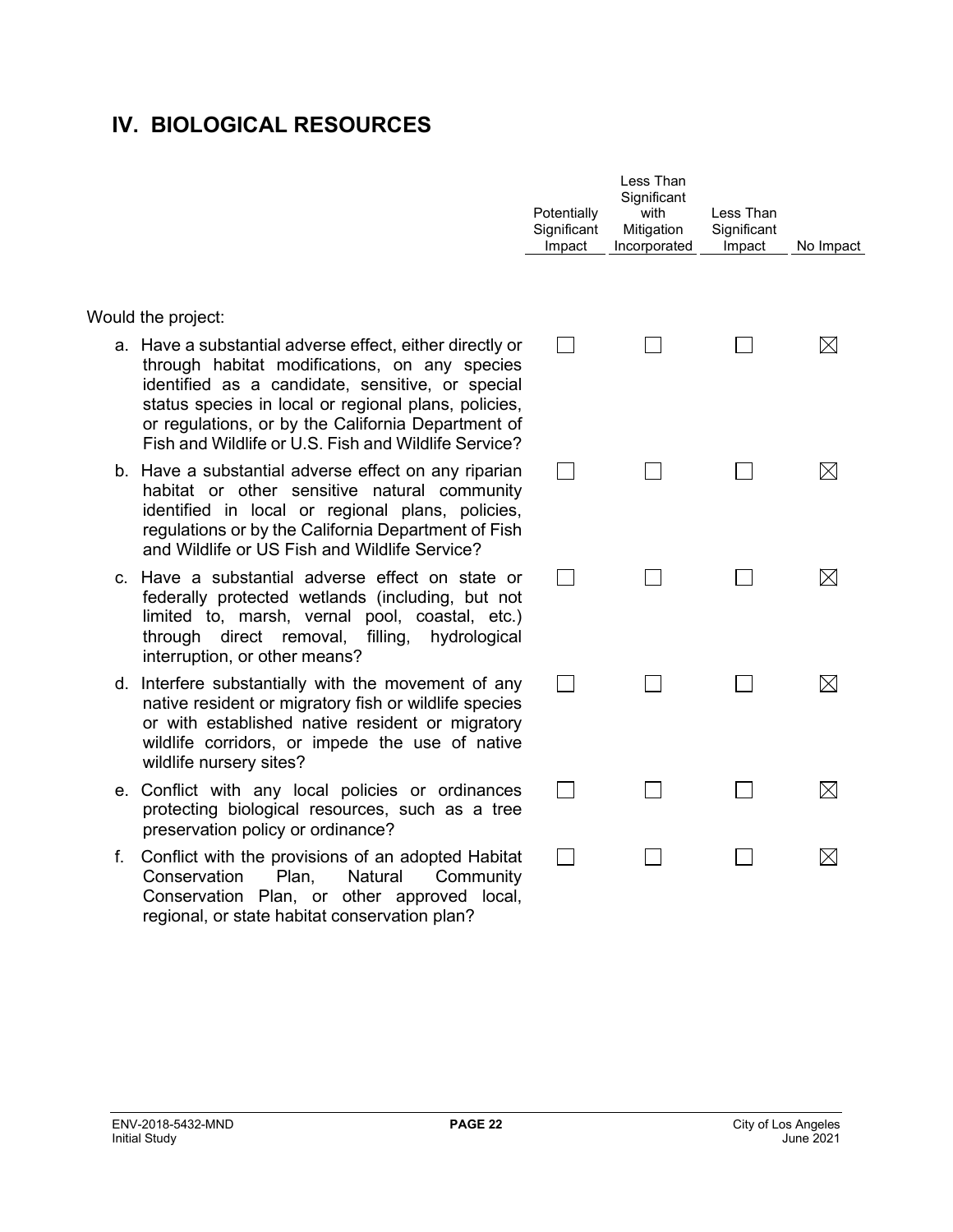#### **a) Have a substantial adverse effect, either directly or through habitat modifications, on any species identified as a candidate, sensitive, or special status species in local or regional plans, policies, or regulations, or by the California Department of Fish and Wildlife or U.S. Fish and Wildlife Service?**

**No Impact.** A project would have a significant biological impact through the loss or destruction of individuals of a species or through the degradation of sensitive habitat. The project site is located in a highly urbanized area on the southeast corner of Wabash Avenue and Soto Street, approximately 370 feet to the south of the San Bernardino Interstate 10 Freeway. There are no protected trees onsite, non-protected trees onsite or street trees. Nesting birds are protected under the Federal Migratory Bird Treaty Act (MBTA) (Title 33, United States Code, Section 703 et seq., see also Title 50, Code of Federal Regulation, Part 10) and Section 3503 of the California Department of Fish and Wildlife Code. Thus, the project applicant shall comply with the Regulatory Compliance Measures to ensure that no significant impacts to nesting birds or sensitive biological species or habitat would occur. Therefore, no impact would occur.

#### **b) Have a substantial adverse effect on any riparian habitat or other sensitive natural community identified in local or regional plans, policies, regulations or by the California Department of Fish and Wildlife or U.S. Fish and Wildlife Service?**

**No Impact.** A significant impact would occur if any riparian habitat or natural community would be lost or destroyed as a result of urban development. The project site does not contain any riparian habitat and does not contain any streams or water courses necessary to support riparian habitat. Therefore, the proposed project would not have any effect on riparian habitat or other sensitive natural community identified in local or regional plans, policies, regulations or by the California Department of Fish and Wildlife (CDFW) or the United States Fish and Wildlife Services (USFWS), and no impacts would occur.

#### **c) Have a substantial adverse effect on state or federally protected wetlands (including, but not limited to, marsh, vernal pool, coastal, etc.) through direct removal, filling, hydrological interruption, or other means?**

**No Impact.** A significant impact would occur if federally protected wetlands would be modified or removed by a project. The project site does not contain any federally protected wetlands, wetland resources, or other waters of the United States as defined by Section 404 of the Clean Water Act. The project site is located in a highly urbanized area and developed with residential, institutional, and commercial uses. Therefore, the proposed project would not have any effect on federally protected wetlands as defined by Section 404 of the Clean Water Act (including, but not limited to, marsh, vernal pool, coastal, etc.) through direct removal, filling, hydrological interruption, or other means, and no impacts would occur.

#### **d) Interfere substantially with the movement of any native resident or migratory fish or wildlife species or with established native resident or migratory wildlife corridors, or impede the use of native wildlife nursery sites?**

**No Impact.** A significant impact would occur if the proposed project would interfere with, or remove access to, a migratory wildlife corridor or impede use of native wildlife nursery sites. Due to the highly urbanized nature of the project site and surrounding area, the lack of a major water body, and the limited number of trees, the project site does not support habitat for native resident or migratory species or contain native nurseries. Therefore, the proposed project would not interfere with wildlife movement or impede the use of native wildlife nursery sites, and no impact would occur.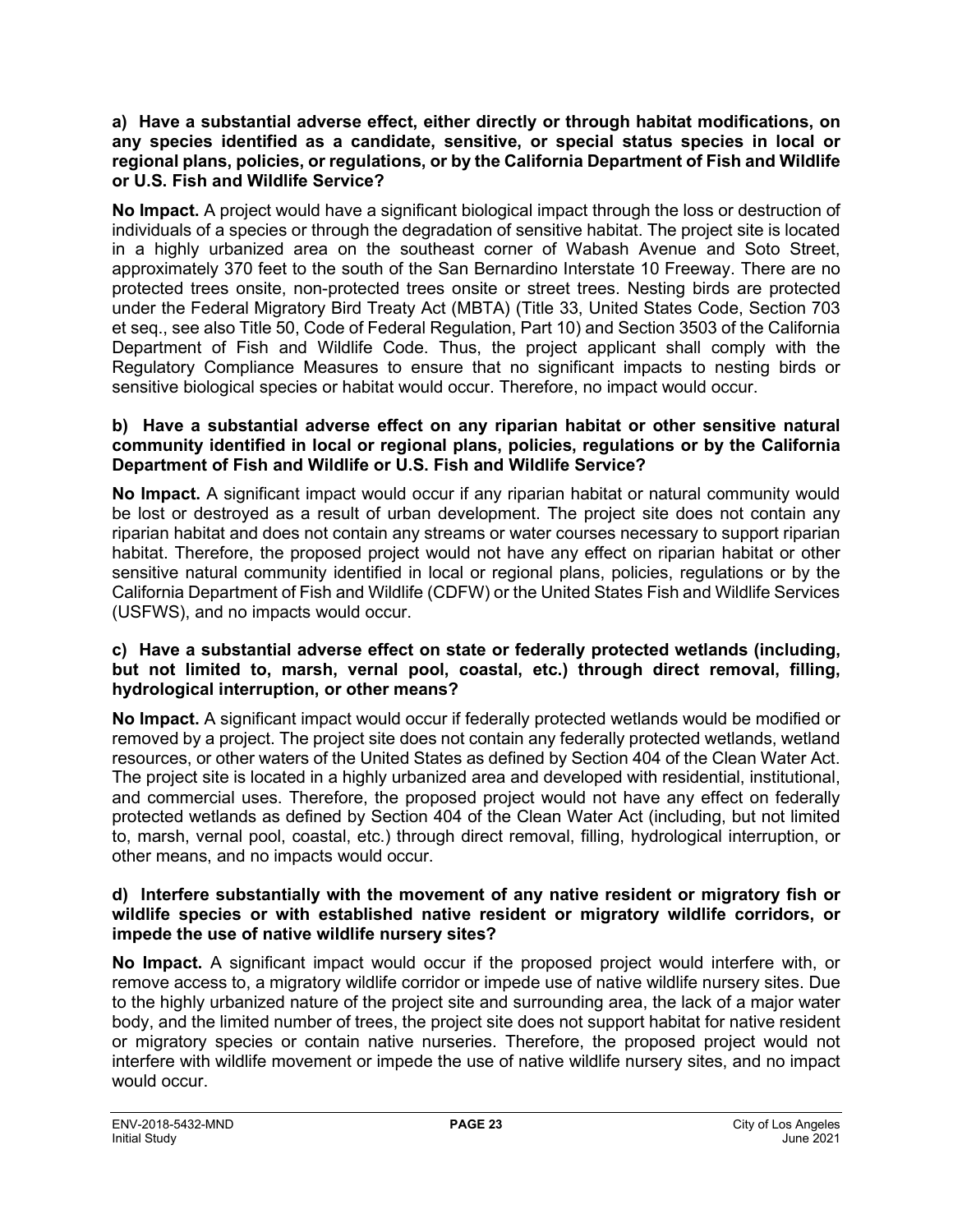#### **e) Conflict with any local policies or ordinances protecting biological resources, such as a tree preservation policy or ordinance?**

**No Impact.** A significant impact would occur if the proposed project would be inconsistent with local regulations pertaining to biological resources. The proposed project would not conflict with any policies or ordinances protecting biological resources, such as the City of Los Angeles Protected Tree Ordinance (No. 177,404). There are no protected trees onsite, non-protected trees onsite or street trees. The proposed project would be required to comply with the provisions of the Migratory Bird Treaty Act (MBTA) and the California Fish and Game Code (CFGC). Both the MBTA and CDFW protects migratory birds that may use trees on or adjacent to the project site for nesting, and may be disturbed during construction of the proposed project. Therefore, the proposed project would not conflict with any local policies or ordinances protecting biological resources, such as tree preservation policy or ordinance (e.g., oak trees or California walnut woodlands), and no impacts would occur.

#### **f) Conflict with the provisions of an adopted Habitat Conservation Plan, Natural Community Conservation Plan, or other approved local, regional, or state habitat conservation plan?**

**No Impact.** The project site and its vicinity are not part of any draft or adopted Habitat Conservation Plan, Natural Community Conservation Plan, or other approved local, regional or state habitat conservation plan. Therefore, the proposed project would not conflict with the provisions of any adopted conservation plan, and no impacts would occur.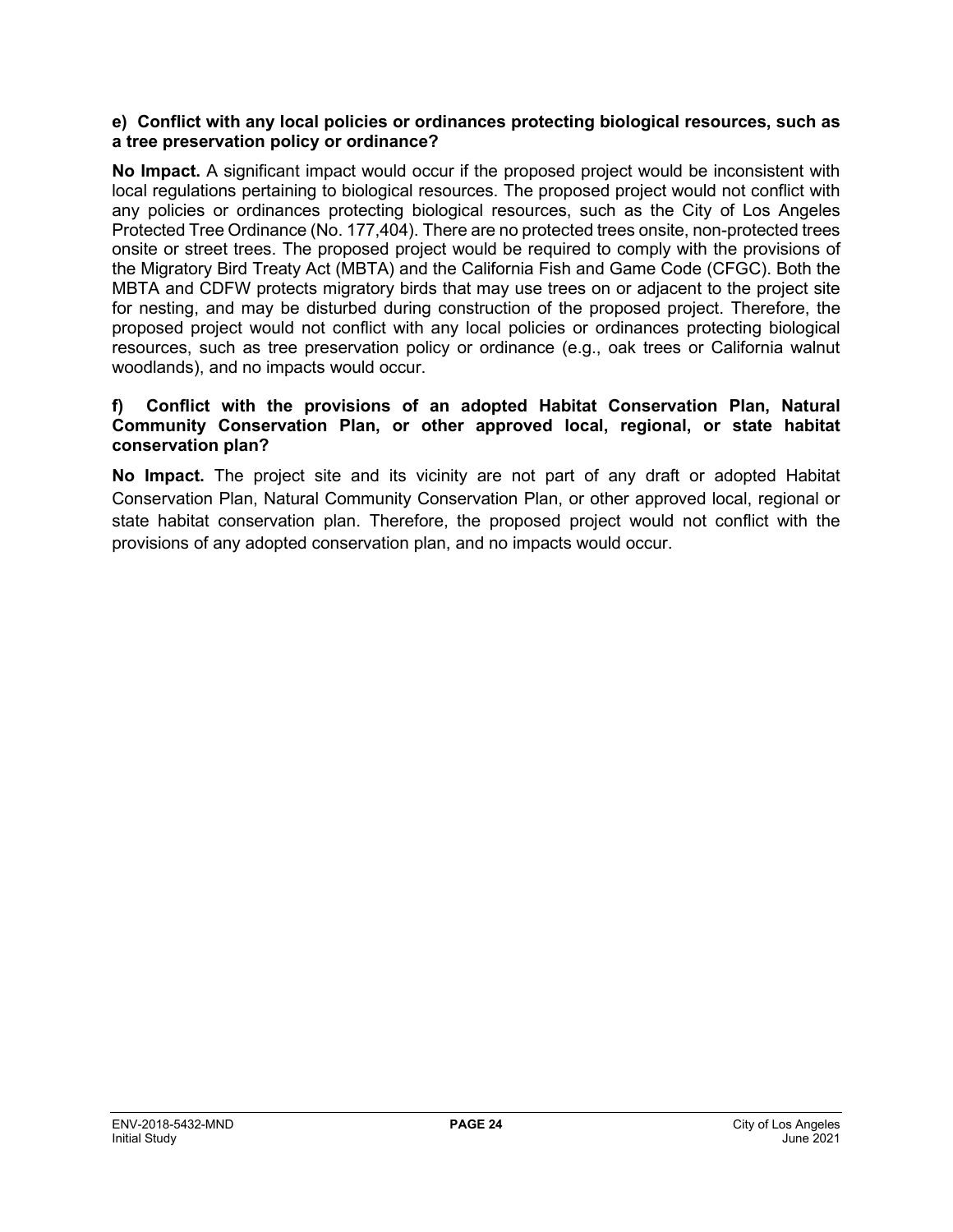## **V. CULTURAL RESOURCES**

|                                                                                                                            | Potentially<br>Significant<br>Impact | l ess Than<br>Significant<br>with<br>Mitigation<br>Incorporated | Less Than<br>Significant<br>Impact | No Impact |
|----------------------------------------------------------------------------------------------------------------------------|--------------------------------------|-----------------------------------------------------------------|------------------------------------|-----------|
| Would the project:                                                                                                         |                                      |                                                                 |                                    |           |
| a. Cause a substantial adverse change in the<br>significance of a historical resource pursuant to $\S$<br>15064.5?         |                                      |                                                                 |                                    |           |
| b. Cause a substantial adverse change in the<br>significance of an archaeological<br>resource<br>pursuant to $\S$ 15064.5? |                                      | $\boxtimes$                                                     |                                    |           |
| c. Disturb any human remains, including<br>those<br>interred outside of dedicated cemeteries?                              |                                      | $\boxtimes$                                                     |                                    |           |

#### **a) Cause a substantial adverse change in the significance of a historical resource as pursuant to State CEQA Guidelines §15064.5?**

**No Impact.** A significant impact would occur if the proposed project would substantially alter the environmental context of, or remove identified historical resources. The project includes the construction, use, and maintenance of an automatic carwash in conjunction with an existing gasoline service station and the conversion of a 1,140 square-foot auto repair shop and a 550 square-foot snack shop into a 1,690 square-foot convenience store. However, no structures have been identified as a historic resource by local or state agencies, and the project site has not been determined to be eligible for listing in the National Register of Historic Places, California Register of Historical Resources, the Los Angeles Historic-Cultural Monuments Register, and/or any local register. In addition, the site was not found to be a potential historic resource based on SurveyLA, the citywide survey of Los Angeles or the City's HistoricPlacesLA website. Therefore, no impact would occur.

#### **b) Cause a substantial adverse change in the significance of an archaeological resource pursuant to State CEQA Guidelines §15064.5?**

**Less than Significant Impact with Mitigation Incorporated.** A significant impact would occur if a known or unknown archaeological resource would be removed, altered, or destroyed as a result of the proposed development. Section 15064.5 of the State CEQA Guidelines defines significant archaeological resources as resources that meet the criteria for historical resources or resources that constitute unique archaeological resources. A project-related significant impact could occur if a project would significantly affect archaeological resources that fall under either of these categories. If archaeological resources are discovered during excavation, grading, or construction activities, work shall cease in the area of the find until a qualified archaeologist has evaluated the find in accordance with federal, State, and local guidelines, including those set forth in California Public Resources Code Section 21083.2. Per Regulatory Compliance Measures, personnel of the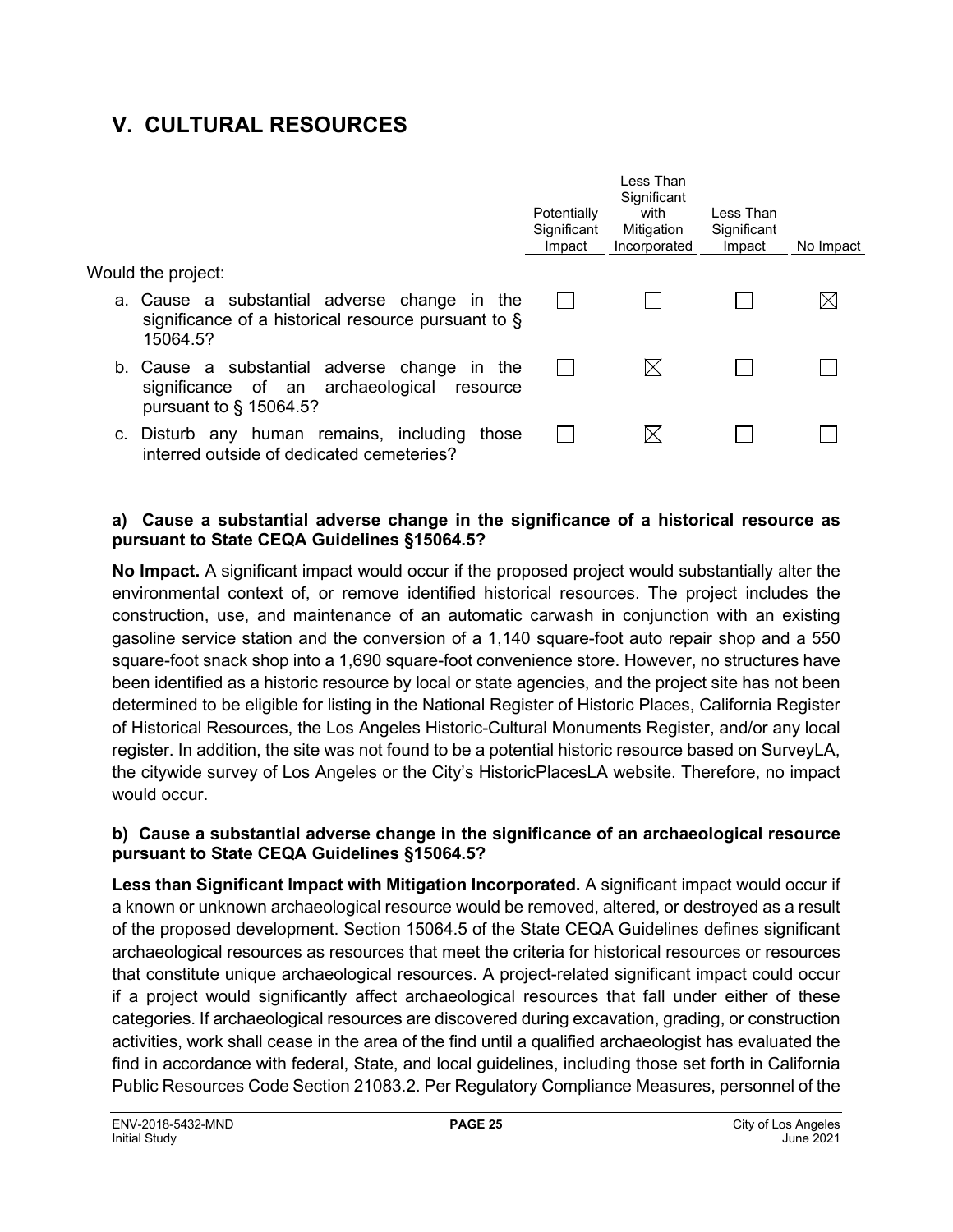proposed project shall not collect or move any archaeological materials and associated materials. Construction activity may continue unimpeded on other portions of the project site. The found deposits would be treated in accordance with federal, State, and local guidelines, including those set forth in California Public Resources Code Section 21083.2.

Additionally, research was conducted through the California Historic Resources Information System (CHRIS) and Native American Heritage Commission (NAHC) Sacred Lands File. The CHRIS report dated January 13, 2021 (Appendix C-1) shows that there are: 1 archaeological resource within a 0.5-mile project radius, 17 built-environment resources within a 0.5-mile project radius, 2 reports and studies within the project area, 11 reports and studies within a 0.5-mile project radius, 20 OHP Built Environment Resources Directory (BERD) 2019 within a 0.25-mile project radius, and 1 California Register of Historical Resources (CAL REG) 2019 within a 0.25 mile project radius. The NAHC Sacred Lands File dated December 3, 2020 (Appendix C-1) states that a records search was conducted for the project site and the results were positive.

On July 2, 2020, the City began the AB 52 consultation with the Gabrieleno Band of Mission Indians – Kizh Nation who requested a formal request for tribal consultation under the provisions of CEQA for the mitigation of potential impacts to tribal cultural resources, see Section XVIII. Tribal Cultural Resources in this Initial Study. After analyzing correspondence from the Kizh Nation and the positive results from the CHRIS report and NAHC Sacred Lands File, the City concluded the AB 52 consultation on March 23, 2021 and imposed a mitigation measure as a condition on the project, which is a modified version of the City's standard mitigation measure that incorporates several of the provisions and requirements from the Gabrieleno Band of Mission Indians – Kizh Nation mitigation measures. The proposed project would be required to comply with Mitigation Measure TCR-1. With the implementation of Regulatory Compliance Measures and TCR-1, impacts would be less than significant.

#### Mitigation Measure TCR-1

TCR-1: Prior to commencing any ground disturbance activities at the Project site, the Applicant, or its successor, shall retain qualified tribal monitors/consultants from the Gabrieleno Band of Mission Indians Kizh-Nation and a qualified archaeologist/archaeological monitor. Ground disturbance activities shall include excavating, digging, trenching, plowing, drilling, tunneling, quarrying, grading, leveling, removing peat, clearing, driving posts, augering, backfilling, blasting, stripping topsoil, pavement removal, grubbing, tree removals, boring or a similar activity at the project site. Any tribal monitor/consultant shall be approved by the Gabrieleno Band of Mission Indians-Kizh Nation Tribal Government. A qualified archaeologist/archaeological monitor shall be identified as principal personnel who must meet the Secretary of Interior standards for archaeology and have a minimum of 10 years of experience as a principal investigator working with Native American archaeological sites in Southern California. The archaeologist shall ensure that all other personnel associated with and hired for the archaeological monitoring are appropriately trained and qualified.

> While any ground disturbance activities are taking place, the archaeological and tribal monitors/consultants shall observe all ground disturbance activities on the project site at all times. If ground disturbance activities are simultaneously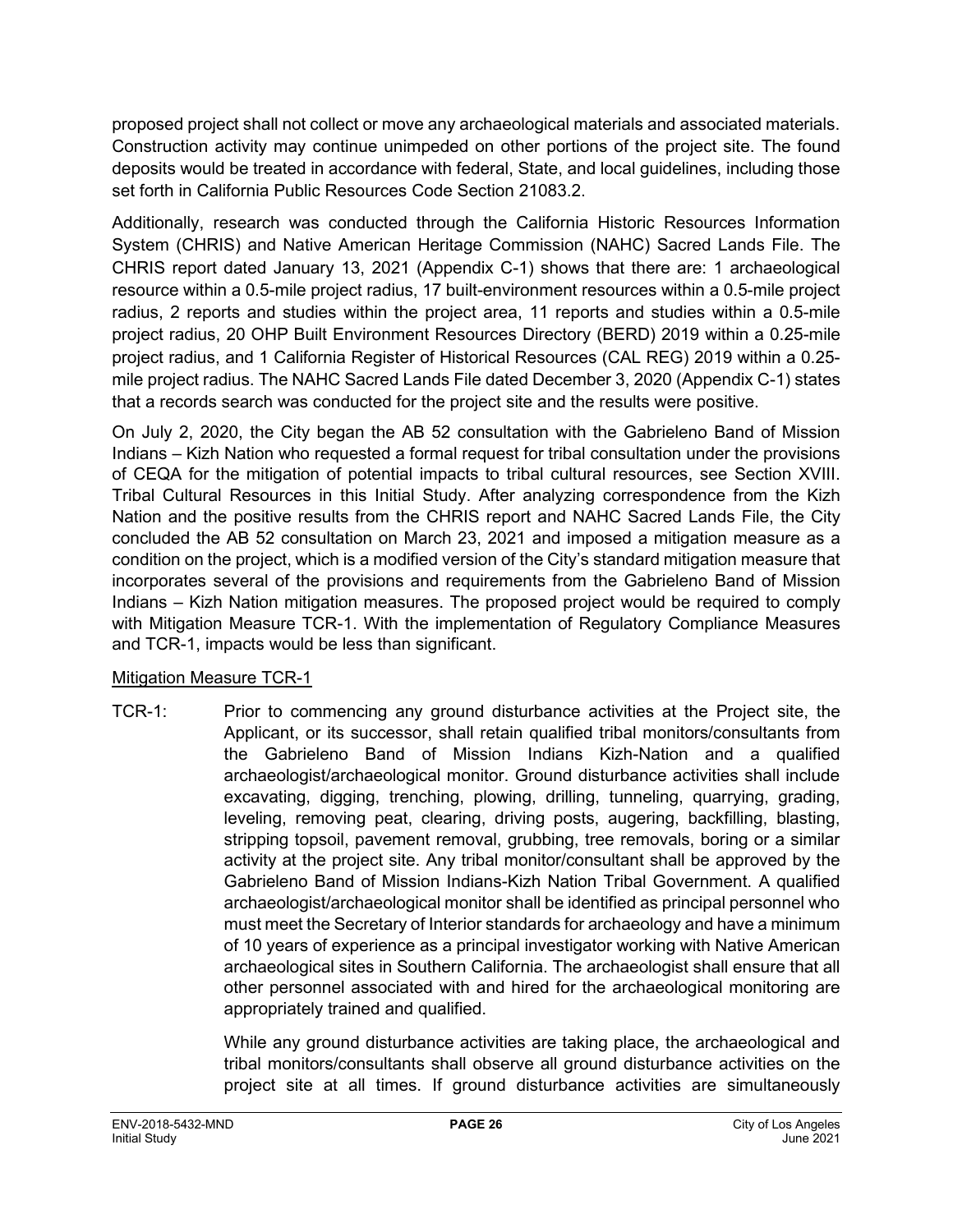occurring at multiple locations on the project site, an archaeological and tribal monitor shall be assigned to each location where the ground disturbance activities are occurring. The on-site monitoring shall end when the ground disturbing activities are completed, or when the City has determined that the Project site has a low potential for impacting tribal cultural resources after consultation with the tribal monitor/consultant and archaeologist.

Prior to commencing any ground disturbance activities, the archaeological monitor in consultation with the tribal monitor/consultant, shall provide Worker Environmental Awareness Program (WEAP) training to construction crews involved in ground disturbance activities that includes information on regulatory requirements for the protection of tribal cultural resources. As part of the WEAP training, construction crews shall be briefed on proper procedures to follow should a crew member discover tribal cultural resources during ground disturbance activities. In addition, workers will be shown examples of the types of resources that would require notification of the archaeological monitor and tribal monitor. The Applicant shall maintain on the project site, for City inspection, documentation establishing the WEAP training was completed for all members of the construction crew involved in ground disturbance activities.

In the event that any subsurface objects or artifacts that may be tribal cultural resources are encountered during the course of any ground disturbance activities, all such activities shall temporarily cease within the area of discovery, the radius of which shall be determined by the archaeologist, in consultation with the tribal monitor/consultant approved by the Gabrieleno Band of Mission Indians-Kizh Nation, until the potential tribal cultural resources are properly assessed and addressed pursuant to the process set forth below:

- 1. Upon a discovery of a potential tribal cultural resource, the Applicant, or its successor, shall immediately stop all ground disturbance activities in the immediate vicinity of the find until the find can be assessed by the archaeologist and tribal monitor/consultant.
- 2. If the archaeologist and tribal monitor/consultant determine the resources are Native American in origin, the Gabrieleno Band of Mission Indians-Kizh Nation shall coordinate with the landowner regarding treatment and curation of these resources. Typically, the Tribe will request reburial or preservation for educational purposes.
- 3. The Applicant, or its successor, shall implement the tribe's recommendations if the archaeologist, in consultation with the tribal monitor/consultant, reasonably conclude that the tribe's recommendations are reasonable and feasible.
- 4. In addition to any recommendations from the Gabrieleno Band of Mission Indians-Kizh Nation, the archaeologist shall develop a list of actions that shall be taken to avoid or minimize impacts to the identified tribal cultural resources substantially consistent with best practices identified by the Native American Heritage Commission and in compliance with any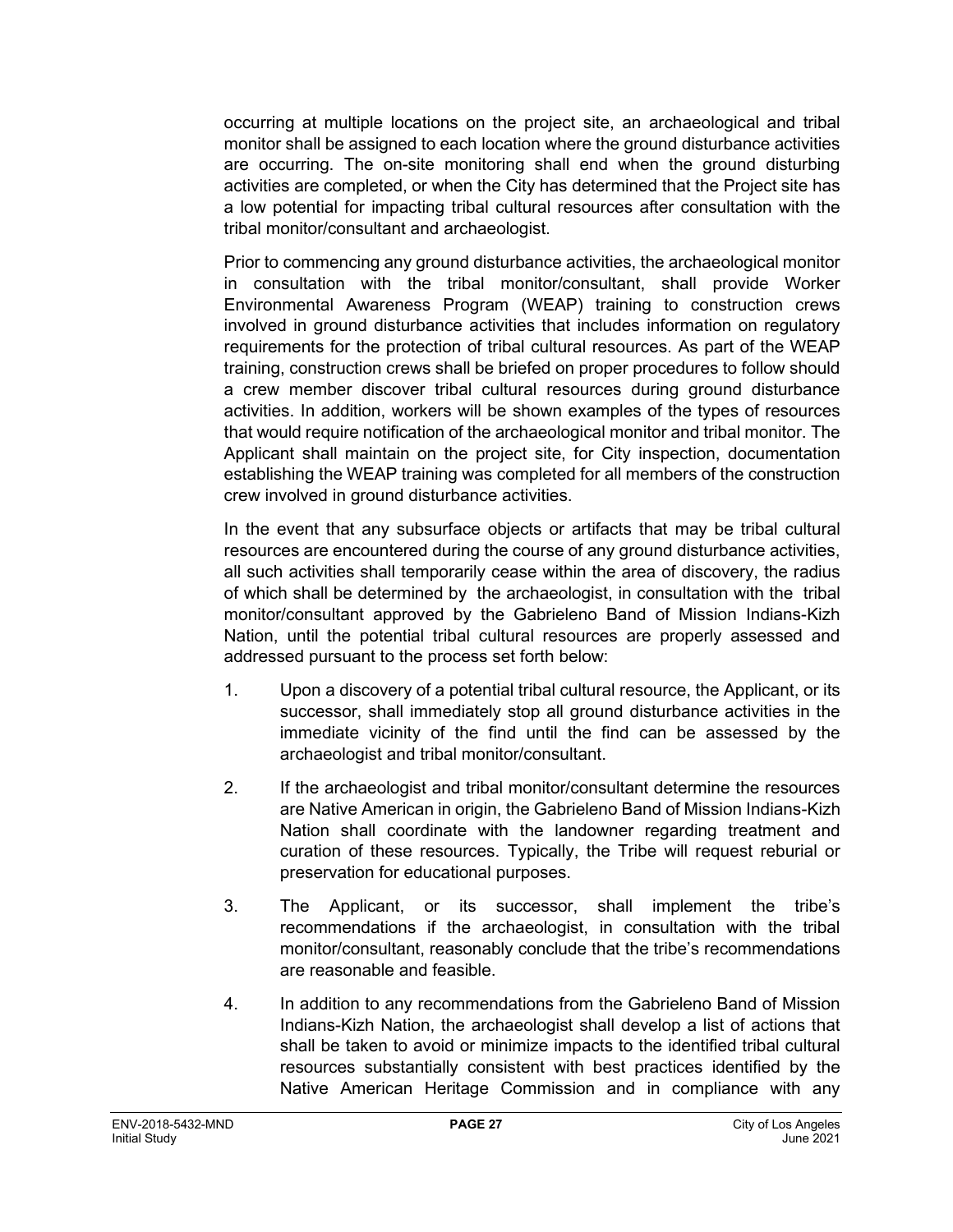applicable federal, state or local law, rule or regulation. Any discrepancies between the implementation of the recommendations shall be resolved through the City as the Lead Agency, in consultation with the archaeologist and tribal monitor/consultant.

- 5. The Applicant, or its successor, may recommence ground disturbance activities outside of a specified radius of the discovery site, so long as this radius has been reviewed by both the archaeologist and tribal monitor/consultant and determined to be reasonable and appropriate.
- 6. The Applicant, or its successor, may recommence ground disturbance activities inside of the specified radius of the discovery site only after it has complied with all of the recommendations developed and approved pursuant to the process set forth in paragraphs 2 through 4 above.
- 7. Copies of any subsequent prehistoric archaeological study, tribal cultural resources study or report, detailing the nature of any significant tribal cultural resources, remedial actions taken, and disposition of any significant tribal cultural resources shall be submitted to the South Central Coastal Information Center (SCCIC) at California State University, Fullerton and to the Native American Heritage Commission for inclusion in its Sacred Lands File.
- 8. Notwithstanding paragraph 7 above, any information that the Department of City Planning, in consultation with the City Attorney's Office, determines to be confidential in nature shall be excluded from submission to the SCCIC or provided to the public under the applicable provisions of the California Public Records Act, California Public Resources Code, Section 6254(r), and handled in compliance with the City's AB 52 Confidentiality Protocols.
- 9. Archaeological and Native American monitoring and excavation during construction projects will be consistent with current professional standards. All feasible care to avoid any unnecessary disturbance, physical modification, or separation of human remains and associated funerary objects shall be taken.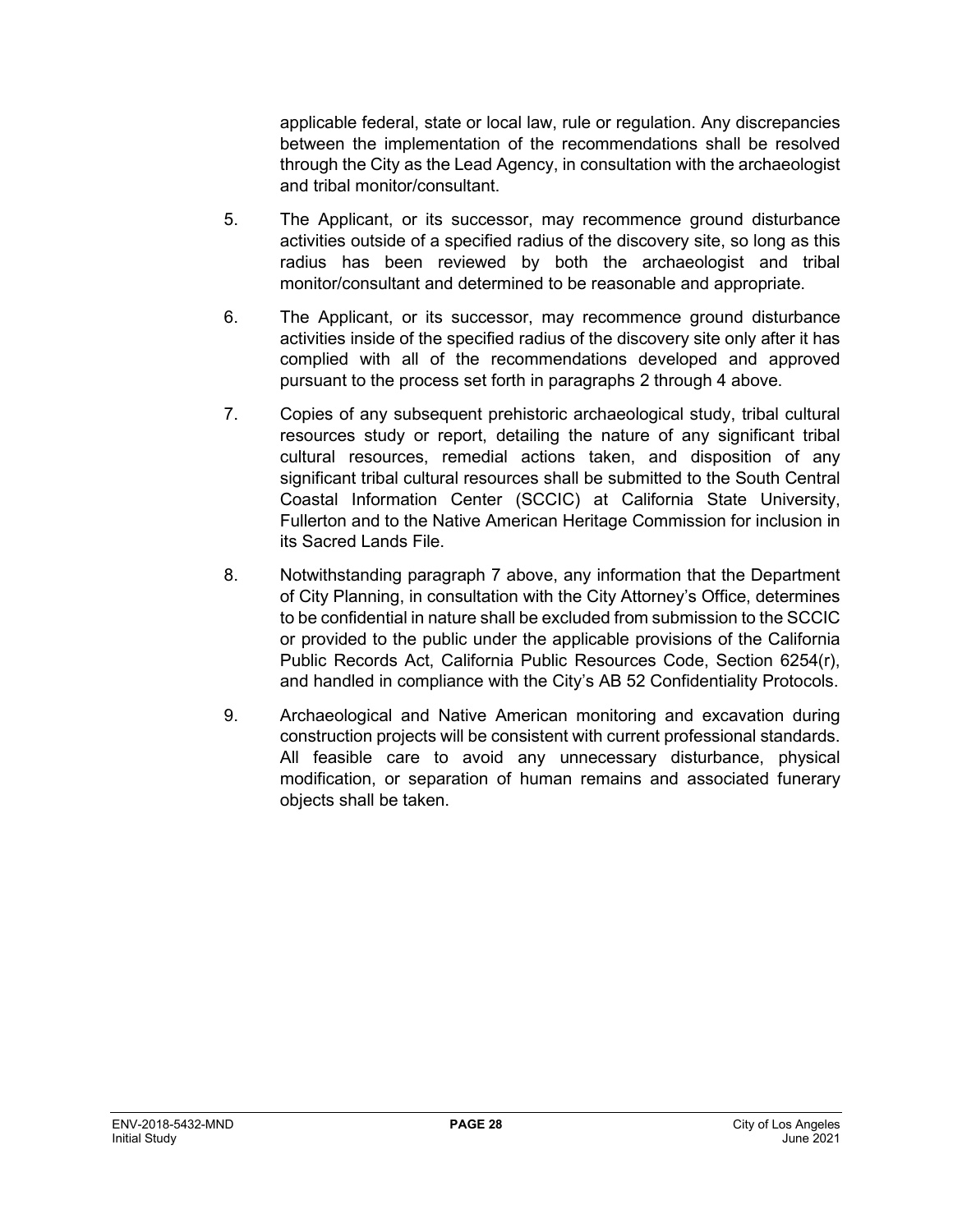#### **c) Disturb any human remains, including those interred outside of formal cemeteries?**

**Less than Significant Impact with Mitigation Incorporated.** A significant impact would occur if previously interred human remains would be disturbed during excavation of the project site. Human remains could be encountered during excavation and grading activities associated with the proposed project. While no formal cemeteries, other places of human interment, or burial grounds or sites are known to occur within the project area, there is always a possibility that human remains can be encountered during construction. If human remains are encountered unexpectedly during construction demolition and/or grading activities, State Health and Safety Code Section 7050.5 requires that no further disturbance shall occur until the County Coroner has made the necessary findings as to origin and disposition pursuant to California Public Resources Code (PRC) Section 5097.98. If human remains of Native American origin are discovered during project construction, compliance with state laws, which fall within the jurisdiction of the Native American Heritage Commission (NAHC) (Public Resource Code Section 5097), relating to the disposition of Native American burials will be adhered to.

Additionally, research was conducted through the California Historic Resources Information System (CHRIS) and Native American Heritage Commission (NAHC) Sacred Lands File. The CHRIS report dated January 13, 2021 (Appendix C-1) shows that there are: 1 archaeological resource within a 0.5-mile project radius, 17 built-environment resources within a 0.5-mile project radius, 2 reports and studies within the project area, 11 reports and studies within a 0.5-mile project radius, 20 OHP Built Environment Resources Directory (BERD) 2019 within a 0.25-mile project radius, and 1 California Register of Historical Resources (CAL REG) 2019 within a 0.25 mile project radius. The NAHC Sacred Lands File dated December 3, 2020 (Appendix C-1) states that a records search was conducted for the project site and the results were positive.

On July 2, 2020, the City began the AB 52 consultation with the Gabrieleno Band of Mission Indians – Kizh Nation who requested a formal request for tribal consultation under the provisions of CEQA for the mitigation of potential impacts to tribal cultural resources, see Section XVIII. Tribal Cultural Resources in this Initial Study. After analyzing correspondence from the Kizh Nation and the positive results from the CHRIS report and NAHC Sacred Lands File, the City concluded the AB 52 consultation on March 23, 2021 and imposed a mitigation measure as a condition on the project, which is a modified version of the City's standard mitigation measure that incorporates several of the provisions and requirements from the Gabrieleno Band of Mission Indians – Kizh Nation mitigation measures. The proposed project would be required to comply with Mitigation Measure TCR-1. With the implementation of Regulatory Compliance Measures and TCR-1, impacts would be less than significant.

#### Mitigation Measure TCR-1

TCR-1: Prior to commencing any ground disturbance activities at the Project site, the Applicant, or its successor, shall retain qualified tribal monitors/consultants from the Gabrieleno Band of Mission Indians Kizh-Nation and a qualified archaeologist/archaeological monitor. Ground disturbance activities shall include excavating, digging, trenching, plowing, drilling, tunneling, quarrying, grading, leveling, removing peat, clearing, driving posts, augering, backfilling, blasting, stripping topsoil, pavement removal, grubbing, tree removals, boring or a similar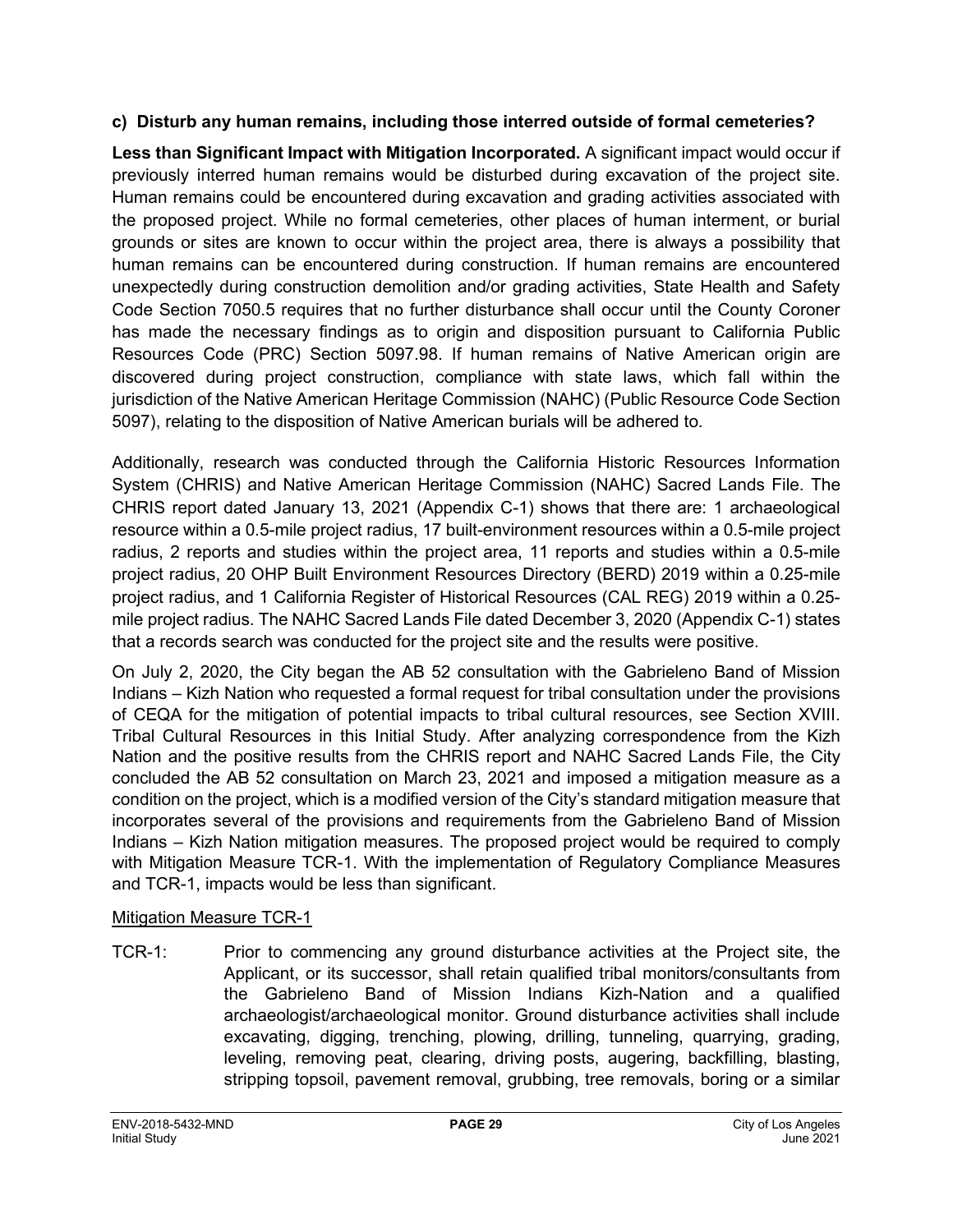activity at the project site. Any tribal monitor/consultant shall be approved by the Gabrieleno Band of Mission Indians-Kizh Nation Tribal Government. A qualified archaeologist/archaeological monitor shall be identified as principal personnel who must meet the Secretary of Interior standards for archaeology and have a minimum of 10 years of experience as a principal investigator working with Native American archaeological sites in Southern California. The archaeologist shall ensure that all other personnel associated with and hired for the archaeological monitoring are appropriately trained and qualified.

While any ground disturbance activities are taking place, the archaeological and tribal monitors/consultants shall observe all ground disturbance activities on the project site at all times. If ground disturbance activities are simultaneously occurring at multiple locations on the project site, an archaeological and tribal monitor shall be assigned to each location where the ground disturbance activities are occurring. The on-site monitoring shall end when the ground disturbing activities are completed, or when the City has determined that the Project site has a low potential for impacting tribal cultural resources after consultation with the tribal monitor/consultant and archaeologist.

Prior to commencing any ground disturbance activities, the archaeological monitor in consultation with the tribal monitor/consultant, shall provide Worker Environmental Awareness Program (WEAP) training to construction crews involved in ground disturbance activities that includes information on regulatory requirements for the protection of tribal cultural resources. As part of the WEAP training, construction crews shall be briefed on proper procedures to follow should a crew member discover tribal cultural resources during ground disturbance activities. In addition, workers will be shown examples of the types of resources that would require notification of the archaeological monitor and tribal monitor. The Applicant shall maintain on the project site, for City inspection, documentation establishing the WEAP training was completed for all members of the construction crew involved in ground disturbance activities.

In the event that any subsurface objects or artifacts that may be tribal cultural resources are encountered during the course of any ground disturbance activities, all such activities shall temporarily cease within the area of discovery, the radius of which shall be determined by the archaeologist, in consultation with the tribal monitor/consultant approved by the Gabrieleno Band of Mission Indians-Kizh Nation, until the potential tribal cultural resources are properly assessed and addressed pursuant to the process set forth below:

- 1. Upon a discovery of a potential tribal cultural resource, the Applicant, or its successor, shall immediately stop all ground disturbance activities in the immediate vicinity of the find until the find can be assessed by the archaeologist and tribal monitor/consultant.
- 2. If the archaeologist and tribal monitor/consultant determine the resources are Native American in origin, the Gabrieleno Band of Mission Indians-Kizh Nation shall coordinate with the landowner regarding treatment and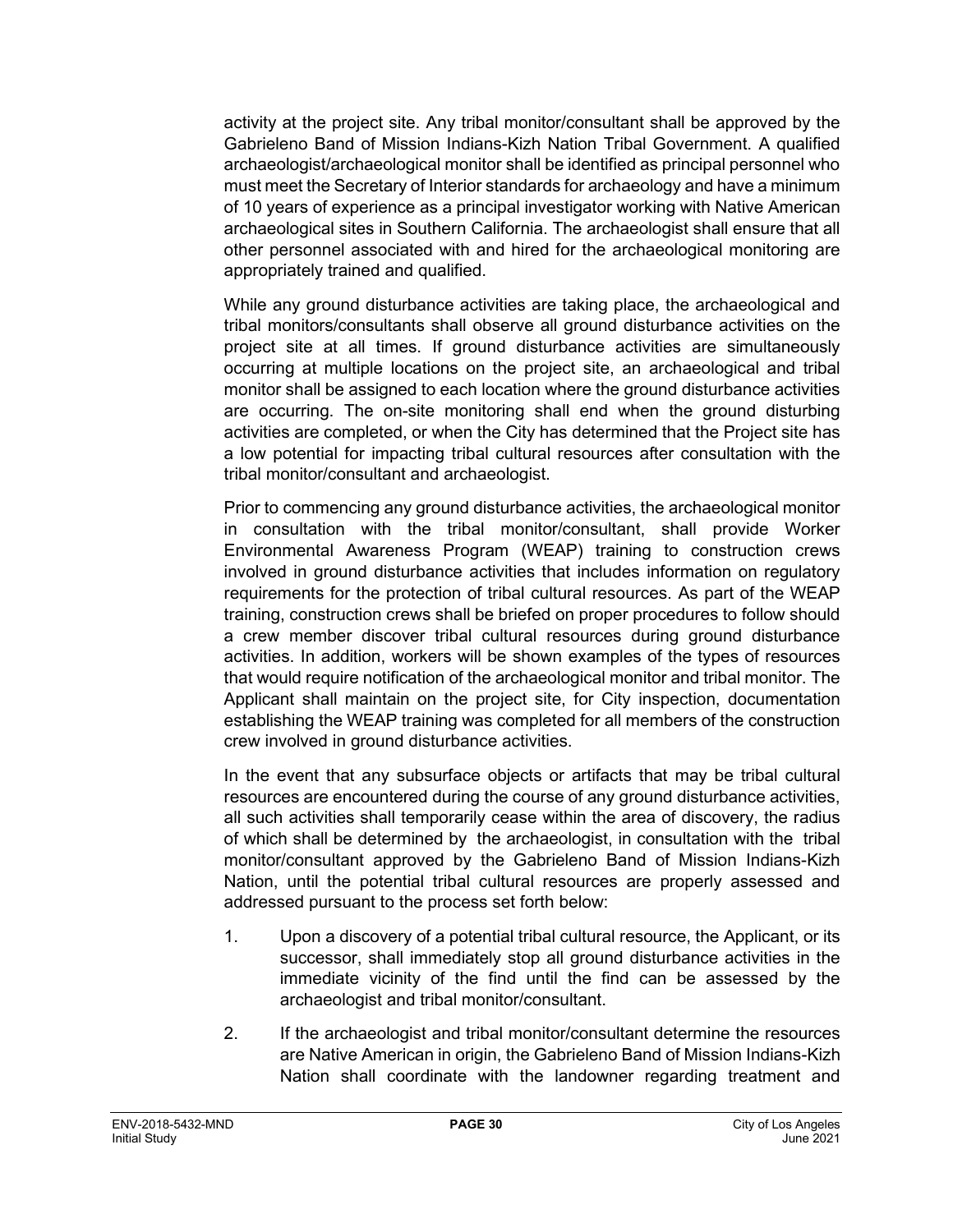curation of these resources. Typically, the Tribe will request reburial or preservation for educational purposes.

- 3. The Applicant, or its successor, shall implement the tribe's recommendations if the archaeologist, in consultation with the tribal monitor/consultant, reasonably conclude that the tribe's recommendations are reasonable and feasible.
- 4. In addition to any recommendations from the Gabrieleno Band of Mission Indians-Kizh Nation, the archaeologist shall develop a list of actions that shall be taken to avoid or minimize impacts to the identified tribal cultural resources substantially consistent with best practices identified by the Native American Heritage Commission and in compliance with any applicable federal, state or local law, rule or regulation. Any discrepancies between the implementation of the recommendations shall be resolved through the City as the Lead Agency, in consultation with the archaeologist and tribal monitor/consultant.
- 5. The Applicant, or its successor, may recommence ground disturbance activities outside of a specified radius of the discovery site, so long as this radius has been reviewed by both the archaeologist and tribal monitor/consultant and determined to be reasonable and appropriate.
- 6. The Applicant, or its successor, may recommence ground disturbance activities inside of the specified radius of the discovery site only after it has complied with all of the recommendations developed and approved pursuant to the process set forth in paragraphs 2 through 4 above.
- 7. Copies of any subsequent prehistoric archaeological study, tribal cultural resources study or report, detailing the nature of any significant tribal cultural resources, remedial actions taken, and disposition of any significant tribal cultural resources shall be submitted to the South Central Coastal Information Center (SCCIC) at California State University, Fullerton and to the Native American Heritage Commission for inclusion in its Sacred Lands File.
- 8. Notwithstanding paragraph 7 above, any information that the Department of City Planning, in consultation with the City Attorney's Office, determines to be confidential in nature shall be excluded from submission to the SCCIC or provided to the public under the applicable provisions of the California Public Records Act, California Public Resources Code, Section 6254(r), and handled in compliance with the City's AB 52 Confidentiality Protocols.
- 9. Archaeological and Native American monitoring and excavation during construction projects will be consistent with current professional standards. All feasible care to avoid any unnecessary disturbance, physical modification, or separation of human remains and associated funerary objects shall be taken.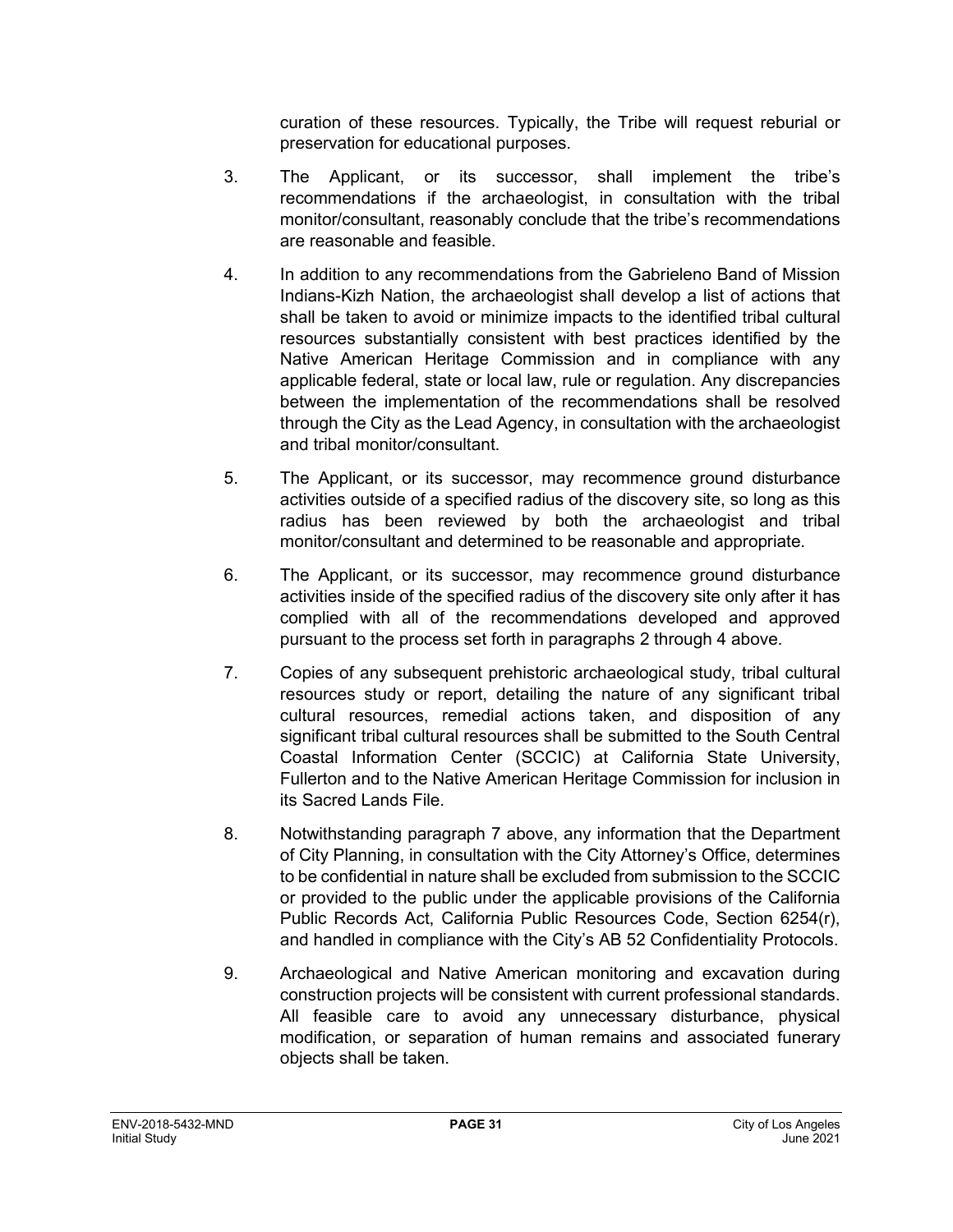## **VI. ENERGY**

|                                                                                                                                                                                            | Potentially<br>Significant<br>Impact | Less Than<br>Significant<br>with<br>Mitigation<br>Incorporated | Less Than<br>Significant<br>Impact | No Impact |
|--------------------------------------------------------------------------------------------------------------------------------------------------------------------------------------------|--------------------------------------|----------------------------------------------------------------|------------------------------------|-----------|
| Would the project:                                                                                                                                                                         |                                      |                                                                |                                    |           |
| a. Result in potentially significant environmental<br>impact due to wasteful, inefficient, or unnecessary<br>consumption of energy resources, during project<br>construction or operation? |                                      |                                                                | M                                  |           |
| b. Conflict with or obstruct a state or local plan for<br>renewable energy or energy efficiency?                                                                                           |                                      |                                                                | IХ                                 |           |

#### **a) Result in potentially significant environmental impact due to wasteful, inefficient, or unnecessary consumption of energy resources, during project construction or operation?**

**Less than Significant Impact.** The proposed project would be subject to the City's Green Building Program Ordinance (Ord. No. 179,890), which was adopted to reduce the use of natural resources, create healthier living environments, and minimize the negative impacts of development on local, regional and global ecosystems. In accordance with the City of Los Angeles Green Building Code (Chapter IX, Article 9, of the Los Angeles Municipal Code), the project shall comply with all applicable mandatory provisions of the 2013 Los Angeles Green Code and as it may be subsequently amended or modified. Therefore, impacts would be less than significant.

#### **b) Conflict with or obstruct a state or local plan for renewable energy or energy efficiency?**

**Less than Significant Impact.** The project involves the grading of an existing surface parking lot and the construction, use, and maintenance of a new automatic carwash and the conversion of an auto repair shop and snack shop to a convenience store. As stated above, the project's improvements and operations would be in accordance with applicable State Building Code Title 24 regulations and City of Los Angeles Green Building Code, which imposes energy conservation measures. As such, impacts would be less than significant.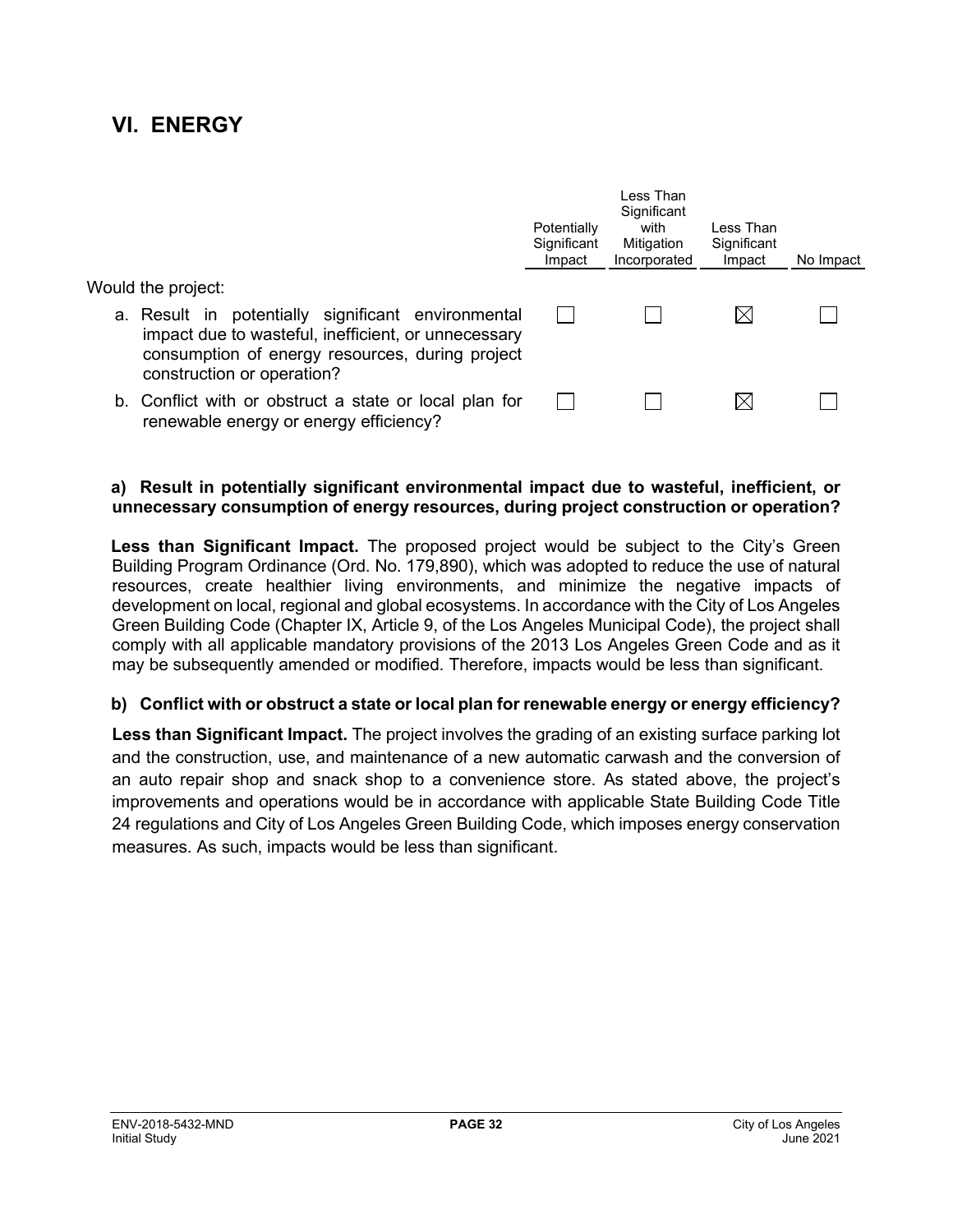## **VII. GEOLOGY AND SOILS**

|                                                                                                                                                                                                                                                                                                             | Potentially<br>Significant<br>Impact | Less Than<br>Significant<br>with<br>Mitigation<br>Incorporated | Less Than<br>Significant<br>Impact | No Impact   |
|-------------------------------------------------------------------------------------------------------------------------------------------------------------------------------------------------------------------------------------------------------------------------------------------------------------|--------------------------------------|----------------------------------------------------------------|------------------------------------|-------------|
| Would the project:                                                                                                                                                                                                                                                                                          |                                      |                                                                |                                    |             |
| a. Directly or indirectly cause substantial adverse<br>effects, including the risk of loss, injury, or death<br>involving:                                                                                                                                                                                  |                                      |                                                                |                                    |             |
| i. Rupture of a known earthquake fault, as<br>delineated on the most recent Alquist-Priolo<br>Earthquake Fault Zoning Map issued by the<br>State Geologist for the area or based on other<br>substantial evidence of a known fault? Refer to<br>Division of Mines and Geology<br>Special<br>Publication 42. |                                      |                                                                | $\boxtimes$                        |             |
| ii. Strong seismic ground shaking?                                                                                                                                                                                                                                                                          |                                      |                                                                | $\boxtimes$                        |             |
| iii. Seismic-related<br>failure,<br>ground<br>including<br>liquefaction?                                                                                                                                                                                                                                    |                                      |                                                                | $\boxtimes$                        |             |
| iv. Landslides?                                                                                                                                                                                                                                                                                             |                                      |                                                                |                                    | $\boxtimes$ |
| b. Result in substantial soil erosion or the loss of<br>topsoil?                                                                                                                                                                                                                                            |                                      |                                                                | $\boxtimes$                        |             |
| c. Be located on a geologic unit that is unstable, or<br>that would become unstable as a result of the<br>project, and potentially result in on- or off-site<br>landslide,<br>lateral<br>spreading,<br>subsidence,<br>liquefaction, or collapse?                                                            |                                      |                                                                | $\boxtimes$                        |             |
| d. Be located on expansive soil, as defined in Table<br>18-1-B of the Uniform Building Code (1994),<br>creating substantial direct or indirect risks to life or<br>property?                                                                                                                                | $\sim$                               |                                                                |                                    | ⊠           |
| e. Have soils incapable of adequately supporting the<br>use of septic tanks or alternative waste water<br>disposal systems where sewers are not available<br>for the disposal of waste water?                                                                                                               |                                      |                                                                |                                    | $\boxtimes$ |
| f. Directly or indirectly destroy a unique paleontological<br>resource or site or unique geologic feature?                                                                                                                                                                                                  |                                      |                                                                | $\boxtimes$                        |             |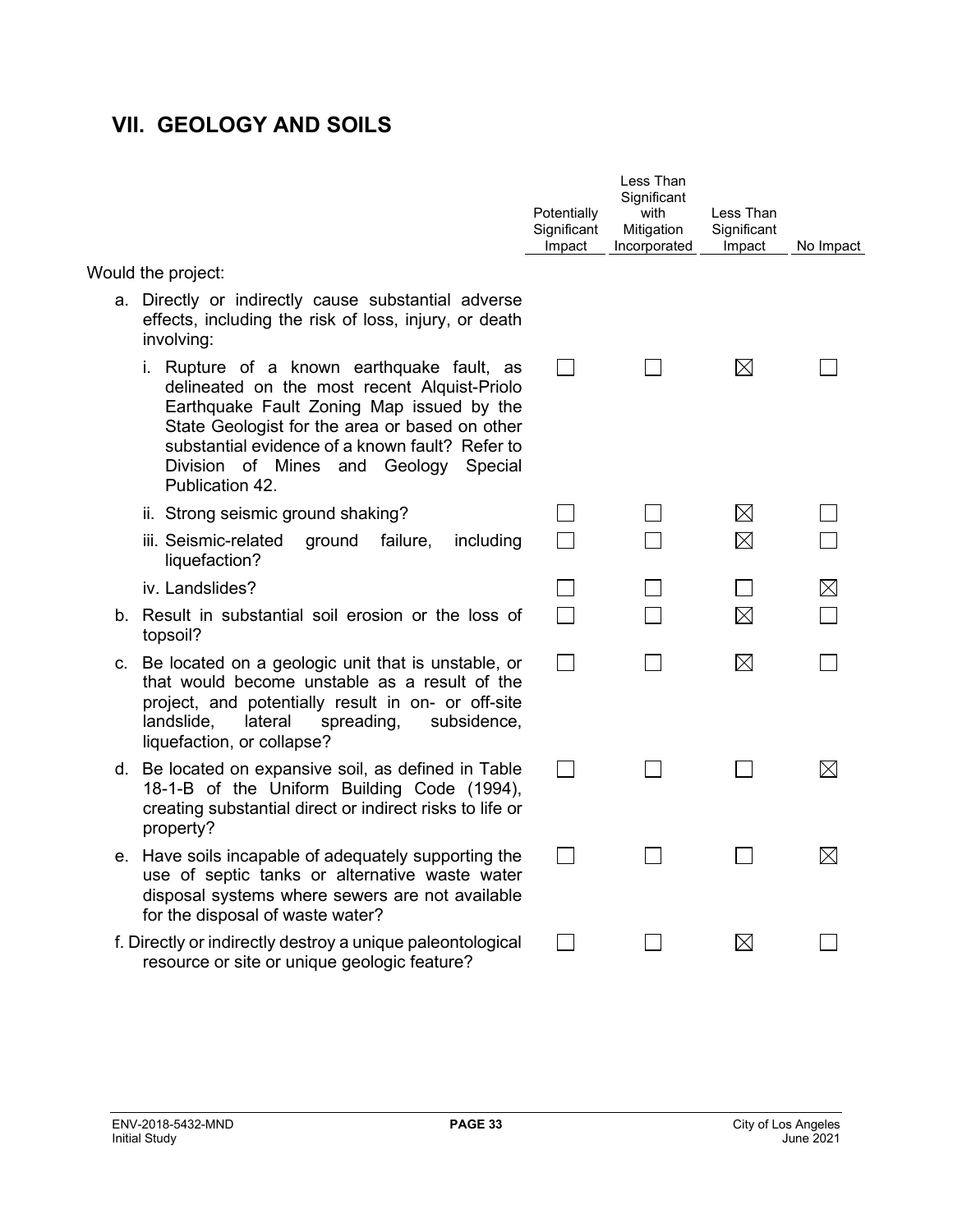#### **a) Directly or indirectly cause potential substantial adverse effects, including the risk of loss, injury, or death involving:**

The project will consist of 200 cubic yards of cut, zero cubic yards of fill, zero cubic yards of import, and 200 cubic yards of export. The project will cut approximately eight (8) feet below the existing grade in order to accommodate water clarifiers and the foundation for the carwash.

#### **i) Rupture of a known earthquake fault, as delineated on the most recent Alquist-Priolo Earthquake Fault Zoning Map issued by the State Geologist for the area or based on other substantial evidence of a known fault? Refer to Division of Mines and Geology Special Publication 42.**

**Less than Significant Impact.** A significant impact would occur if the proposed project would cause personal injury or death or result in property damage as a result of a fault rupture occurring on the project site and if the project site is located within a State-designated Alquist-Priolo Zone or other designated fault zone. The subject site is not within an Alquist-Priolo Earthquake Fault Zone or other designated fault zone. The nearest Active Fault Near-Source Zone, Upper Elysian Park, is located approximately 0.92 km from the project site. Thus, the potential for fault rupture at the project site would be considered low. The project would involve the construction of a new automatic carwash and the conversion of an auto repair shop and snack shop into a convenience store to be utilized for commercial purposes in accordance with allowed uses in the C2 Zone and no proposed uses would have the potential to directly or indirectly exacerbate existing potential for fault rupture. Therefore, impacts would be less than significant.

#### **ii) Strong seismic ground shaking?**

**Less than Significant Impact.** A significant impact would occur if the proposed project would cause personal injury or death or resulted in property damage as a result of seismic ground shaking. The entire Southern California region is susceptible to strong ground shaking from severe earthquakes. Consequently, development of the proposed project could expose people and structures to strong seismic ground shaking. However, the proposed project would be designed and constructed in accordance with State and local Building Codes to reduce the potential for exposure of people or structures to seismic risks to the maximum extent possible. The proposed project would be required to comply with the California Department of Conservation, Division of Mines and Geology (CDMG), which provides guidance for the evaluation and mitigation of earthquake-related hazards, and with the seismic safety requirements in the Uniform Building Code (UBC) and the LAMC. Compliance with such requirements would reduce seismic ground shaking impacts to the maximum extent practicable with current engineering practices. Therefore, impacts related to strong seismic ground shaking would be less than significant.

#### **iii) Seismic-related ground failure, including liquefaction?**

**Less than Significant Impact.** A significant impact may occur if a proposed project site is located within a liquefaction zone. Liquefaction is the loss of soil strength or stiffness due to a buildup of pore-water pressure during severe ground shaking. While the subject site is not located within a Liquefaction Zone, specific RCMs in the City of Los Angeles regulate the grading and construction of projects in these particular types of locations and will reduce any potential impacts to less than significant. RCMs include the Uniform Building Code Chapter 18, Division 1, Section 1804.5: Liquefaction Potential and Soil Strength Loss. These RCMs have been historically proven to work to the satisfaction of the City Engineer to reduce any impacts from the specific environment the project is located. Therefore, impacts related to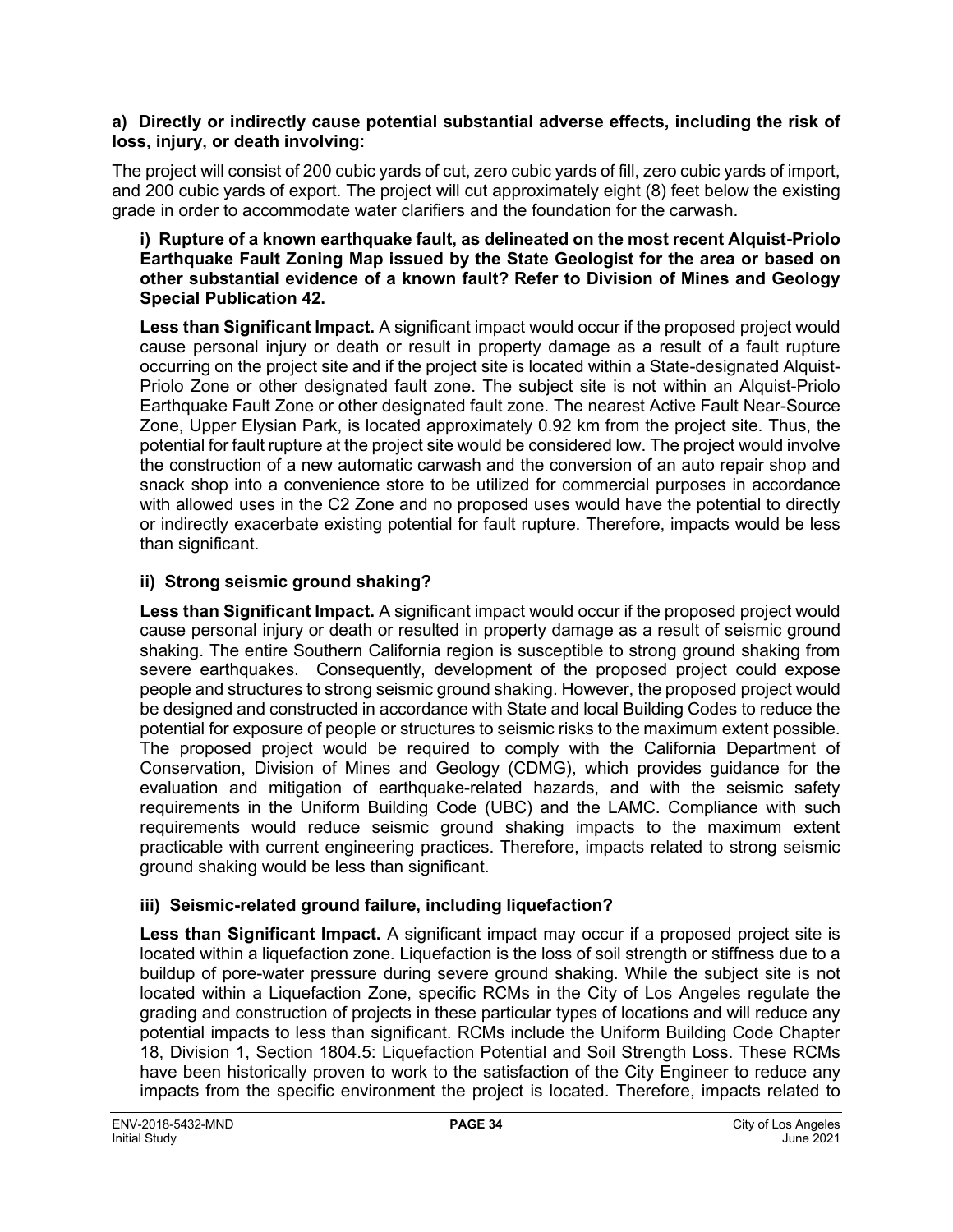seismic-related ground failure, including liquefaction, would be less than significant.

#### **iv) Landslides?**

**No Impact.** A significant impact would occur if the proposed project would be implemented on a site that would be located in a hillside area with unstable geological conditions or soil types that would be susceptible to failure when saturated. According to the California Department of Conservation, Division of Mines and Geology, the Seismic Hazard Zones Map for this area shows the project site is not located within a landslide hazard zone. The project site and surrounding area are relatively flat. Therefore, the proposed project would not expose people or structures to potential effects resulting from landslides, and no impacts would occur.

#### **b) Result in substantial soil erosion or the loss of topsoil?**

**Less than Significant Impact.** A significant impact would occur if construction activities or future uses would result in substantial soil erosion or loss of topsoil. Construction of the proposed project would result in ground surface disturbance during site clearance, excavation, and grading, which could create the potential for soil erosion to occur. The project will consist of 200 cubic yards of cut and 200 cubic yards of export. The project will cut approximately eight (8) feet below the existing grade in order to accommodate water clarifiers and the foundation for the car wash. Construction activities would be performed in accordance with the requirements of the Los Angeles Building Code and the Los Angeles Regional Water Quality Control Board (LARWQCB) through the City's Stormwater Management Division. In addition, the proposed project would be required to develop a Storm Water Pollution Prevention Plan (SWPPP). The SWPPP would require implementation of an erosion control plan to reduce the potential for wind or waterborne erosion during the construction process. In addition, all onsite grading and site preparation would comply with applicable provisions of Chapter IX, Division 70 of the LAMC. Therefore, a less than significant impact would occur with respect to erosion or loss of topsoil.

#### **c) Be located on a geologic unit or soil that is unstable, or that would become unstable as a result of the project, and potentially result in on- or off-site landslide, lateral spreading, subsidence, liquefaction, or collapse?**

**Less than Significant Impact.** A significant impact would occur if any unstable geological conditions would result in any type of geological failure, including lateral spreading, off-site landslides, liquefaction, or collapse. Development of the proposed project would not have the potential to expose people and structures to seismic-related ground failure, including liquefaction and landslide; see Response to Checklist Question VII a-b for these issues. Subsidence and ground collapse generally occur in areas with active groundwater withdrawal or petroleum production. The extraction of groundwater or petroleum from sedimentary source rocks can cause the permanent collapse of the pore space previously occupied by the removed fluid. According to the Safety Element of the City of Los Angeles General Plan Safety Element of the Los Angeles City General Plan, Critical Facilities and Lifeline Systems, Exhibit E and/or the Environmental and Public Facilities Map (1996), the project site is not identified as being located in an oil field or within an oil drilling district. Construction will be required by the Department of Building and Safety to comply with the City of Los Angeles Uniform Building Code (UBC) which is designed to assure safe construction and includes building foundation requirements appropriate to site conditions. Therefore, the potential for landslide lateral spreading, subsidence, liquefaction or collapse would be less than significant.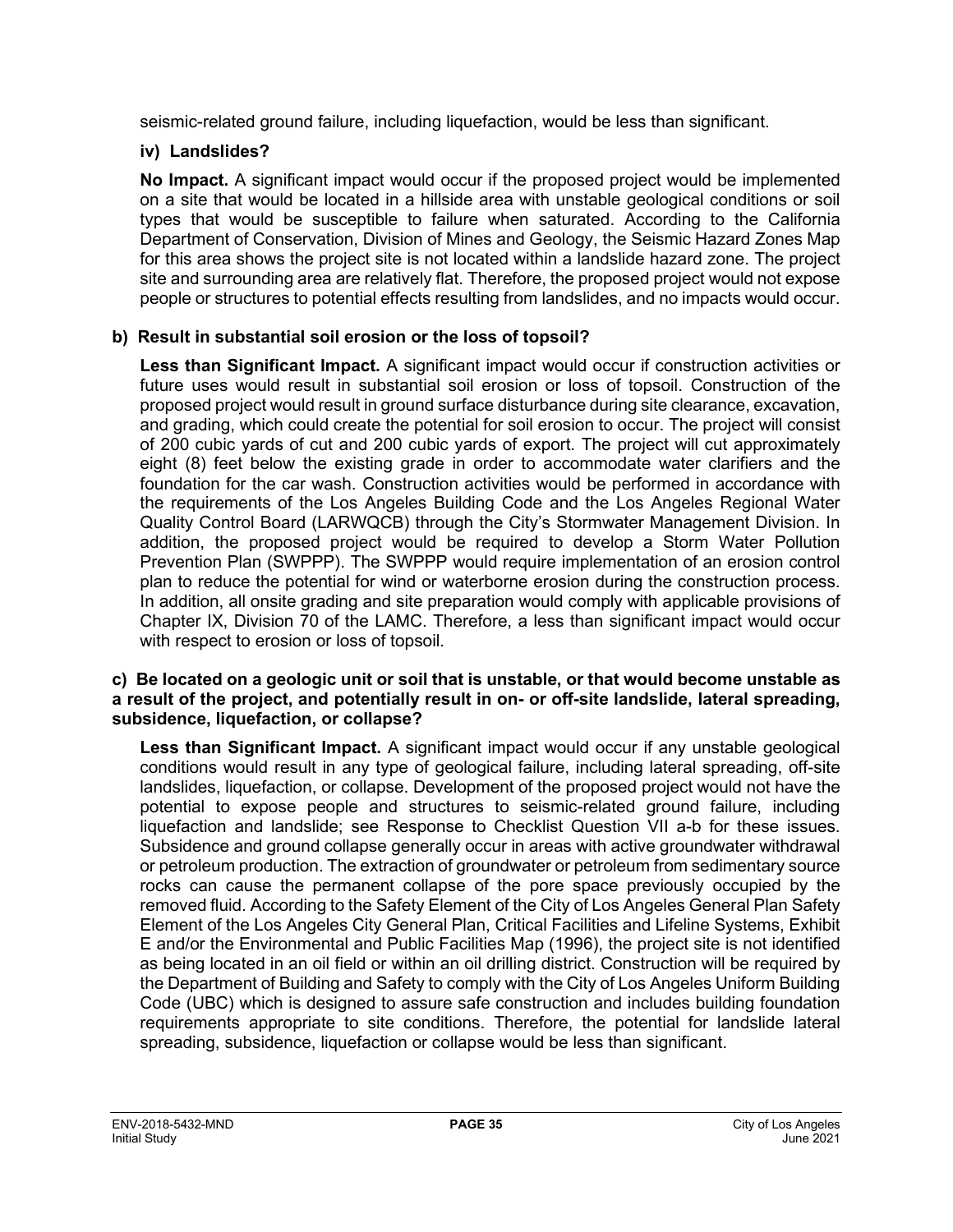#### **d) Be located on expansive soil, as defined in Table 18 1 B of the Uniform Building Code (1994), creating substantial direct or indirect risks to life or property?**

**No Impact.** A significant impact would occur if the proposed project would be built on expansive soils without proper site preparation or design features to provide adequate foundations for project buildings, thus, posing a hazard to life and property. Expansive soils have relatively high clay mineral and expand with the addition of water and shrink when dried, which can cause damage to overlying structures. However, the proposed project would be required to comply with the requirements of the UBC, LAMC, and other applicable building codes. Therefore, there would be no impact related to expansive soils.

#### **e) Have soils incapable of adequately supporting the use of septic tanks or alternative wastewater disposal systems where sewers are not available for the disposal of wastewater?**

**No Impact.** A project would cause a significant impact if adequate wastewater disposal is not available. The project site is located in a highly urbanized area, where wastewater infrastructure is currently in place. The proposed project would connect to existing sewer lines that serve the project site and would not use septic tanks or alternative wastewater disposal systems. Therefore, there would be no impact.

#### **f) . Directly or indirectly destroy a unique paleontological resource or site or unique geologic feature?**

**Less than Significant Impact.** A significant impact would occur if excavation or construction activities associated with the proposed project would disturb paleontological or unique geological features. If paleontological resources are discovered during excavation, grading, or construction, the City of Los Angeles Department of Building and Safety shall be notified immediately, and all work shall cease in the area of the find until a qualified paleontologist evaluates the find. Construction activity may continue unimpeded on other portions of the project site. The paleontologist shall determine the location, the time frame, and the extent to which any monitoring of earthmoving activities shall be required. The found deposits would be treated in accordance with federal, State, and local guidelines, including those set forth in California Public Resources Code Section 21083.2. Therefore, impacts would be less than significant.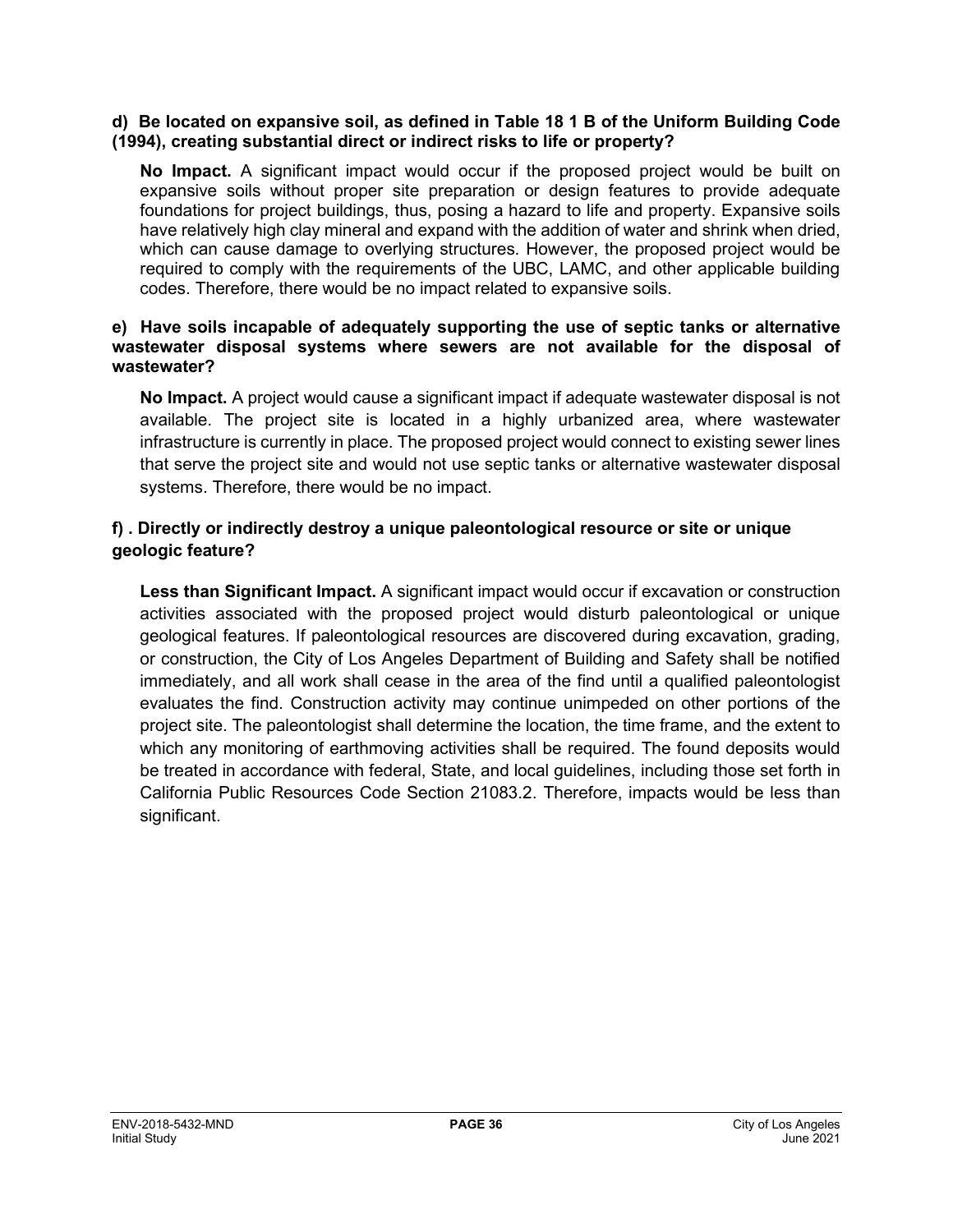## **VIII. GREENHOUSE GAS EMISSIONS**

|                                                                                                                                        | Potentially<br>Significant<br>Impact | Less Than<br>Significant<br>with<br>Mitigation<br>Incorporated | Less Than<br>Significant<br>Impact | No Impact |
|----------------------------------------------------------------------------------------------------------------------------------------|--------------------------------------|----------------------------------------------------------------|------------------------------------|-----------|
| Would the project:                                                                                                                     |                                      |                                                                |                                    |           |
| a. Generate greenhouse gas emissions, either<br>directly or indirectly, that may have a significant<br>impact on the environment?      |                                      |                                                                |                                    |           |
| b. Conflict with an applicable plan, policy or regulation<br>adopted for the purpose of reducing the emissions<br>of greenhouse gases? |                                      |                                                                |                                    |           |

#### **a) Generate greenhouse gas emissions, either directly or indirectly, that may have a significant impact on the environment?**

**Less than Significant Impact.** Greenhouse gases (GHG) are those gaseous constituents of the atmosphere, both natural and human generated, that absorb and emit radiation at specific wavelengths within the spectrum of terrestrial radiation emitted by the earth's surface, the atmosphere itself, and by clouds. The City has adopted the LA Green Plan to provide a citywide plan for achieving the City's GHG emissions targets, for both existing and future generation of GHG emissions. In order to implement the goal of improving energy conservation and efficiency, the Los Angeles City Council has adopted multiple ordinances and updates to establish the current Los Angeles Green Building Code (LAGBC) (Ordinance No. 181,480). The LAGBC requires projects to achieve a 20 percent reduction in potable water use and wastewater generation. Through required implementation of the LAGBC, the proposed project would be consistent with local and statewide goals and policies aimed at reducing the generation of GHGs. Therefore, the proposed project's generation of GHG emissions would not make a cumulatively considerable contribution to emissions and impacts would be less than significant.

#### **b) Conflict with an applicable plan, policy or regulation adopted for the purpose of reducing the emissions of greenhouse gases?**

**Less than Significant Impact.** A significant impact would occur if the proposed project conflicted with an applicable plan, policy, or regulation adopted for the purpose of reducing emissions of greenhouse gases (GHG). The California legislature passed Senate Bill (SB) 375 to connect regional transportation planning to land use decisions made at a local level. SB 375 requires the metropolitan planning organizations to prepare a Sustainable Communities Strategy (SCS) in their regional transportation plans to achieve the per capita GHG reduction targets. For the SCAG region, the SCS is contained in the 2016-2040 Regional Transportation Plan/Sustainable Communities Strategy (RTP/SCS). The 2016-2040 RTP/SCS focuses most of the new housing and job growth in high-quality transit areas and other opportunity areas on existing main streets, in downtowns, and commercial corridors, resulting in more opportunity for transit-oriented development. In addition, SB 743, adopted September 27, 2013, encourages land use and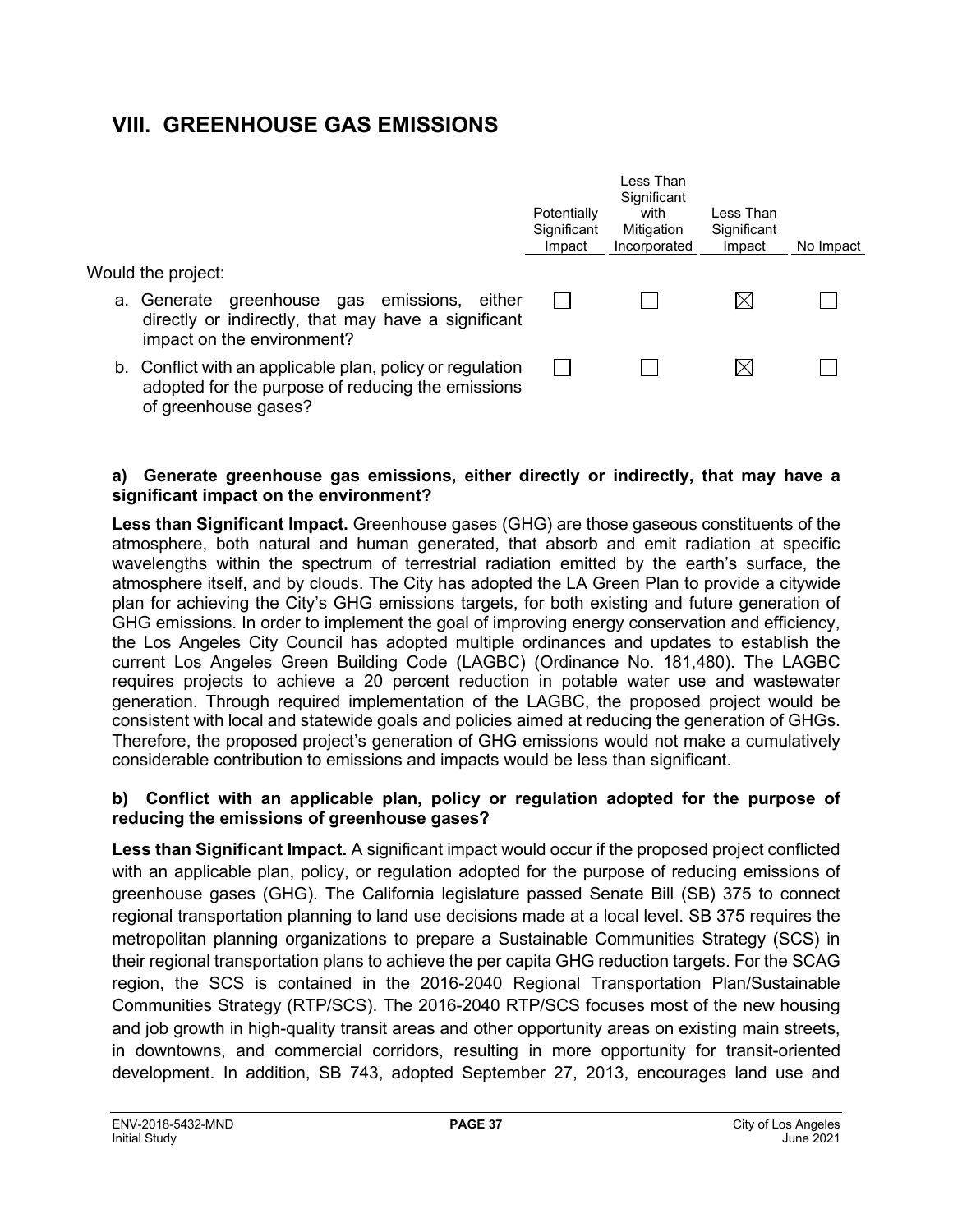transportation planning decisions that reduce vehicle miles traveled, which contribute to GHG emissions, as required by AB 32. The project would provide infill development proximate to a major transportation corridor (i.e., Pico Boulevard) and would not interfere with SCAG's ability to implement the regional strategies outlined in the 2016-2040 RTP/SCS. The proposed project, therefore, would be consistent with statewide, regional, and local goals and policies aimed at reducing GHG emissions and would result in a less than significant impact related to plans that target the reduction of GHG emissions.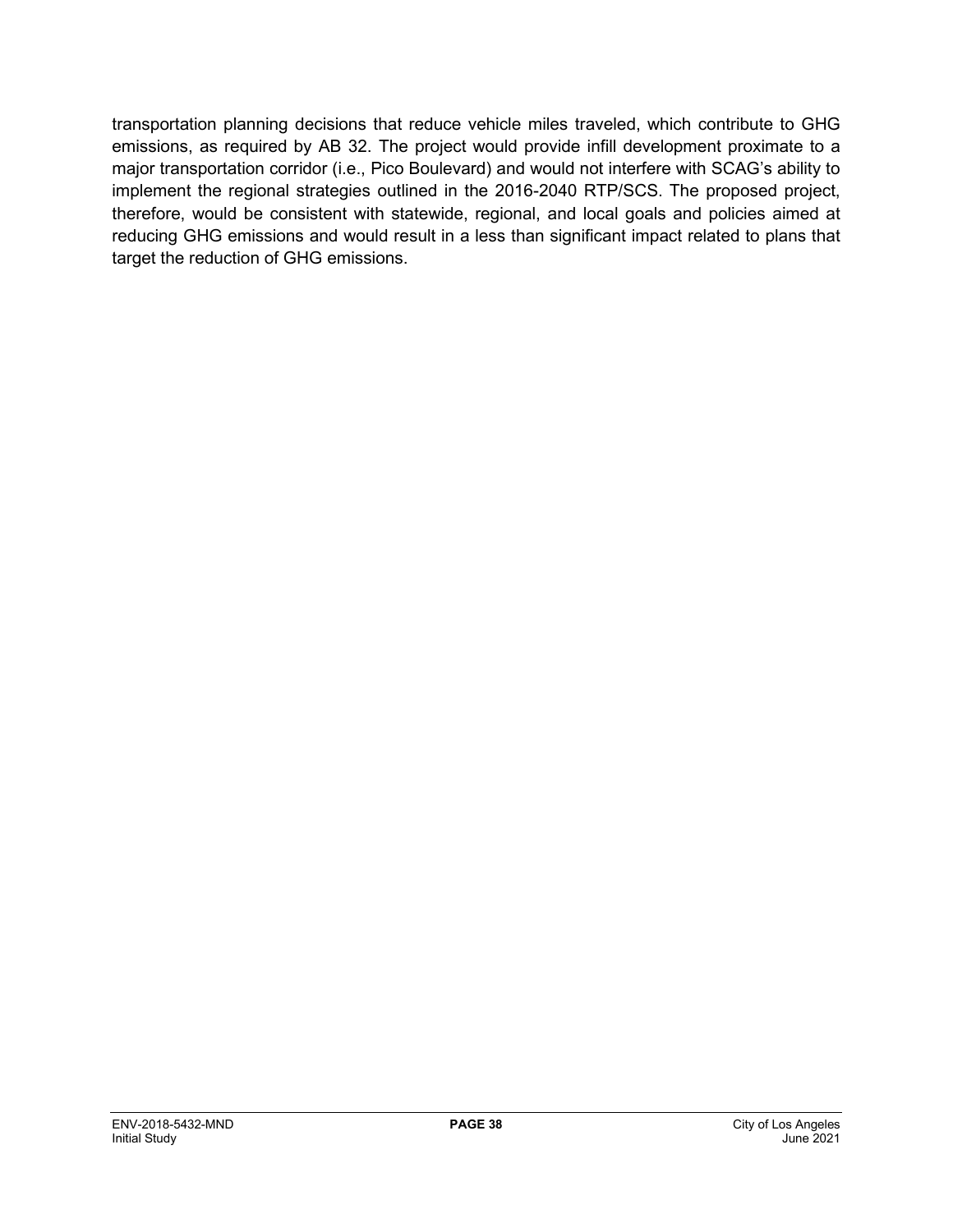## **IX. HAZARDS AND HAZARDOUS MATERIALS**

Would the project:

- a. Create a significant hazard to the public or the environment through the routine transport, use, or disposal of hazardous materials?
- b. Create a significant hazard to the public or the environment through reasonably foreseeable upset and accident conditions involving the release of hazardous materials into the environment?
- c. Emit hazardous emissions or handle hazardous or acutely hazardous materials, substances, or waste within one-quarter mile of an existing or proposed school?
- d. Be located on a site which is included on a list of hazardous materials sites compiled pursuant to Government Code Section 65962.5 and, as a result, would create a significant hazard to the public or the environment?
- e. For a project located within an airport land use plan or, where such a plan has not been adopted, within two miles of a public airport or public use airport, would the project result in a safety hazard or excessive noise for people residing or working in the project area?
- f. Impair implementation of or physically interfere with an adopted emergency response plan or emergency evacuation plan?
- g. Expose people or structures, either directly or indirectly, to a significant risk of loss, injury or death involving wildland fires?

| Potentially<br>Significant<br>Impact | Less Than<br>Significant<br>with<br>Mitigation<br>Incorporated | Less Than<br>Significant<br>Impact | No Impact   |
|--------------------------------------|----------------------------------------------------------------|------------------------------------|-------------|
|                                      |                                                                | $\boxtimes$                        |             |
|                                      |                                                                | ⊠                                  |             |
|                                      | $\sim$                                                         | $\boxtimes$                        |             |
|                                      |                                                                |                                    | $\boxtimes$ |
|                                      |                                                                |                                    | $\boxtimes$ |
|                                      |                                                                |                                    | $\boxtimes$ |
|                                      |                                                                |                                    | $\boxtimes$ |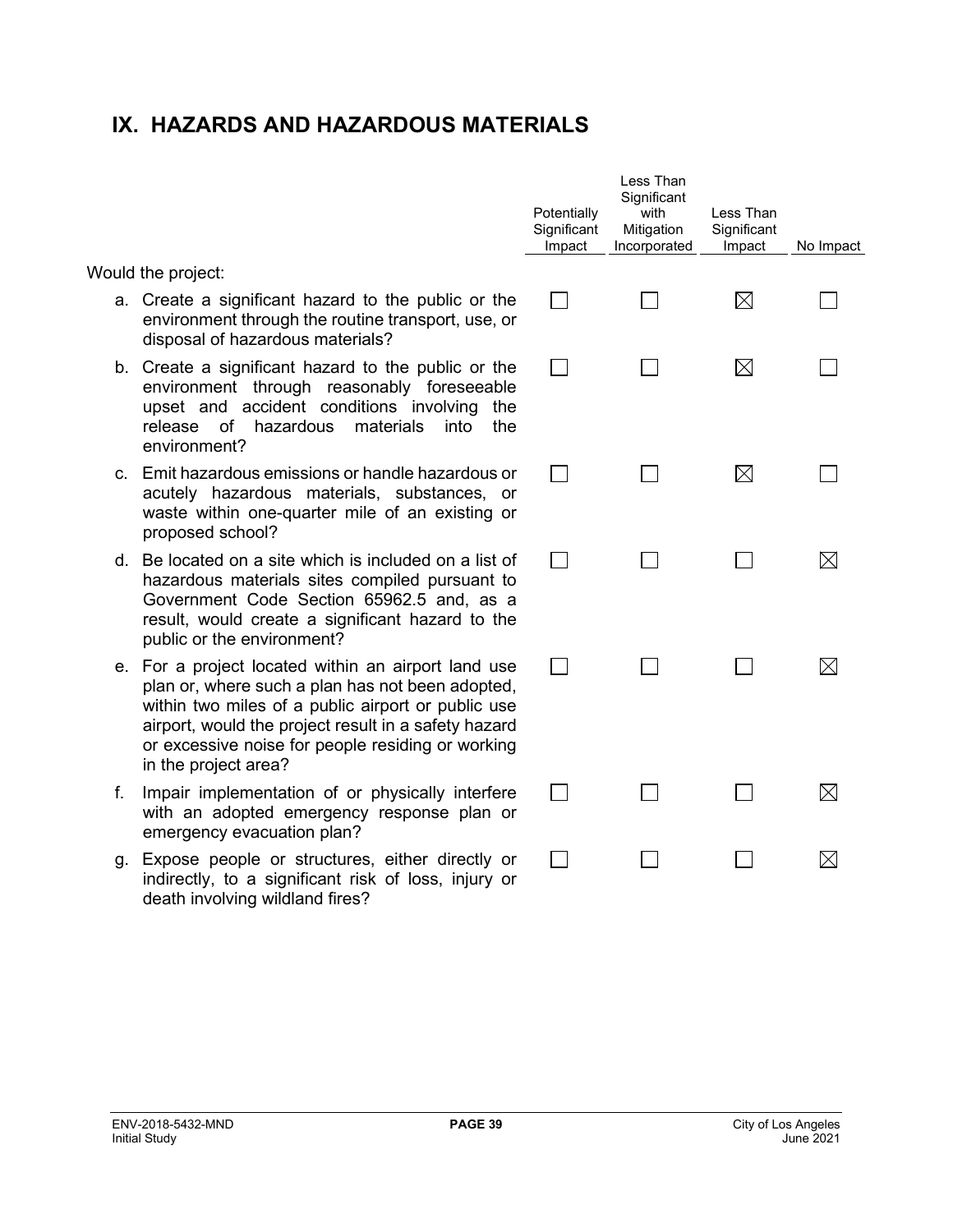#### **a) Create a significant hazard to the public or the environment through the routine transport, use, or disposal of hazardous materials?**

Less than Significant Impact. A significant impact would occur if the proposed project would create a significant hazard to the public or the environment through the routine transport, use, or disposal of hazardous materials. Construction of the proposed project would involve the temporary use of potentially hazardous materials, including vehicle fuels, oils, and transmission fluids. Operation of the project would involve the limited use and storage of common hazardous substances typical of those used in retail/commercial developments, including lubricants, paints, solvents, custodial products (e.g., cleaning supplies), pesticides and other landscaping supplies, and vehicle fuels, oils, and transmission fluids. No uses or activities are proposed that would result in the use or discharge of unregulated hazardous materials and/or substances, or create a public hazard through transport, use, or disposal. As an automatic carwash and convenience store, the proposed project would not involve large quantities of hazardous materials that would require routine transport, use or disposal. Significant hazards are not anticipated as long as the commercial operator can store, use, and dispose of hazardous materials in accordance with manufacturers' instructions and handle in compliance with applicable federal, State, and local regulations. Any associated risk would be adequately reduced to a less than significant level through compliance with these standards and regulations. Thus, the project would not create a significant hazard to the public or the environment through the routine transport, use, or disposal of hazardous materials. Therefore, impacts would be less than significant.

#### **b) Create a significant hazard to the public or the environment through reasonably foreseeable upset and accident conditions involving the release of hazardous materials into the environment?**

**Less than Significant Impact.** A significant impact would occur if the proposed project created a significant hazard to the public or environment due to a reasonably foreseeable release of hazardous materials. The existing multi-family residential building on the project site was built in 1966 and may contain asbestos-containing materials (ACMs) and lead-based paint (LBP). The partial demolition and improvements to this building would have the potential to release asbestos fibers into the atmosphere if such materials exist and they are not properly stabilized or removed prior to demolition activities. The removal of asbestos is regulated by SCAQMD Rule 1403; therefore, any asbestos found on-site would be required to be removed in accordance with applicable regulations prior to demolition. Similarly, it is likely that lead-based paint is present in buildings constructed prior to 1979. Compliance with existing State laws regarding removal would be required, resulting in a less than significant impact.

#### **c) Emit hazardous emissions or handle hazardous or acutely hazardous materials, substances, or waste within one-quarter mile of an existing or proposed school?**

**Less than Significant Impact.** Construction activities have the potential to result in the release, emission, handling, and disposal of hazardous materials within one-quarter mile of an existing school. There is no existing or proposed school located within one-quarter mile of the project site. The proposed project is a new automatic carwash and convenience store. Operation of the project would involve the limited use and storage of common hazardous substances typical of those used in retail/commercial developments, including lubricants, paints, solvents, custodial products (e.g., cleaning supplies), pesticides and other landscaping supplies, and vehicle fuels, oils, and transmission fluids. All hazardous materials within the project site would be acquired, handled, used, stored, transported, and disposed of in accordance with all applicable federal, State, and local requirements. With this compliance, the proposed project would result in a less than significant impact.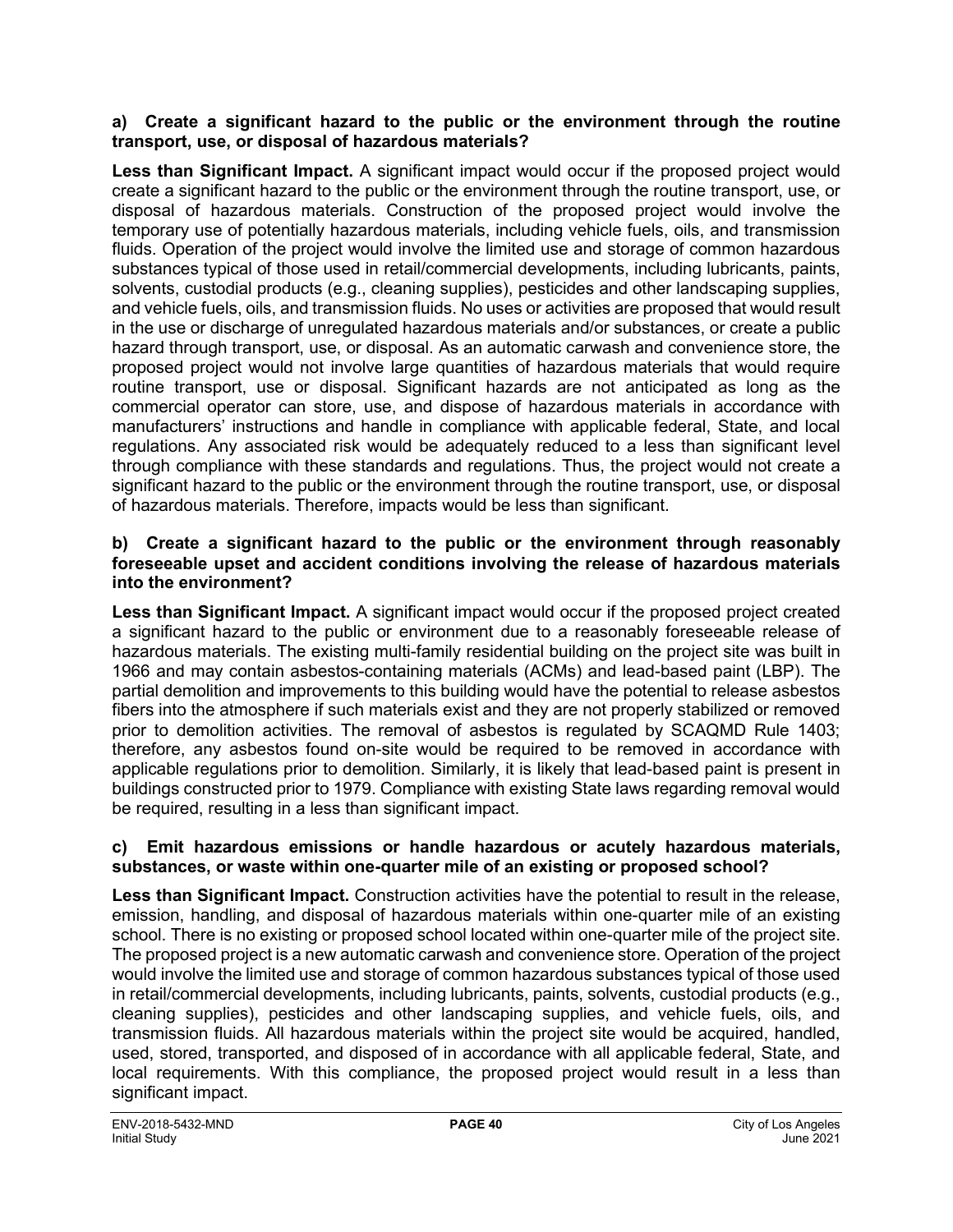#### **d) Be located on a site which is included on a list of hazardous materials sites compiled pursuant to Government Code Section 65962.5 and, as a result, would it create a significant hazard to the public or the environment?**

**No Impact.** A significant impact would occur if the project site is included on a list of hazardous materials sites compiled pursuant to Government Code Section 65962.5 and would create a significant hazard to the public or the environment. The California Department of Toxic Substances Control (DTSC) maintains a database (EnviroStor) that provides access to detailed information on hazardous waste permitted sites and corrective action facilities, as well as existing site cleanup information. EnviroStor also provides information on investigation, cleanup, permitting, and/or corrective actions that are planned, being conducted, or have been completed under DTSC's oversight. A review of EnviroStor on September 8, 2020, did not identify any records of hazardous waste facilities on the project site. Therefore, the proposed project would not be located on a site that is included on a list of hazardous materials sites or create a significant hazard to the public or the environment, and no impact would occur.

#### **e) For a project located within an airport land use plan or, where such a plan has not been adopted, within two miles of a public airport or public use airport, would the project result in a safety hazard or excessive noise for people residing or working in the project area?**

**No Impact.** A significant impact may occur if a project is located within a public airport land use plan area, or within two miles of a public airport, and subject to a safety hazard. The project site is not located in an airport land use plan area, or within two miles of any public or public use airports, or private airstrips. Therefore, the proposed project would not result in a safety hazard for people residing or working in the project area, and no impacts would occur.

#### **f) Impair implementation of or physically interfere with an adopted emergency response plan or emergency evacuation plan?**

**No Impact.** A significant impact may occur if a project were to interfere with roadway operations used in conjunction with an emergency response plan or emergency evacuation plan or would generate traffic congestion that would interfere with the execution of such a plan. The proposed project is located on Soto Street, which is designated as a selected disaster route (City of Los Angeles, Safety Element of the Los Angeles City General Plan, Critical Facilities and Lifeline Systems, Exhibit H, November 1996). However, the proposed project would not require the closure of any public or private streets and would not impede emergency vehicle access to the project site or surrounding area. Additionally, emergency access to and from the project site would be provided in accordance with requirements of the Los Angeles Fire Department (LAFD). Therefore, the proposed project would not impair implementation of or physically interfere with an adopted emergency response plan or emergency evacuation plan, and no impact would occur.

#### **g) Expose people or structures, either directly or indirectly, to a significant risk of loss, injury or death involving wildland fires?**

**No Impact.** A significant impact would occur if the proposed project exposed people and structures to high risk of wildfire. The project site is in a highly urbanized area of the City and the area surrounding the project site is completely developed. The project site is not located within a Very High Fire Hazard Severity Zone, nor is it located within a wildland fire hazard area. Therefore, the project would not directly or indirectly expose people or structures to a significant risk of loss, injury, death because of exposure to wildland fires. As such, impacts related to wildland fires would be less than significant.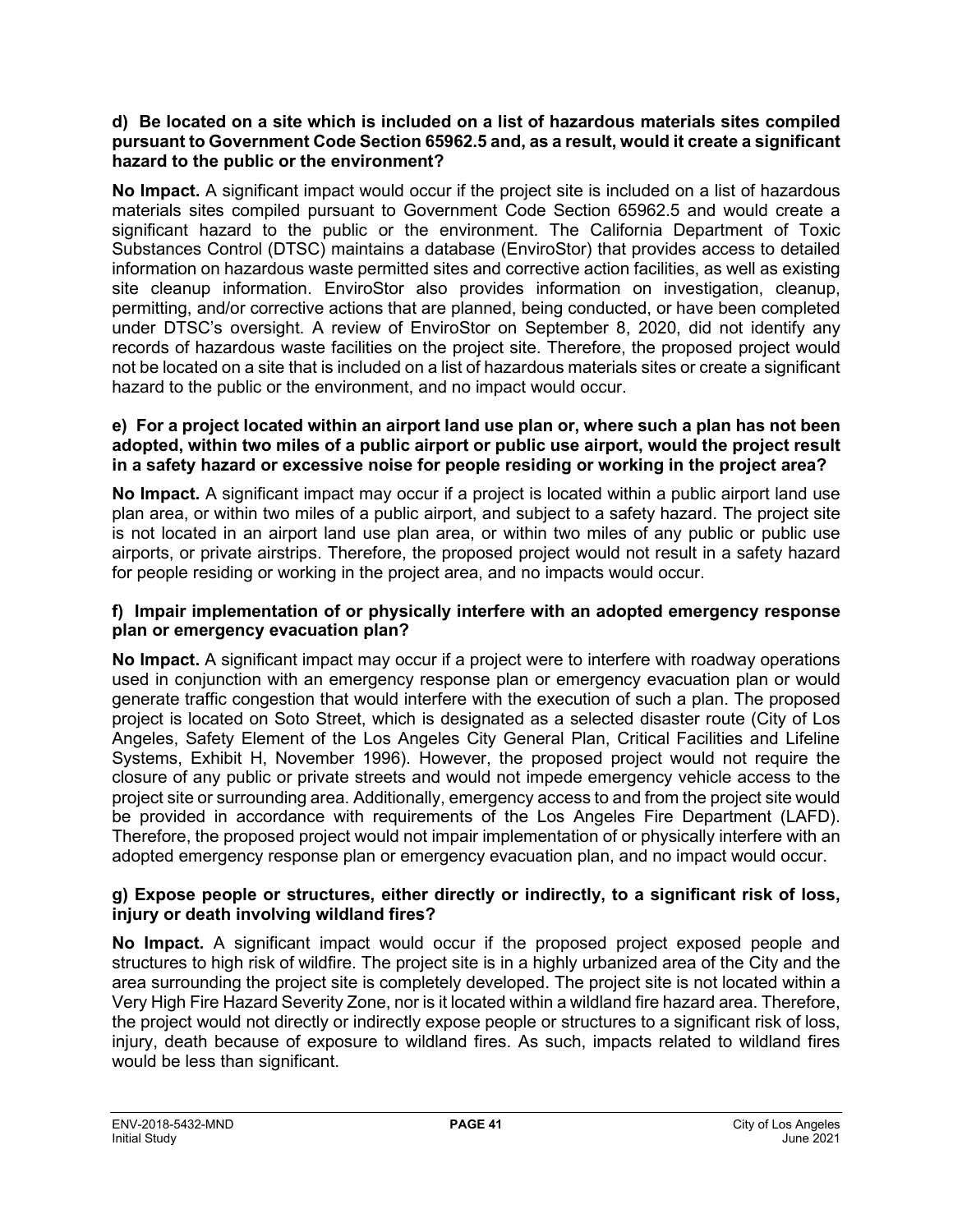## **X. HYDROLOGY AND WATER QUALITY**

|  |  | Would the project: |
|--|--|--------------------|
|--|--|--------------------|

- a. Violate any water quality standards or wa discharge requirements or otherwise substantially degrade surface or ground water quality?
- b. Substantially decrease groundwater supplies interfere substantially with groundwater rechar such that the project may impede sustaina groundwater management of the basin?
- c. Substantially alter the existing drainage pattern the site or area, including through the alteration the course of a stream or river or through addition of impervious surfaces, in a manner wh would:
	- i. Result in substantial erosion or siltation on- or off-site;
	- ii. Substantially increase the rate or amou of surface runoff in a manner which wo result in flooding on- or off-site;
	- iii. Create or contribute runoff water which would exceed the capacity of existing or planned stormwater drainage systems provide substantial additional sources polluted runoff; or
	- iv. Impede or redirect flood flows?
- d. In flood hazard, tsunami, or seiche zones, release of pollutants due to project inundation?
- e. Conflict with or obstruct implementation of a waterquality control plan or sustainable groundwa management plan?

|                            | Potentially<br>Significant<br>Impact | Less Than<br>Significant<br>with<br>Mitigation<br>Incorporated | Less Than<br>Significant<br>Impact | No Impact   |
|----------------------------|--------------------------------------|----------------------------------------------------------------|------------------------------------|-------------|
| aste<br>ially              |                                      |                                                                | $\boxtimes$                        |             |
| or (<br>ırge<br>able       |                                      |                                                                | $\boxtimes$                        |             |
| n of<br>n of<br>the<br>ich |                                      |                                                                | $\boxtimes$                        |             |
| j                          |                                      |                                                                |                                    |             |
| տt<br>uld                  |                                      |                                                                |                                    |             |
| ١<br>рr<br>or<br>of        |                                      |                                                                |                                    |             |
| risk                       |                                      |                                                                |                                    | $\boxtimes$ |
| ater<br>ater               |                                      |                                                                |                                    | $\boxtimes$ |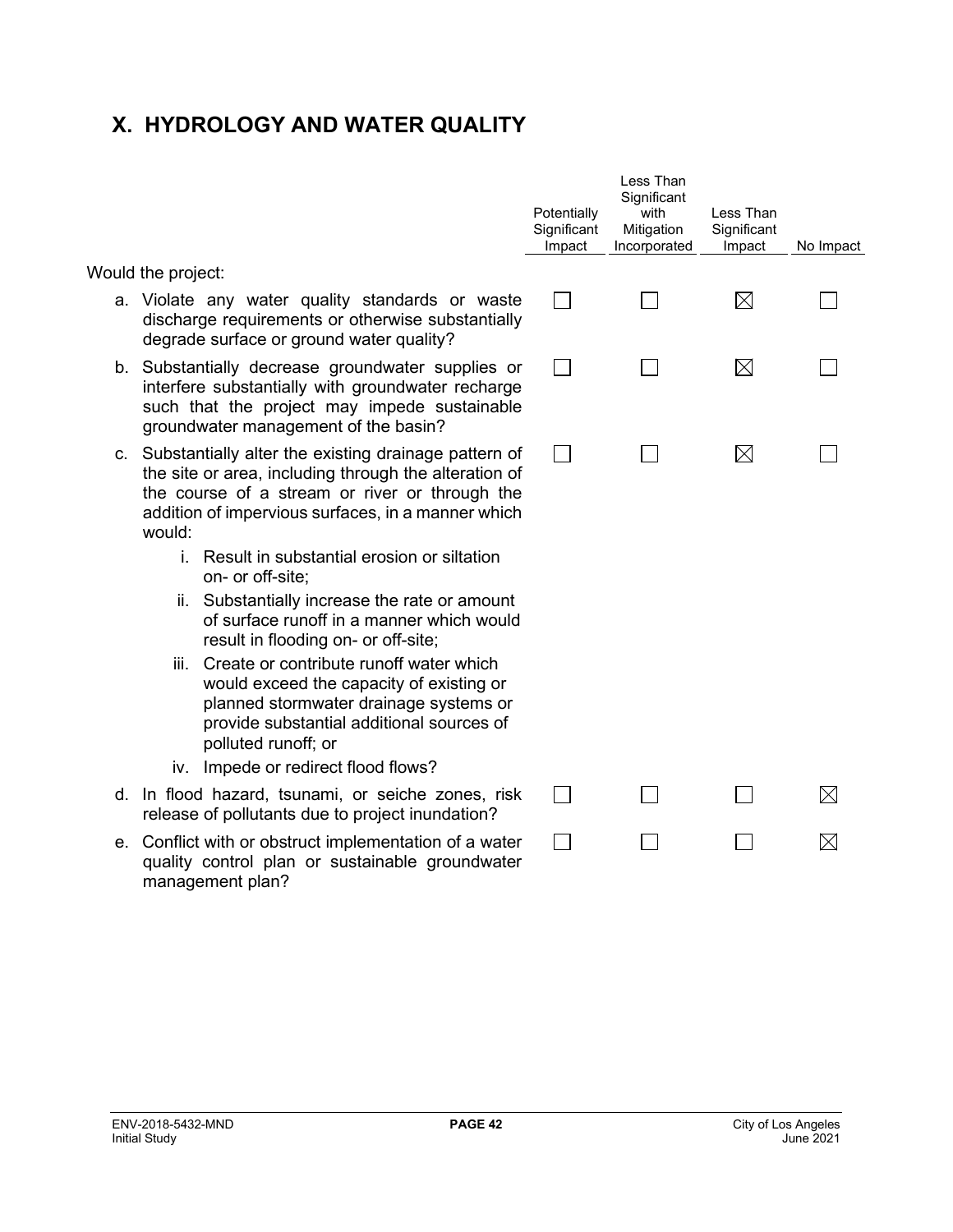#### **a) Violate any water quality standards or waste discharge requirements or otherwise substantially degrade surface or ground water quality?**

**Less than Significant Impact.** A significant impact would occur if the proposed project discharges water that does not meet the quality standards of agencies which regulate surface water quality and water discharge into storm water drainage systems, or does not comply with all applicable regulations as governed by the Los Angeles Regional Water Quality Control Board (LARWQCB). Stormwater runoff from the proposed project has the potential to introduce small amounts of pollutants into the stormwater system. Pollutants would be associated with runoff from landscaped areas (pesticides and fertilizers) and paved surfaces (ordinary household cleaners). Thus, the proposed project would be required to comply with the National Pollutant Discharge Elimination System (NPDES) standards and the City's Stormwater and Urban Runoff Pollution Control regulations (Ordinance No. 172,176 and No. 173,494) to ensure pollutant loads from the project site are minimized for downstream receiving waters. The ordinances contain requirements for construction activities and operation of projects to integrate low impact development practices and standards for stormwater pollution mitigation, and maximize open, green and pervious space on all projects consistent with the City's landscape ordinance and other related requirements in the City's Development Best Management Practices (BMPs) Handbook. Conformance would be ensured during the City's building plan review and approval process. Therefore, the proposed project would result in less than significant impacts.

#### **b) Substantially decrease groundwater supplies or interfere substantially with groundwater recharge such that the project may impede sustainable groundwater management of the basin?**

**Less than Significant Impact.** A significant impact would occur if the proposed project would substantially deplete groundwater or interferes with groundwater recharge. The proposed project would not require the use of groundwater at the project site. Potable water would be supplied by the Los Angeles Department of Water and Power (LADWP), which draws its water supplies from distant sources for which it conducts its own assessment and mitigation of potential environmental impacts. Given the project does not propose subterranean levels, excavation to accommodate subterranean levels is not proposed at a depth that would result in the interception of existing aquifers or penetration of the existing water table Therefore, the project would not require direct additions or withdrawals of groundwater. Therefore, the impact on groundwater supplies or groundwater recharge would be less than significant.

#### **c) Substantially alter the existing drainage pattern of the site or area, including through the alteration of the course of a stream or river or through the addition of impervious surfaces, in a manner which would:**

#### **i. Result in substantial erosion or siltation on- or off-site;**

**Less than Significant Impact.** A significant impact would occur if the proposed project would substantially alter the drainage pattern of an existing stream or river such that flooding would result. There are no streams or rivers located in the project vicinity. During project operation, storm water or any runoff irrigation waters would be directed into existing storm drains that are currently receiving surface water runoff under existing conditions. Impermeable surfaces resulting from the development of the project would not substantially change the volume of stormwater runoff in a manner that would result in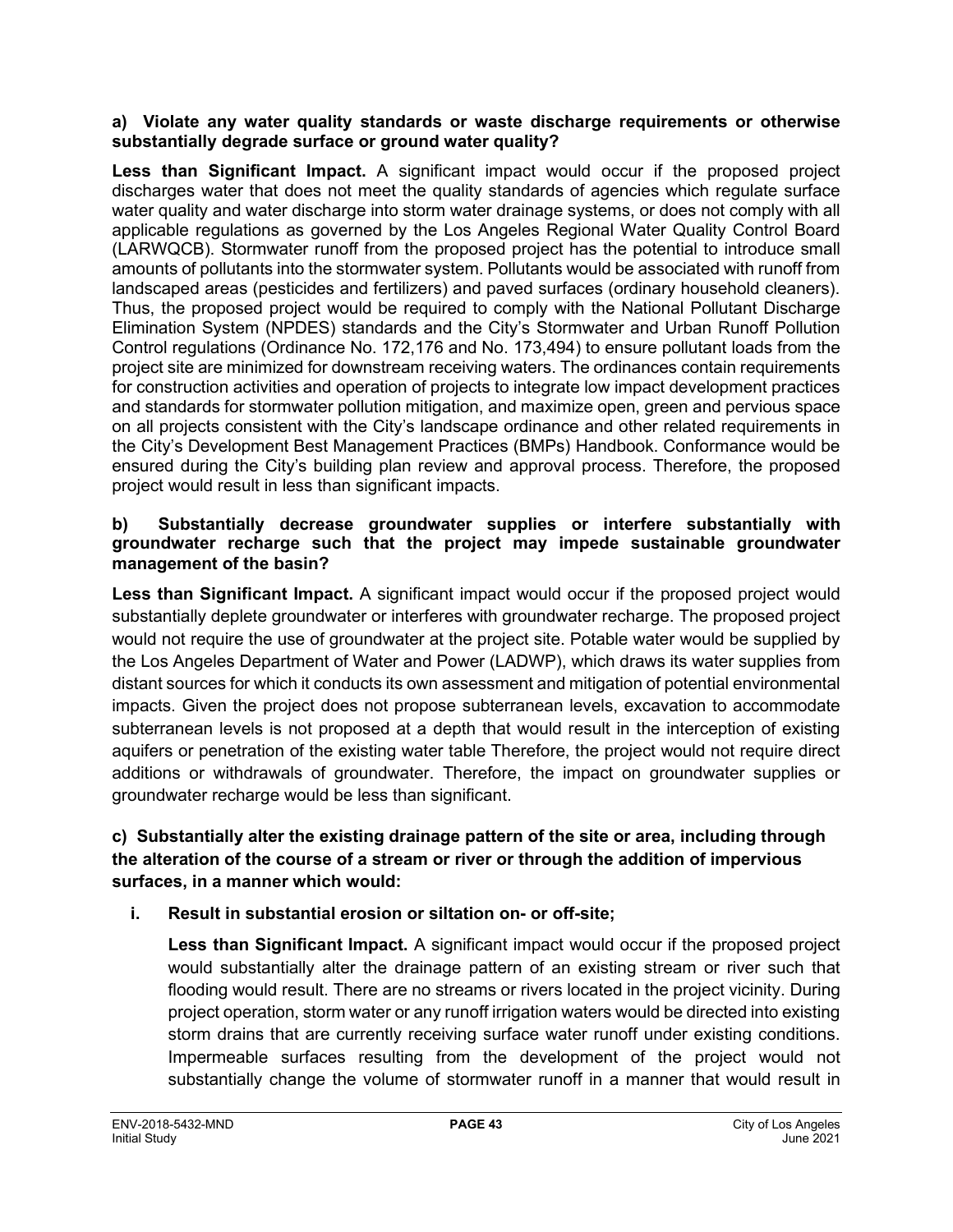flooding on- or off-site. Accordingly, significant alterations to existing drainage patterns within the site and surrounding area would not occur. The existing site is improved with impermeable surface and will not expand the impermeable surface beyond what is currently existing. As such, the new development would not substantially change existing drainage patterns. Therefore, the proposed project would result in less than significant impacts related to the alteration of drainage patterns and on- or off-site flooding.

#### **ii. Substantially increase the rate or amount of surface runoff in a manner which would result in flooding on- or off-site;**

**Less than Significant Impact.** A significant impact would occur if the proposed project would substantially alter the drainage pattern of an existing stream or river such that flooding would result. There are no streams or rivers located in the project vicinity. During project operation, storm water or any runoff irrigation waters would be directed into existing storm drains that are currently receiving surface water runoff under existing conditions. Impermeable surfaces resulting from the development of the project would not substantially change the volume of stormwater runoff in a manner that would result in flooding on- or off-site. Accordingly, significant alterations to existing drainage patterns within the site and surrounding area would not occur. The existing site is improved with impermeable surface and will not expand the impermeable surface beyond what is currently existing. As such, the new development would not substantially change existing drainage patterns. Therefore, the proposed project would result in less than significant impacts related to the alteration of drainage patterns and on- or off-site flooding.

#### **iii. Create or contribute runoff water which would exceed the capacity of existing or planned stormwater drainage systems or provide substantial additional sources of polluted runoff; or**

**Less than Significant Impact.** A significant impact would occur if runoff water would exceed the capacity of existing or planned storm drain systems serving the project site, or if the proposed project would substantially increase the probability that polluted runoff would reach the storm drain system. Site-generated surface water runoff would continue to flow to the City's storm drain system. Any project that creates, adds, or replaces 500 square feet of impervious surface must comply with the Low impact Development (LID) Ordinance or alternatively, the City's Standard Urban Stormwater Mitigation Plan (SUSMP), as an LAMC requirement to address water runoff and storm water pollution. The existing site is improved with impermeable surface and will not expand the impermeable surface beyond what is currently existing. As such, the new development would not substantially change existing drainage patterns. Therefore, the proposed project would result in less than significant impacts related to existing storm drain capacities or water quality.

#### **iv. Impede or redirect flood flows?**

**No Impact.** A significant impact would occur if the proposed project would be located within a 100-year or 500-year floodplain or would impede or redirect flood flows. According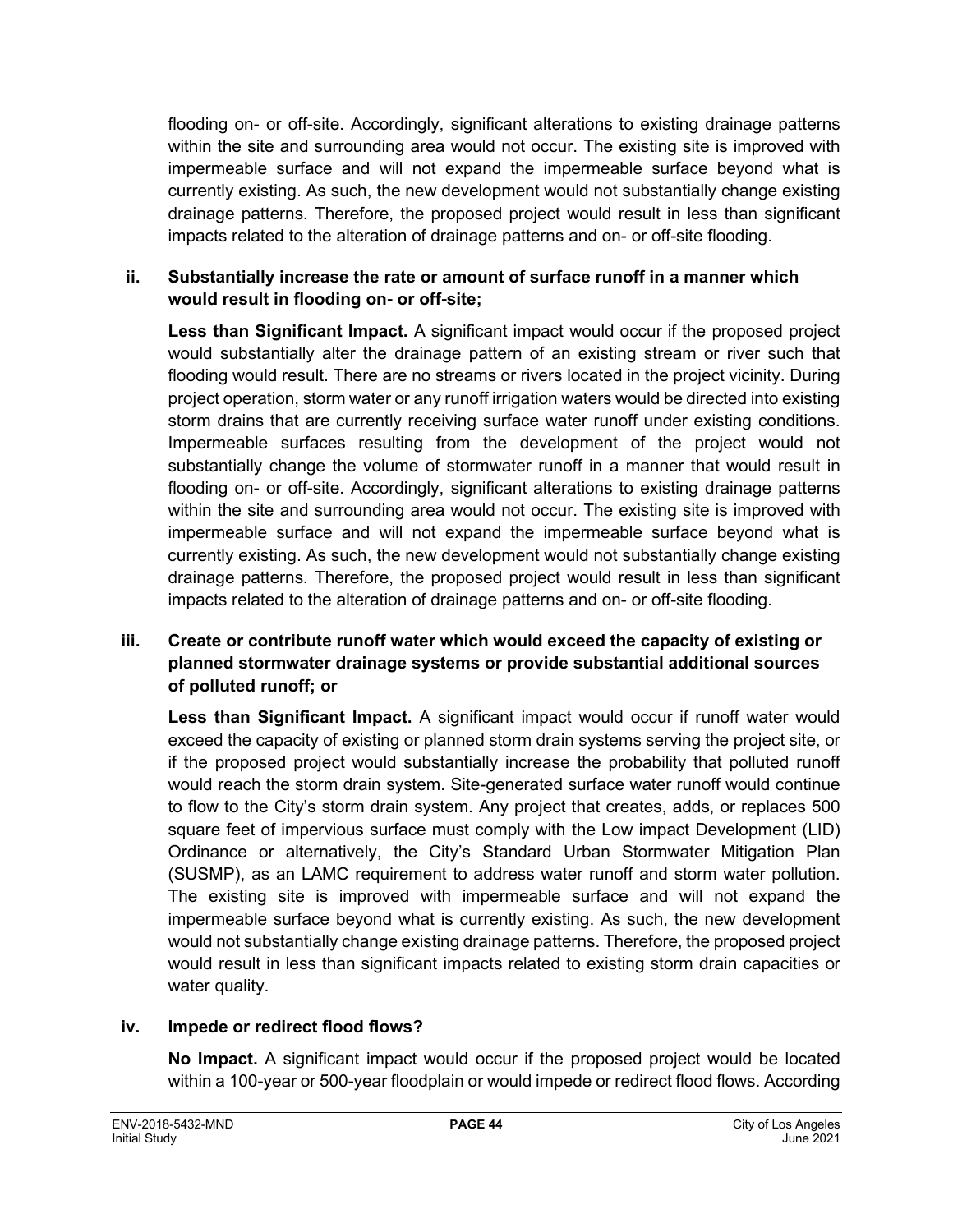to the Safety Element of the City of Los Angeles General Plan Safety Element of the Los Angeles City General Plan, Critical Facilities and Lifeline Systems, Exhibit F and NavigateLA, the project site is not located within a 100-year or 500-year floodplain. Therefore, the proposed project is not located in such areas, and no impact related to flood zones would occur.

#### **d) In flood hazard, tsunami, or seiche zones, risk release of pollutants due to project inundation?**

**No Impact.** A significant impact would occur if the proposed project would be located within an area susceptible to inundation by seiche, tsunami, or mudflow. A seiche is an oscillation of a body of water in an enclosed or semi-enclosed basin, such as a reservoir, harbor, or lake. A tsunami is a great sea wave produced by a significant undersea disturbance. Mudflows result from the down slope movement of soil and/or rock under the influence of gravity. The project site and the surrounding areas are not located near a water body to be inundated by seiche. Similarly, the project site and the surrounding areas are located approximately 18 miles east of the Pacific Ocean. Therefore, the project would have no impact related to inundation by seiche, tsunami, or mudflow.

#### **e) Conflict with or obstruct implementation of a water quality control plan or sustainable groundwater management plan?**

**No Impact.** Potential pollutants generated by the project would be typical of commercial land uses and may include sediment, nutrients, pesticides, pathogens, trash and debris, oil, grease, and metals. The implementation of BMPs required by the City's LID Ordinance would target these pollutants that could potentially be carried in stormwater runoff. Implementation of the LID measures on the project site would result in an improvement in surface water quality runoff as compared to existing conditions. As such, the project would not conflict with or obstruct any water quality control plans for the Los Angeles River. With compliance of existing regulatory requirements and implementation of LID BMPs, the project would not conflict with or obstruct implementation of a water quality control plan or a sustainable groundwater management plan. Impacts would be less than significant.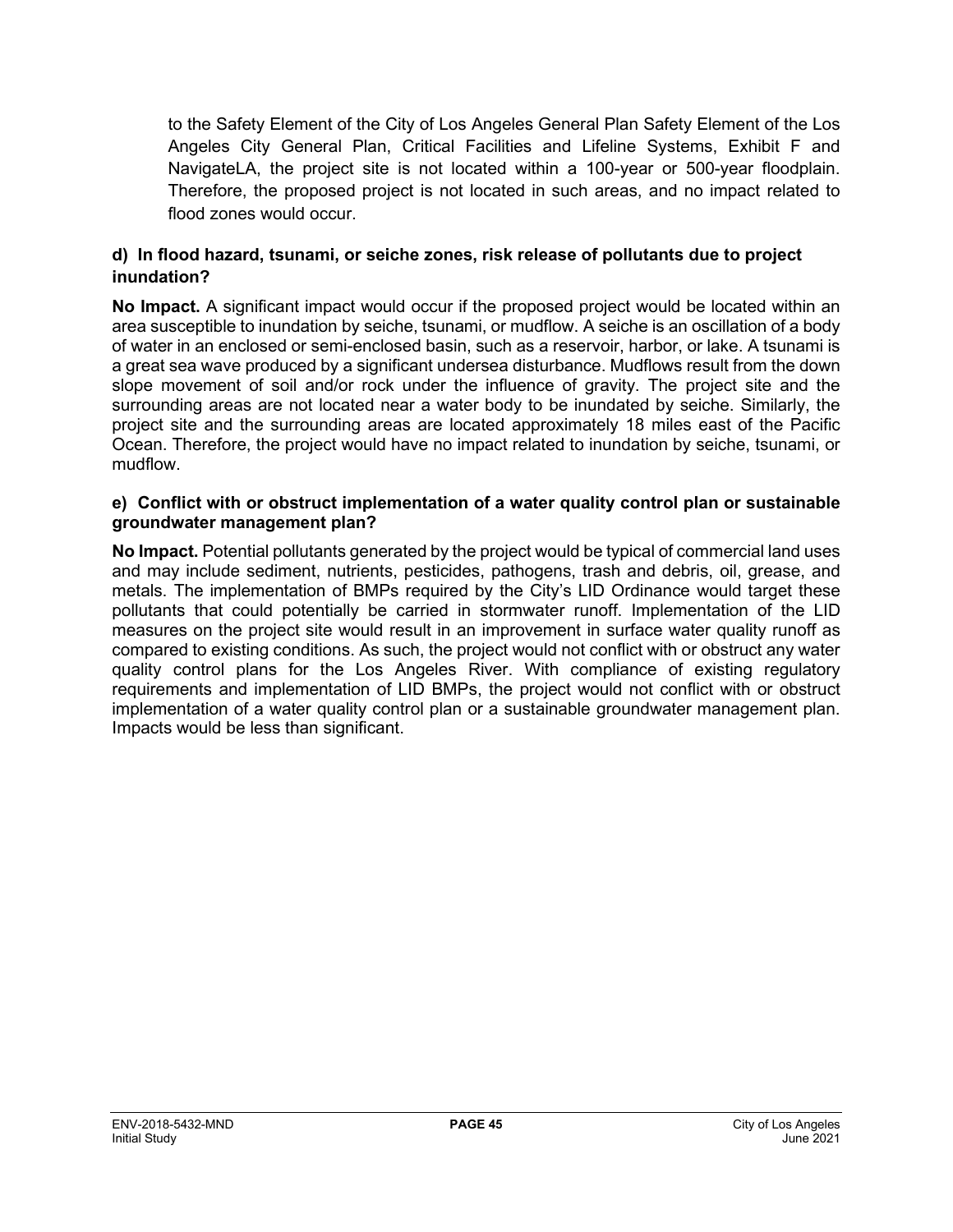## **XI. LAND USE AND PLANNING**

Would the project:

- a. Physically divide an established community?
- b. Cause a significant environmental impact due to a conflict with any land use plan, policy, or regulation adopted for the purpose of avoiding or mitigating an environmental effect?



#### **a) Physically divide an established community?**

**Less than Significant Impact.** A significant impact would occur if the proposed project would be sufficiently large or configured in such a way to create a physical barrier within an established community. A physical division of an established community is caused by an impediment to through travel or a physical barrier, such as a new freeway with limited access between neighborhoods on either side of the freeway, or major street closures. The proposed project would not involve any street vacation or closure or result in development of new thoroughfares or highways. The proposed project is for the construction of a new automatic carwash and the conversion of an auto repair shop and snack shop to a convenience store and would not divide an established community. Therefore, the impact would be less than significant.

#### **b) Cause a significant environmental impact due to a conflict with any land use plan, policy, or regulation adopted for the purpose of avoiding or mitigating an environmental effect?**

**Less than Significant Impact.** A significant impact may occur if a project is inconsistent with the General Plan or zoning designations currently applicable to the project site, and would cause adverse environmental effects, which the General Plan and zoning ordinance are designed to avoid or mitigate. The site is located within the Boyle Heights Community Plan Area. The site is zoned C2-1-GUGU, with a General Plan land use designation of Highway Oriented and Limited Commercial. The project proposes the construction of a new automatic carwash and the conversion of an auto repair shop and snack shop to a convenience store. Commercial uses are permitted on C2 Zoned lots; however, Ordinance No. 184,246 (Clean Up Green Up) does not allow the proposed use. Additionally, the LAMC Commercial Corner and Automotive Use regulations apply to the applicant's request regarding the pole sign, hours of operation, landscaping, and design. The decision makers will determine whether discretionary requests will conflict with applicable plans and policies. Impacts related to land use have been mitigated elsewhere, or are addressed through compliance with existing regulations. Therefore, the impact would be less than significant.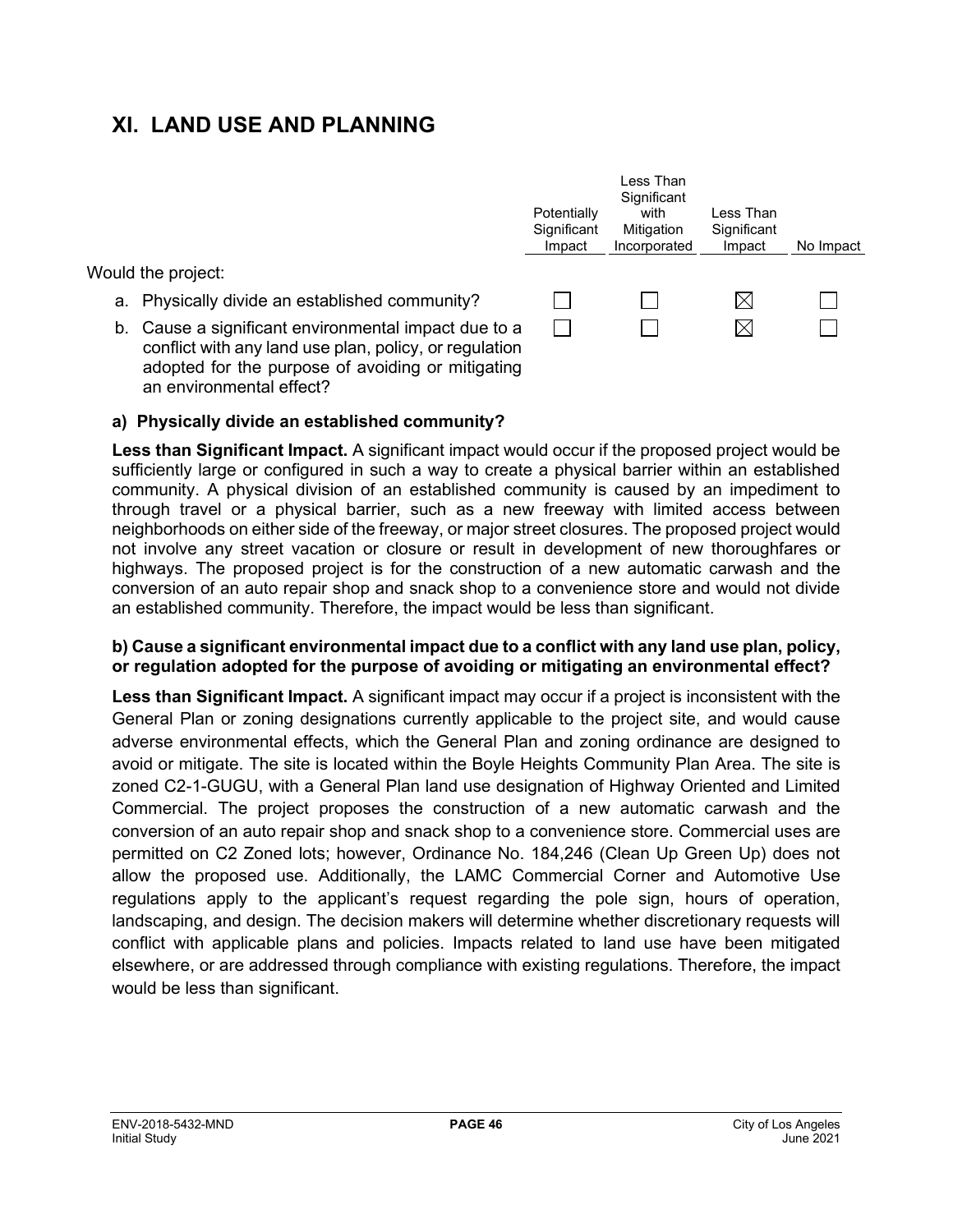## **XII. MINERAL RESOURCES**

Would the project:

- a. Result in the loss of availability of a known mineral resource that would be of value to the region and the residents of the state?
- b. Result in the loss of availability of a locallyimportant mineral resource recovery site delineated on a local general plan, specific plan or other land use plan?

| Potentially<br>Significant<br>Impact | I ess Than<br>Significant<br>with<br>Mitigation<br>Incorporated | I ess Than<br>Significant<br>Impact | No Impact |
|--------------------------------------|-----------------------------------------------------------------|-------------------------------------|-----------|
|                                      |                                                                 |                                     |           |
|                                      |                                                                 |                                     |           |

#### **a) Result in the loss of availability of a known mineral resource that would be of value to the region and the residents of the state?**

**No Impact.** A significant impact would occur if the proposed project would result in the loss of availability of known mineral resources of regional value or locally-important mineral resource recovery site. According to the Conservation Element of the City of Los Angeles General Plan, Mineral Resources, Exhibit A, the project site is not classified by the City as containing significant mineral deposits nor is it designated for mineral extraction land use. Therefore, the proposed project would not result in the loss of availability of any known, regionally- or locally-valuable mineral resource, and no impact would occur.

#### **b) Result in the loss of availability of a locally-important mineral resource recovery site delineated on a local general plan, specific plan or other land use plan?**

**No Impact.** A significant impact would occur if the proposed project would result in the loss of availability of known mineral resources of regional value or locally-important mineral resource recovery site. According to the Conservation Element of the City of Los Angeles General Plan, Mineral Resources, Exhibit A, the project site is not classified by the City as containing significant mineral deposits nor is it designated for mineral extraction land use. Therefore, the proposed project would not result in the loss of availability of any known, regionally- or locally-valuable mineral resource, and no impact would occur.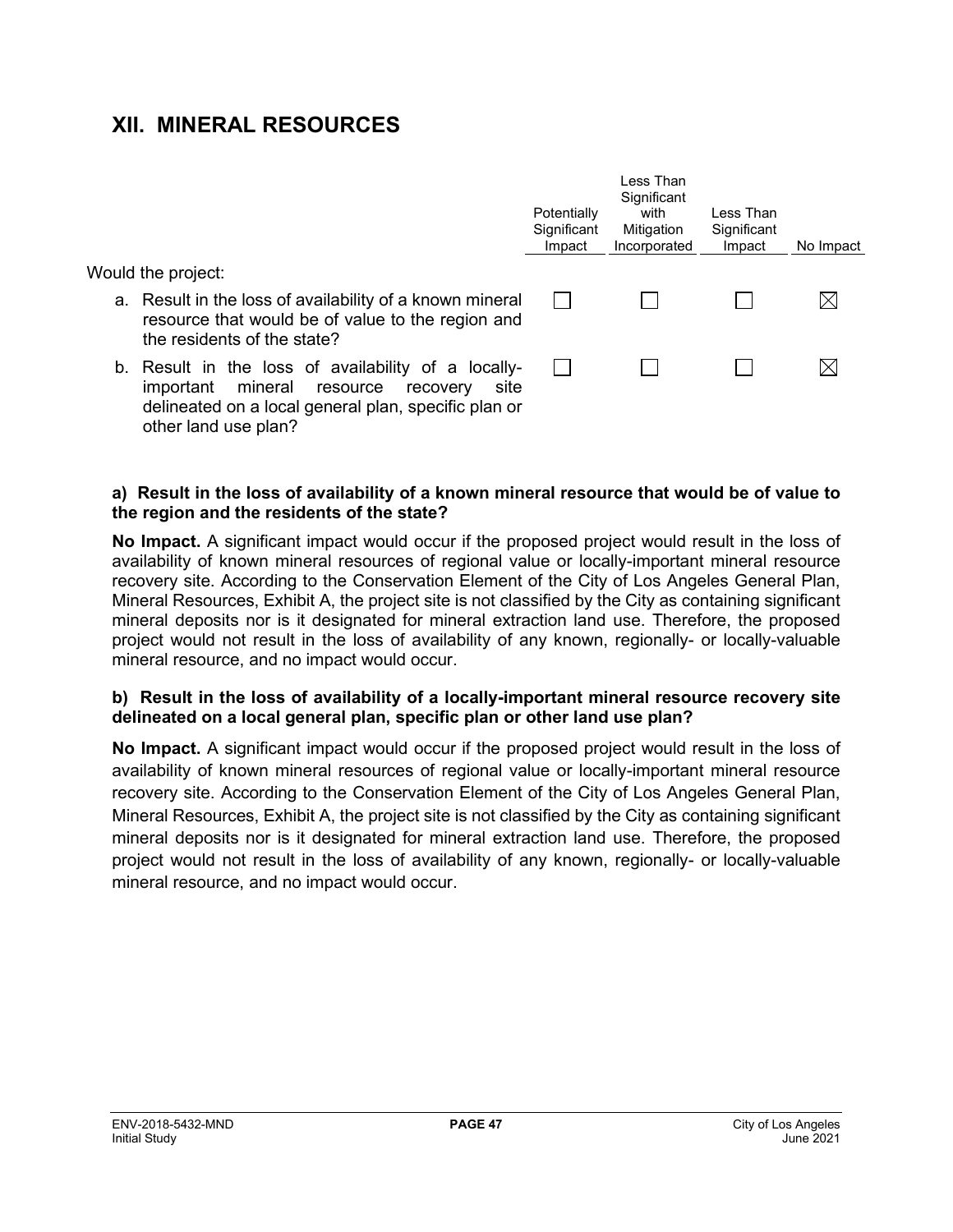## **XIII. NOISE**

Would the project result in:

- a. Generation of a substantial temporary or permanent increase in ambient noise levels in the vicinity of the project in excess of standards established in the local general plan or noise ordinance, or applicable standards of other agencies?
- b. Generation of excessive groundborne vibration or groundborne noise levels?
- c. For a project located within the vicinity of a private airstrip or an airport land use plan or, where such a plan has not been adopted, within two miles of a public airport or public use airport, would the project expose people residing or working in the project area to excessive noise levels?

| Potentially<br>Significant<br>Impact | Less Than<br>Significant<br>with<br>Mitigation<br>Incorporated | Less Than<br>Significant<br>Impact | No Impact |
|--------------------------------------|----------------------------------------------------------------|------------------------------------|-----------|
|                                      |                                                                |                                    |           |
|                                      |                                                                |                                    |           |
|                                      |                                                                |                                    |           |
|                                      |                                                                |                                    |           |

#### **a) Generation of a substantial temporary or permanent increase in ambient noise levels in the vicinity of the project in excess of standards established in the local general plan or noise ordinance, or applicable standards of other agencies?**

**Less than Significant Impact.** A significant impact would occur if exposure of persons to or generation of noise levels are in excess of standards established in the local general plan or noise ordinance, or applicable standards of other agencies. The City of Los Angeles has established policies and regulations concerning the generation and control of noise that could adversely affect its citizens and noise-sensitive land uses. Construction activity would result in temporary increases in ambient noise levels in the project area on an intermittent basis. Noise levels would fluctuate depending on the construction phase, equipment type and duration of use, distance between the noise source and receptor, and presence or absence of noise attenuation barriers. Construction noise for the project will cause a temporary increase in the ambient noise levels, but will be subject to the LAMC Sections 112.05 (Maximum Noise Level of Powered Equipment or Powered Hand Tools) and 41.40 (Noise Due to Construction, Excavation Work – When Prohibited) regarding construction hours and construction equipment noise thresholds. The potential for excessive noise would be further reduced with the following applicable RCM RC-NO-1, which requires compliance with the City of Los Angeles Noise Ordinance No. 161,574, and any subsequent ordinances which prohibits the emission of creation of noise beyond certain levels at adjacent uses unless technically infeasible. Moreover, a Noise Impact Study by MD Acoustics, LLC, dated November 8, 2018 (Appendix A-1), found that incorporation of the best available noise reduction methods will minimize impacts and no enhanced noise mitigation is required. Therefore,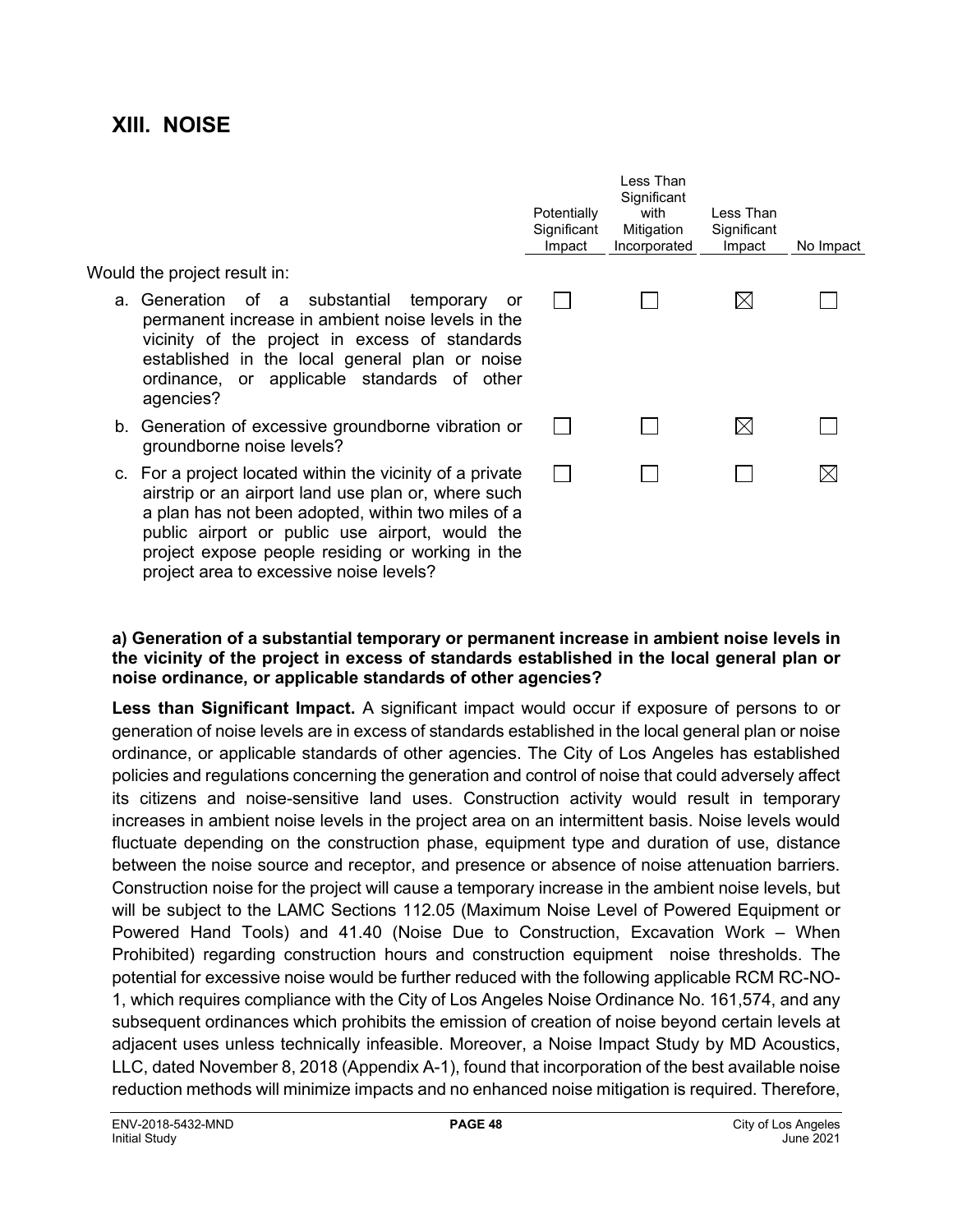with implementation of the referenced RCM and other applicable noise RCMs, potentially significant impacts would be less than significant.

#### **b) Generation of, excessive groundborne vibration or groundborne noise levels?**

**Less than Significant Impact.** Construction activities can produce vibration that may be felt by adjacent land uses. The construction of the proposed project would not require the use of equipment such as pile drivers, which are known to generate substantial construction vibration levels. The piece of equipment with the most potential to cause vibratory impact is the truck. According to the FTA Noise and Vibration Impact Assessment manual, a loaded truck has a PPV of 0.76 in/sec (86VdB) at 25 feet. The nearest vibration-sensitive building is located 25 feet from the center of the car wash. Therefore, the maximum transient Peak Particle Velocity (PPV) at the nearest noise-sensitive location is 0.25 in/sec (86Vdb) for the truck. These levels have no likely damage or annoyance impact according to the FTA manual because it is only slightly above the threshold of being barely perceptible to humans. Therefore, no additional vibration reduction measures are required. By complying with regulations, the project would result in a less than significant impact related to construction vibration.

#### **c) For a project located within the vicinity of a private airstrip or an airport land use plan, or, where such a plan has not been adopted, within two miles of a public airport or public use airport, would the project expose people residing or working in the project area to excessive noise levels?**

**No Impact.** A significant impact would occur if the proposed project would expose people residing or working in the project area to excessive noise levels from a public airport or public use airport. The proposed project is not located within two miles of a public airport or public use airport. The project site is outside of the Los Angeles International Airport Land Use Plan. Accordingly, the proposed project would not expose people working or residing in the project area to excessive noise levels from a public airport or public use airport. Therefore, no impact would occur.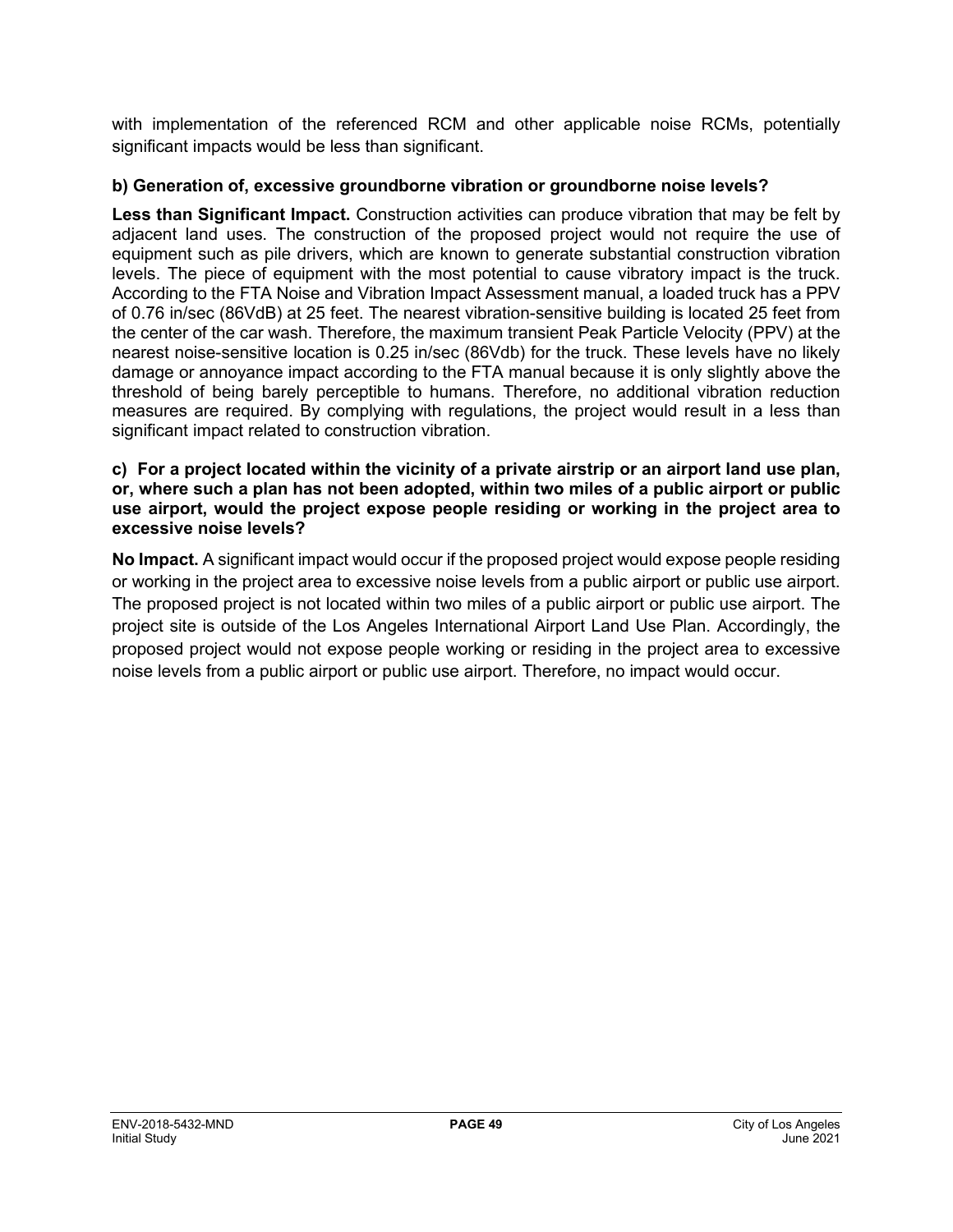## **XIV. POPULATION AND HOUSING**

Would the project:

- a. Induce substantial unplanned population growth in an area, either directly (for example, by proposing new homes and businesses) or indirectly (for example, through extension of roads or other infrastructure)?
- b. Displace substantial numbers of existing people or housing, necessitating the construction of replacement housing elsewhere?

| Potentially<br>Significant<br>Impact | Significant<br>with<br>Mitigation<br>Incorporated | Less Than<br>Significant<br>Impact | No Impact |
|--------------------------------------|---------------------------------------------------|------------------------------------|-----------|
|                                      |                                                   |                                    |           |
|                                      |                                                   |                                    |           |

Less Than

#### **a) Induce substantial unplanned population growth in an area, either directly (for example, by proposing new homes and businesses) or indirectly (for example, through extension of roads or other infrastructure)?**

**No Impact.** A potentially significant impact would occur if the proposed project would induce substantial population growth that would not have otherwise occurred as rapidly or in as great a magnitude. The proposed project would result in the development of a new automatic carwash and convenience store. The proposed project would not result in the development of any residential dwelling units and would not increase population growth. Operation of the proposed project would not induce substantial population growth in the project area, either directly or indirectly. The physical secondary or indirect impacts of population growth such as increased traffic or noise have been adequately lessened in other portions of this document. Therefore, there would be no impact.

#### **b) Displace substantial numbers of existing people or housing, necessitating the construction of replacement housing elsewhere?**

**No Impact.** A potentially significant impact would occur if the proposed project would displace a substantial quantity of existing residences or a substantial number of people. The proposed project would not result in demolition of any residential dwelling units. Therefore, there would be no impact on population and housing as a result of the new automatic carwash and convenience store.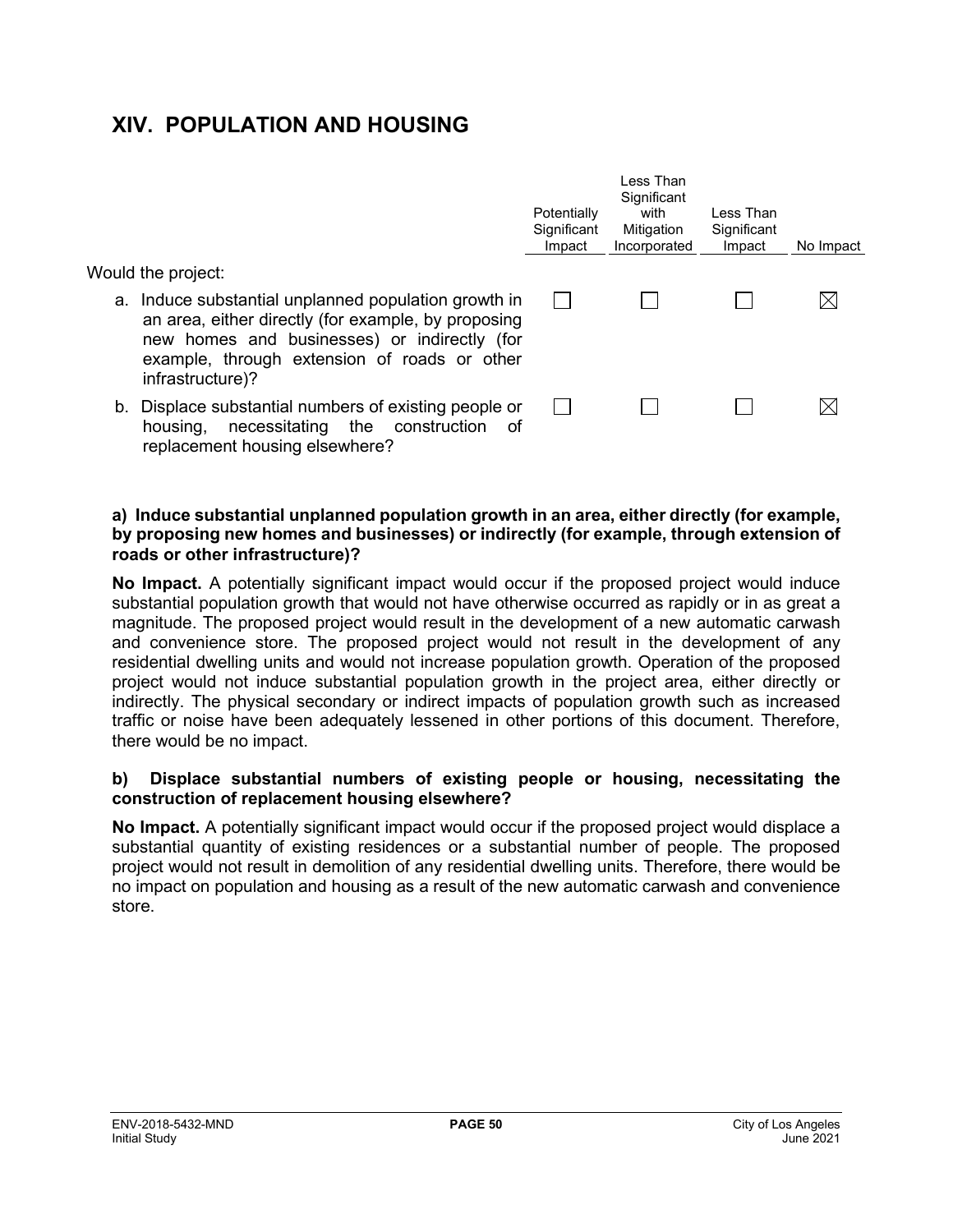## **XV. PUBLIC SERVICES**

*Would the project result in substantial adverse physical impacts associated with the provision of new or physically altered governmental facilities, need for new or physically altered governmental facilities, the construction of which could cause significant environmental impacts, in order to maintain acceptable service ratios, response times or other performance objectives for any of the public services:*

|                     |                             | Potentially<br>Significant<br>Impact | Less Than<br>Significant<br>with<br>Mitigation<br>Incorporated | Less Than<br>Significant<br>Impact | No Impact |
|---------------------|-----------------------------|--------------------------------------|----------------------------------------------------------------|------------------------------------|-----------|
| a. Fire protection? |                             |                                      |                                                                | $\boxtimes$                        |           |
|                     | b. Police protection?       |                                      |                                                                | $\boxtimes$                        |           |
| c. Schools?         |                             |                                      |                                                                | $\boxtimes$                        |           |
| d. Parks?           |                             |                                      |                                                                | $\boxtimes$                        |           |
|                     | e. Other public facilities? |                                      |                                                                | $\boxtimes$                        |           |

#### **a) Fire protection?**

**Less than Significant Impact.** A significant impact would occur if the Los Angeles Fire Department (LAFD) could not adequately serve the proposed project, necessitating a new or physically altered station. The project site and the surrounding area are currently served by Fire Station 2, located at 1962 Cesar Chavez Avenue (approximately 0.9 miles southwest of the project site). The proposed project would not result in a net increase of residential units, which could increase the number of emergency calls and demand for LAFD fire and emergency services. To maintain the level of fire protection and emergency services, the LAFD may require additional fire personnel and equipment. However, given that there are existing fire stations in close proximity to the project site, it is not anticipated that there would be a need to build a new or expand an existing fire station to serve the proposed project and maintain acceptable service ratios, response times, or other performance objectives for fire protection. By analyzing data from previous years and continuously monitoring current data regarding response times, types of incidents, and call frequencies, LAFD can shift resources to meet local demands for fire protection and emergency services. The proposed project would neither create capacity or service level problems nor result in substantial adverse physical impacts associated with the provision of new or physically altered governmental facilities in order to maintain acceptable service ratios, response times or other performance objectives for fire protection. Therefore, the proposed project would result in a less than significant impact.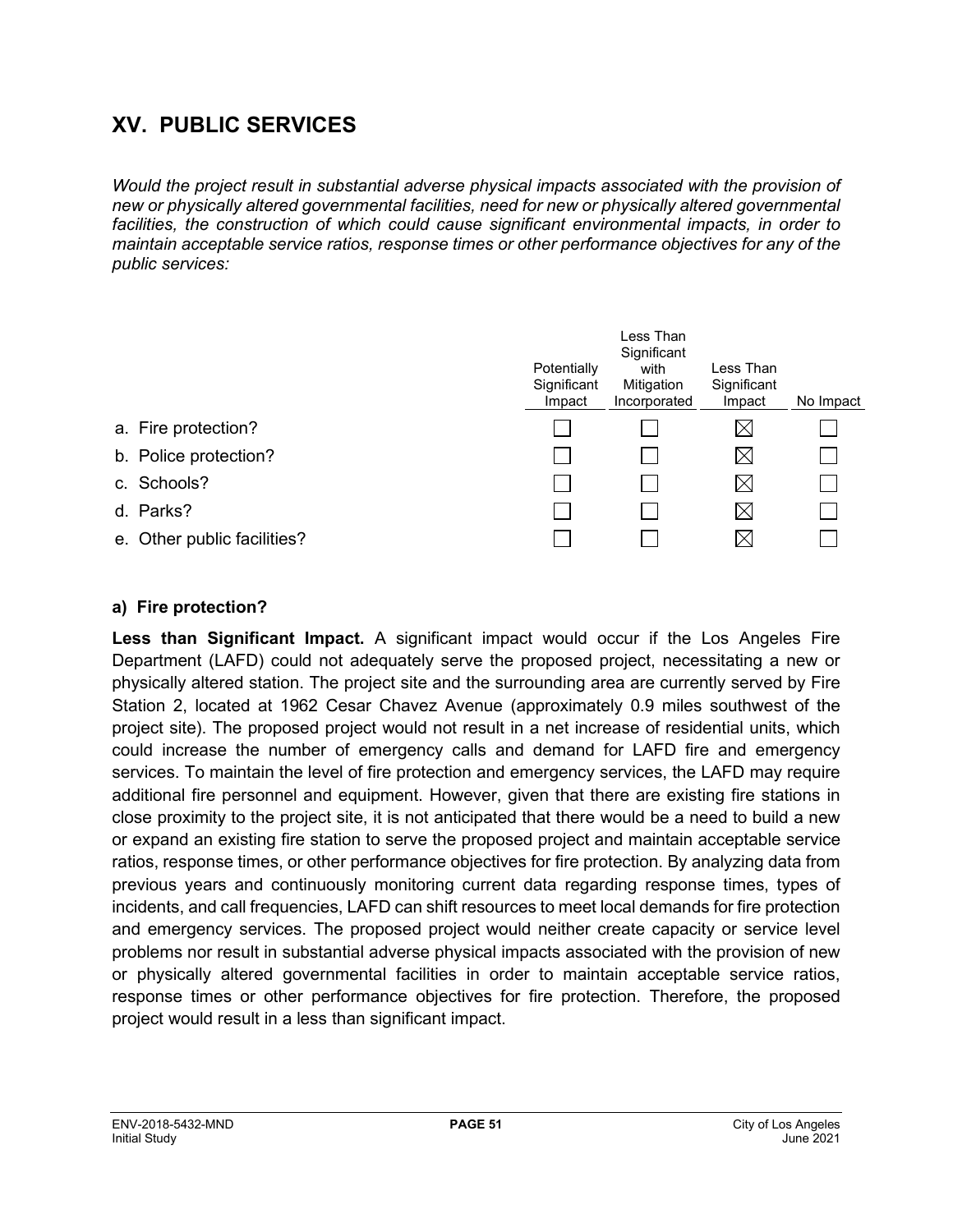#### **b) Police protection?**

**Less than Significant Impact.** A significant impact would occur if the Los Angeles Police Department (LAPD) could not adequately serve the proposed project, necessitating a new or physically altered station. The proposed project would not result in a net increase of residential units, which could increase demand for police service. The project site and the surrounding area are currently served by LAPD's Hollenbeck Police Station, located at 2111 East First Street (approximately 0.9 miles southwest of the project site). However, given that there are existing police stations in close proximity to the project site, it is not anticipated that there would be a need to build a new or expand an existing fire station to serve the proposed project and maintain acceptable service ratios, response times, or other performance objectives for fire protection. Therefore, the proposed project would result in a less than significant impact.

### **c) Schools?**

**Less than Significant Impact.** A significant impact would occur if the proposed project would include substantial employment or population growth, which could generate a demand for school facilities that would exceed the capacity of the school district. The proposed project would not result in a net increase of residential units that would increase enrollment at schools that serve the area. However, development of the proposed project would be subject to California Government Code Section 65995, which would allow LAUSD to collect impact fees from developers of new residential and commercial space. Conformance to California Government Code Section 65995 is deemed to provide full and complete mitigation of impacts to school facilities. Therefore, the proposed project would result in a less than significant impact to public schools.

### **d) Parks?**

**Less than Significant Impact.** A significant impact would occur if the proposed project would exceed the capacity or capability of the local park system to serve the proposed project. The City of Los Angeles Department of Recreation and Parks (RAP) is responsible for the provision, maintenance, and operation of public recreational and park facilities and services in the City. The proposed project would not create residential units that could result in increased demand for parks and recreation facilities. Therefore, the proposed project would not create capacity or service level problems, or result in substantial physical impacts associated with the provision or new or altered parks facilities. Accordingly, the proposed project would result in a less than significant impact on park facilities.

### **e) Other public facilities?**

**Less than Significant Impact.** A significant impact would occur if the proposed project would result in substantial employment or population growth that could generate a demand for other public facilities, including libraries, which exceed the capacity available to serve the project site, necessitating new or physically altered public facilities, the construction of which would cause significant environmental impacts. The proposed project would not result in a net increase of residential units that could result in increased demand for library services and resources of the Los Angeles Public Library system. As such, the proposed project would not create substantial capacity or service level problems that would require the provision of new or expanded public facilities in order to maintain an acceptable level of service for libraries and other public facilities. Therefore, the proposed project would result in a less than significant impact on other public facilities.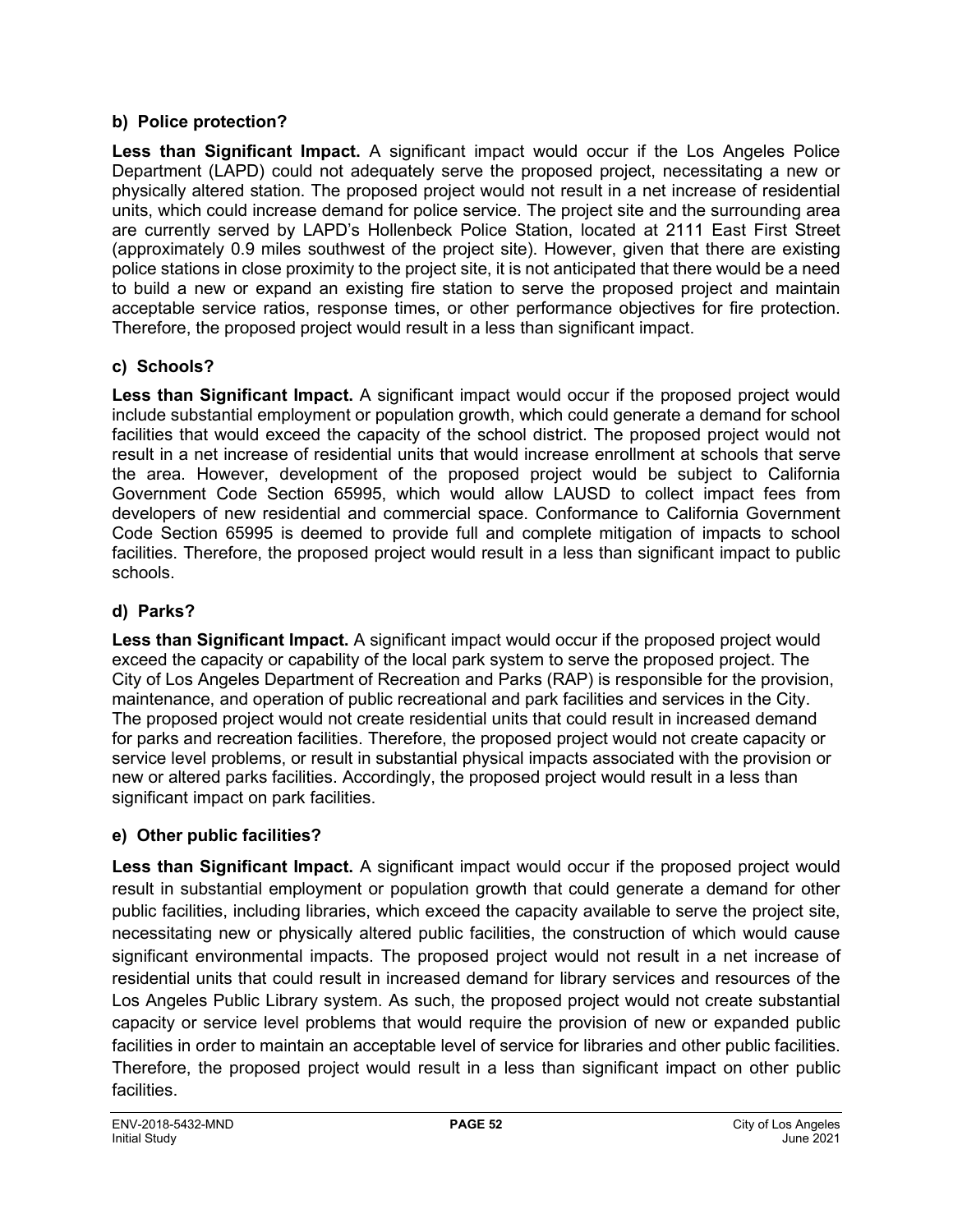## **XVI. RECREATION**

|                                                                                                                                                                                                                            | Potentially<br>Significant<br>Impact | Less Than<br>Significant<br>with<br>Mitigation<br>Incorporated | Less Than<br>Significant<br>Impact | No Impact |
|----------------------------------------------------------------------------------------------------------------------------------------------------------------------------------------------------------------------------|--------------------------------------|----------------------------------------------------------------|------------------------------------|-----------|
| a. Would the project increase the use of existing<br>neighborhood and regional parks or other<br>recreational facilities such that substantial physical<br>deterioration of the facility would occur or be<br>accelerated? |                                      |                                                                | $\boxtimes$                        |           |
| b. Does the project include recreational facilities or<br>the construction or expansion<br>require<br>of<br>recreational facilities which might have an adverse<br>physical effect on the environment?                     |                                      |                                                                | $\boxtimes$                        |           |

**a) Would the project Increase the use of existing neighborhood and regional parks or other recreational facilities such that substantial physical deterioration of the facilities would occur or be accelerated?**

**Less than Significant Impact.** Refer to Response to Checklist Question XV (d) above.

**b) Does the project include recreational facilities or require the construction or expansion of recreational facilities which might have an adverse physical effect on the environment?**

**Less than Significant Impact.** Refer to Response to Checklist Question XV (d) above.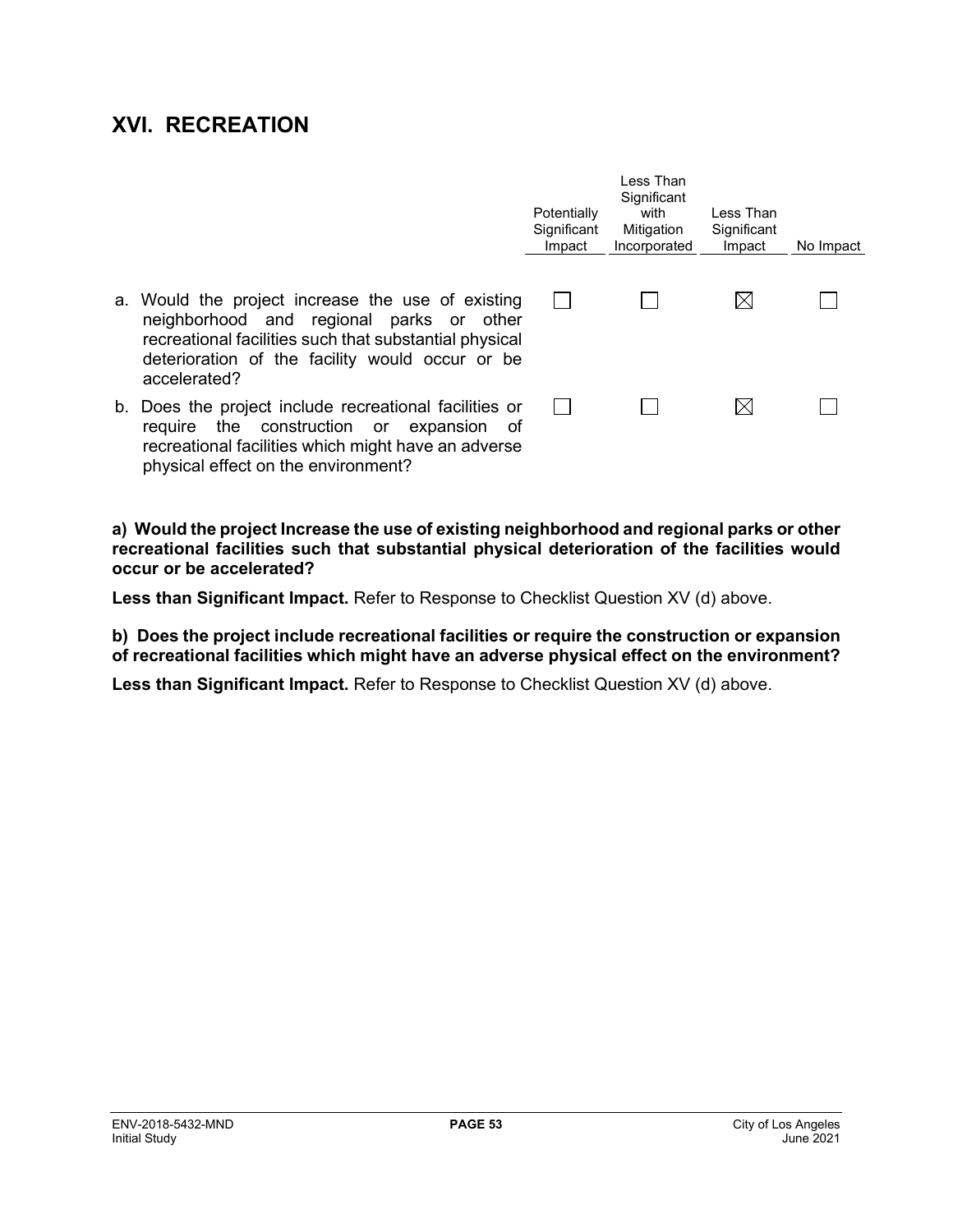## **XVII. TRANSPORTATION**[1](#page-54-0)

|                                                                                                                                                                           | Potentially<br>Significant<br>Impact | Less Than<br>Significant<br>with<br>Mitigation<br>Incorporated | Less Than<br>Significant<br>Impact | No Impact |
|---------------------------------------------------------------------------------------------------------------------------------------------------------------------------|--------------------------------------|----------------------------------------------------------------|------------------------------------|-----------|
| Would the project:                                                                                                                                                        |                                      |                                                                |                                    |           |
| a. Conflict with a program, plan, ordinance or policy<br>addressing the circulation system, including<br>transit, roadway, bicycle and pedestrian facilities?             |                                      |                                                                | $\boxtimes$                        |           |
| b. Conflict or be inconsistent with CEQA Guidelines<br>Section 15064.3, subdivision (b)?                                                                                  |                                      |                                                                | $\boxtimes$                        |           |
| c. Substantially increase hazards due to a geometric<br>design feature (e.g., sharp curves or dangerous<br>intersections) or incompatible uses (e.g., farm<br>equipment)? |                                      |                                                                | $\boxtimes$                        |           |
| d. Result in inadequate emergency access?                                                                                                                                 |                                      |                                                                |                                    |           |

#### **a) Conflict with a program, plan, ordinance or policy addressing the circulation system, including transit, roadway, bicycle and pedestrian facilities?**

Less than Significant Impact. A significant impact may occur if the project conflicts with an applicable plan, ordinance, or policy establishing measures of effectiveness for the performance of the circulation system. The project does not exceed the threshold criteria established by the Los Angeles Department of Transportation (LADOT) for preparing a traffic study as new automatic carwash and conversion to a convenience store in conjunction with an existing gasoline service station (Appendix B-1). The project will not create any new trips because there is no change in vehicle fueling positions, which is what the trip rates are based on. Also, under the new Vehicle Miles Traveled (VMT) Transportation Assessment Guidelines (TAG), there is no significant VMT generation for this type of land use. Therefore, the project will not have any significant impacts to traffic. Based on LADOT traffic impact criteria, the proposed project is not expected to generate significant traffic impacts. Therefore, impacts would be less than significant.

#### **b) Conflict or be inconsistent with CEQA Guidelines Section 15064.3, subdivision (b)?**

**Less than Significant Impact.** A significant impact may occur if the proposed project individually or cumulatively exceeded the service standards of the Los Angeles County Metropolitan Transportation Authority (Metro) Congestion Management Program (CMP). This program was created Statewide as a result of Proposition 111 and has been implemented locally by Metro. The CMP for Los Angeles County requires that the traffic impacts of individual development projects of potential regional significance be analyzed. Specific arterial roadways and all State highways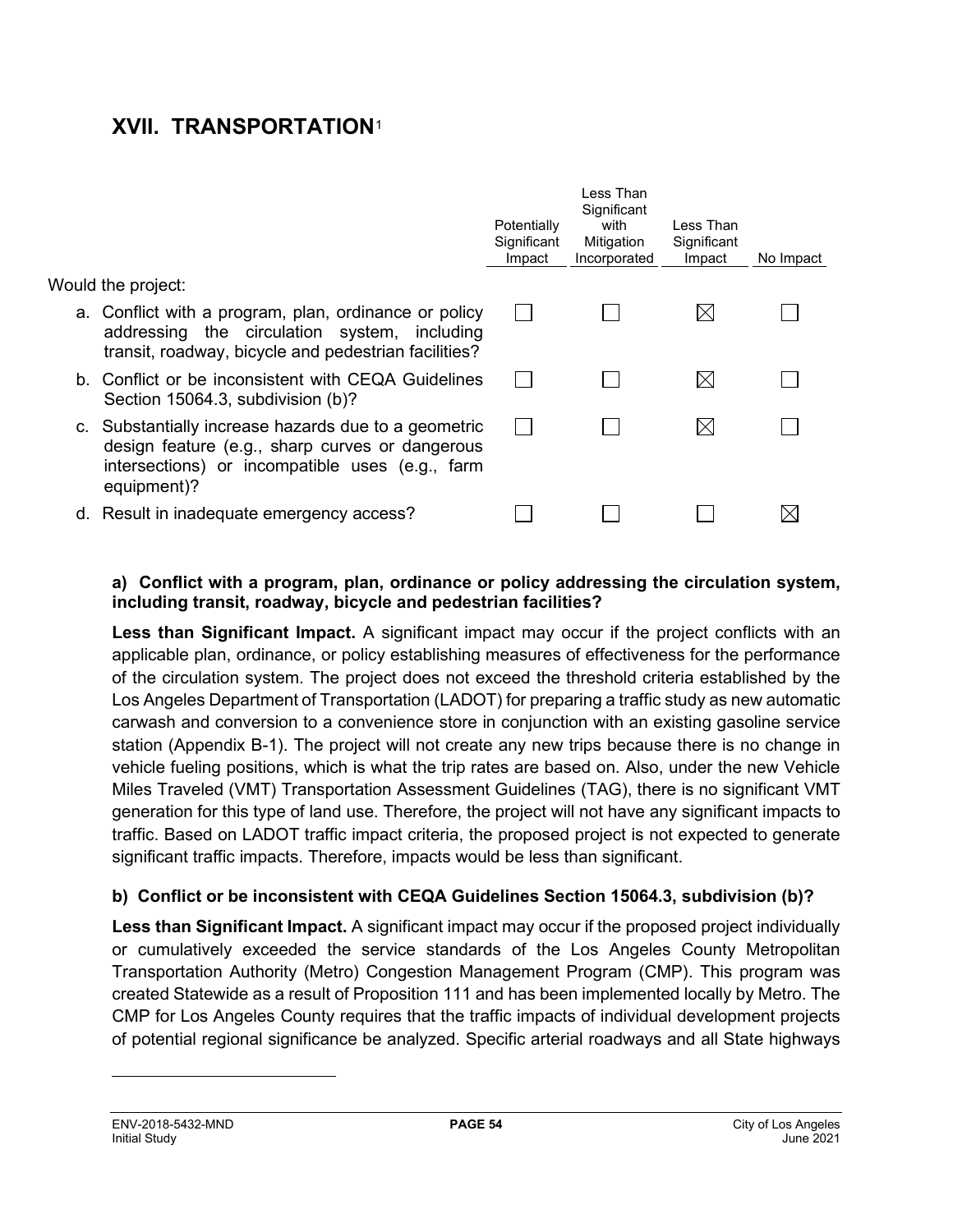comprise the CMP system, and a total of 164 intersections are identified for monitoring throughout Los Angeles County. The local CMP requires that all CMP monitoring intersections be analyzed where a project would likely add more than 50 trips during either the a.m. or p.m. peak hours. The project does not exceed the threshold criteria established by the Los Angeles Department of Transportation (LADOT) for preparing a traffic study as a new automatic carwash and conversion to a convenience store in conjunction with an existing gasoline service station (Appendix B-1). Therefore, the project will not have any significant impacts to traffic. The project will not create any new trips because there is no change in vehicle fueling positions, which is what the trip rates are based on. Also, under the new Vehicle Miles Traveled (VMT) Transportation Assessment Guidelines (TAG), there is no significant VMT generation for this type of land use. Therefore, impacts would be less than significant.

#### **c) Substantially increase hazards due to a geometric design feature (e.g., sharp curves or dangerous intersections) or incompatible uses (e.g., farm equipment)?**

Less than Significant Impact. A significant impact would occur if the proposed project would substantially increase an existing hazardous design feature or introduce incompatible uses to the existing traffic pattern. The proposed project would not include unusual or hazardous design features and the proposed project is compatible with existing uses. The project proposes a land use that complements the surrounding urban development and utilizes the existing roadway network. The site has vehicular access points along Soto Street and Wabash Avenue. The new automatic carwash would be accessed from the driveway entrance on Wabash Avenue with vehicles exiting from one of the two driveways on Soto Street. The project's driveways would conform to the City's design standards and would provide adequate sight distance, sidewalks, and pedestrian movement controls meeting the City's requirements to protect pedestrian safety. Therefore, impacts would be less than significant.

#### **d) Result in inadequate emergency access?**

<span id="page-54-0"></span>**No Impact.** A significant impact may occur if the project design threatened the ability of emergency vehicles to access and serve the project site or adjacent uses. The nearest emergency/disaster route to the project site is located on Soto Street (City of Los Angeles, General Plan Safety Element Exhibit H, Critical Facilities & Lifeline Systems, 1996). The proposed project would not require the closure of any public or private streets and would not impede emergency vehicle access to the project site or surrounding area. Additionally, emergency access to and from the project site would be provided in accordance with requirements of the Los Angeles Fire Department (LAFD). Therefore, the proposed project would not result in inadequate emergency access, and no impact would occur.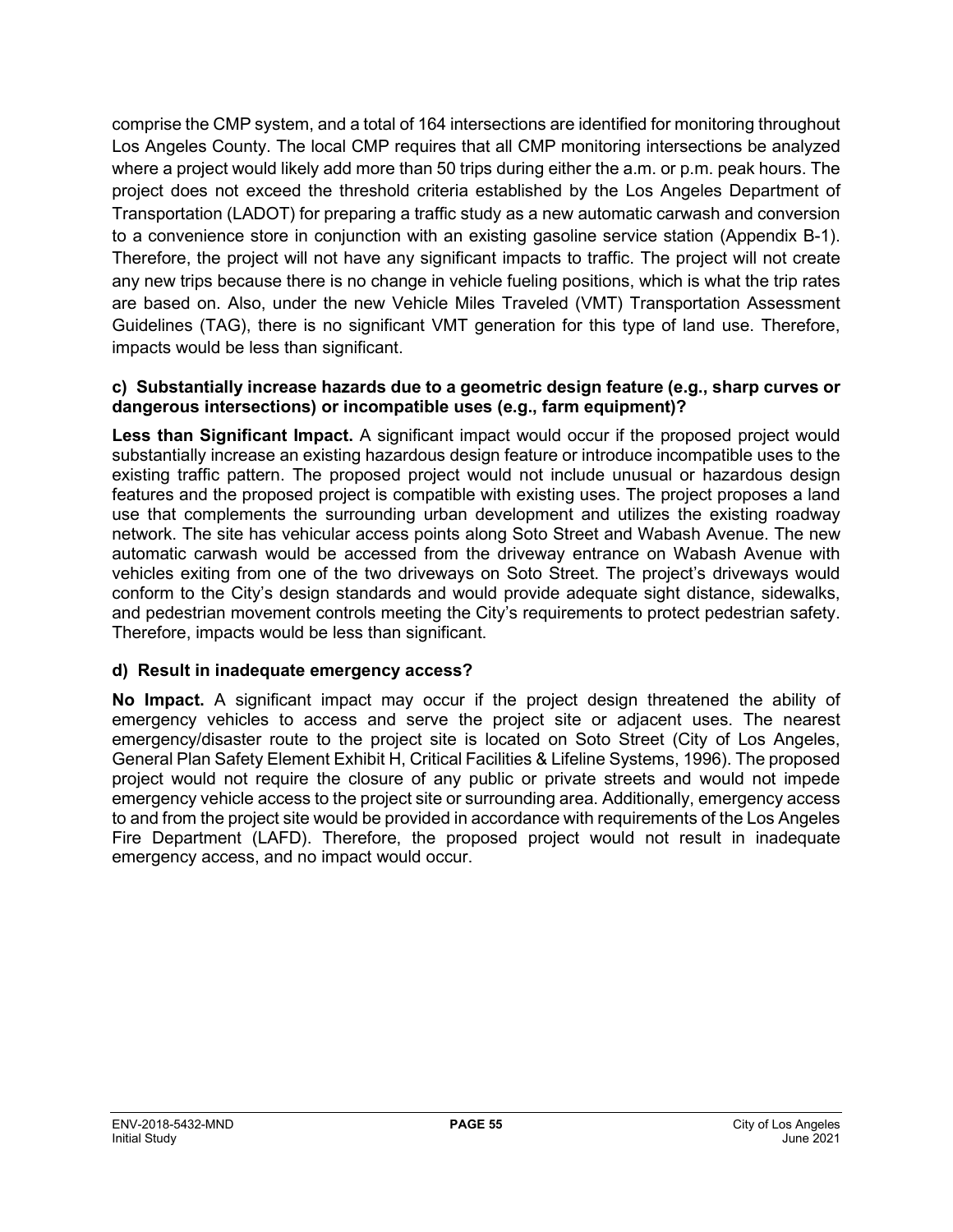## **XVIII. TRIBAL CULTURAL RESOURCES**

*Would the project cause a substantial adverse change in the significance of a tribal cultural resource, defined in Public Resources Code section 21074 as either a site, feature, place, cultural landscape that is geographically defined in terms of the size and scope of the landscape, sacred place, or object with cultural value to a California Native American tribe, and that is:*

|                                                                                                                                                                                                                                                                                                                                                                                                                              | Potentially<br>Significant<br>Impact | Less Than<br>Significant<br>with<br>Mitigation<br>Incorporated | Less Than<br>Significant<br>Impact | No Impact |
|------------------------------------------------------------------------------------------------------------------------------------------------------------------------------------------------------------------------------------------------------------------------------------------------------------------------------------------------------------------------------------------------------------------------------|--------------------------------------|----------------------------------------------------------------|------------------------------------|-----------|
| a. Listed or eligible for listing in the California<br>Register of Historical Resources, or in a local<br>register of historical resources as defined in Public<br>Resources Code section 5020.1(k), or                                                                                                                                                                                                                      |                                      | $\boxtimes$                                                    |                                    |           |
| b. A resource determined by the lead agency, in its<br>discretion and supported by substantial evidence,<br>to be significant pursuant to criteria set forth in<br>subdivision (c) of Public Resources Code Section<br>5024.1. In applying the criteria set forth in<br>subdivision (c) of Public Resource Code Section<br>5024.1, the lead agency shall consider the<br>significance of the resource to a California Native |                                      | $\boxtimes$                                                    |                                    |           |

**a) Would the project cause a substantial adverse change in the significance of a tribal cultural resource, defined in Public Resources Code section 21074 as either a site, feature, place, cultural landscape that is geographically defined in terms of the size and scope of the landscape, sacred place, or object with cultural value to a California Native American tribe, and that is: Listed or eligible for listing in the California Register of Historical Resources, or in a local register of historical resources as defined in Public Resources Code section 5020.1 (k)?**

**Less Than Significant Impact with Mitigation Incorporated.** Assembly Bill 52 (AB 52) established a formal consultation process for California Native American Tribes to identify potential significant impacts to Tribal Cultural Resources, as defined in Public Resources Code §21074, as part of CEQA. As specified in AB 52, lead agencies must provide notice inviting consultation to California Native American tribes that are traditionally and culturally affiliated with the geographic area of a proposed project if the Tribe has submitted a request in writing to be notified of proposed projects. The Tribe must respond in writing within 30 days of the City's AB 52 notice. The Native American Heritage Commission (NAHC) provided a list of Native American groups and individuals who might have knowledge of the religious and/or cultural significance of resources that may be in and near the project site. An informational letter (Appendix C-1) was mailed to a total of 11 Tribes known to have resources in this area, on June 24, 2020, describing

American tribe.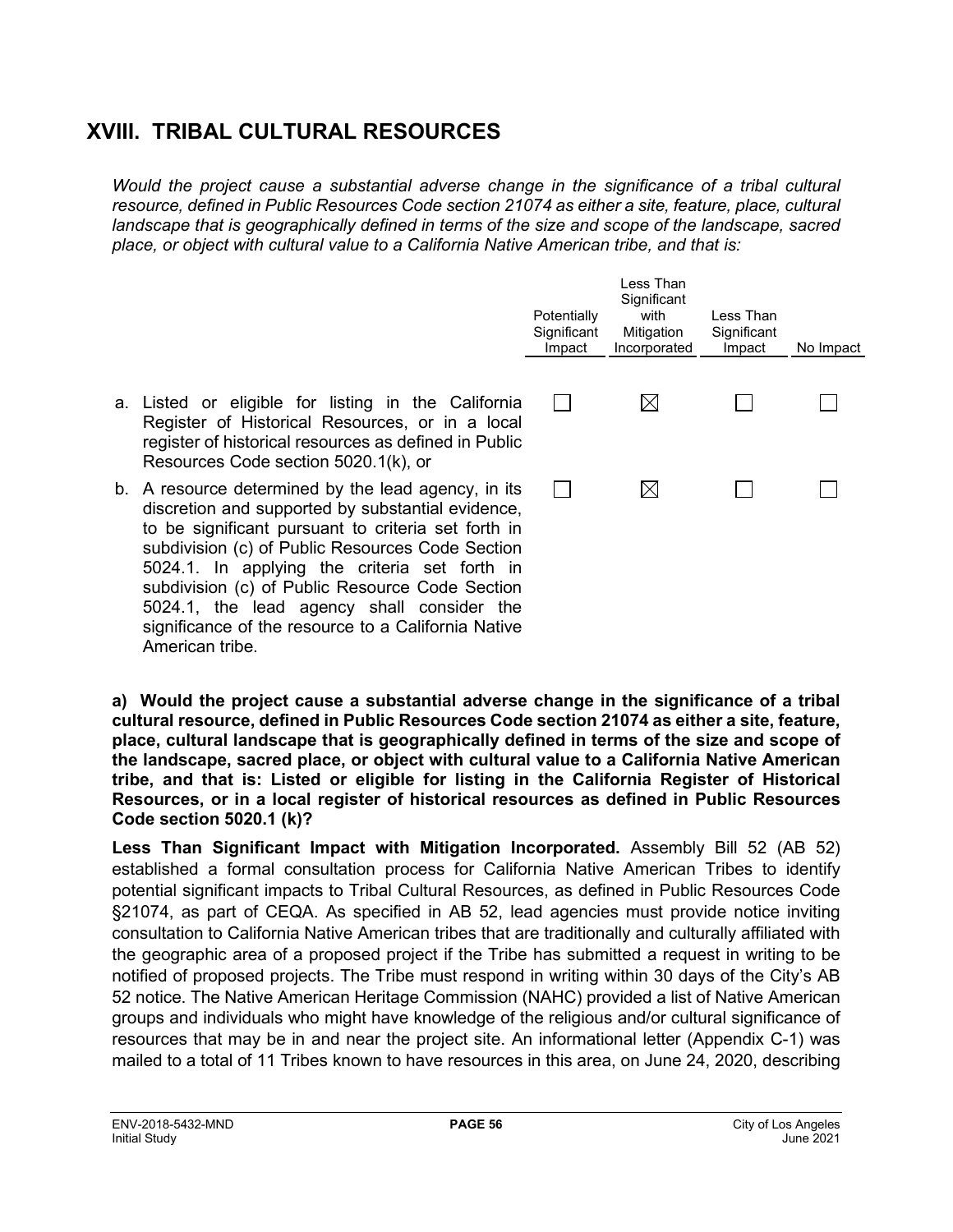the project and requesting any information regarding resources that may exist on or near the project site.

On June 30, 2020, a tribal response was received from the Tribal Historic and Cultural Preservation Department of the Fernandeno Tataviam Band of Mission Indians (FTBMI) advising that the project site is outside of the FTBMI ancestral Tribal boundaries. On July 2, 2020, a tribal response was received from the Gabrieleno Band of Mission Indians – Kizh Nation who requested a formal request for tribal consultation under the provisions of CEQA for the mitigation of potential impacts to tribal cultural resources.

On August 19, 2020, at approximately 2:00 p.m., the City of Los Angeles Department of City Planning (Lead Agency) and the Gabrieleño Band of Mission Indians – Kizh Nation conducted an AB 52 Tribal Consultation. During the consultation, the Gabrieleno Band of Mission Indians – Kizh Nation representatives, stated that the area is a sensitive site and inquired about the depth of grading for the project.

On September 2, 2020, Planning staff emailed the Gabrieleno Band of Mission Indians – Kizh Nation representatives requesting documentation showing evidence of tribal cultural resources on the site or within 0.5 miles of the project site and advised the grading depth on the project site would be 8 feet in order to accommodate the water clarifiers and foundation for the new automatic carwash related to the existing gas station.

On October 6, 2020, Tribe representatives emailed maps and book publications as evidence of tribal cultural resources on or near the site and requested that the information provided be kept confidential.

Upon further analysis of the submitted material, the City (on October 27, 2020) requested that substantial evidence be provided in follow up to the information that was provided during the telephone consultation and previous emails. The City requested the Tribe provide substantial evidence in writing that the project location and trade route relative to the project site is listed or eligible for listing in the California Register of Historic Resources, or in a local register of historic resources as defined in Public Resources Code section 5020.1(k) OR that this resource was determined by the Lead Agency, in its discretion and supported by substantial evidence, to be significant pursuant to criteria set forth in subdivision (c) of Public Resources Code Section 5024.1. No substantial evidence was presented, no further consultation was conducted, and the consultation was closed 14 calendar days after the City's response on November 10, 2020. Additionally, Planning staff requested information about the publication of materials submitted on October 6, 2020 to determine if they are publicly accessible, thus making them ineligible to be kept confidential.

On October 29, 2020, general counsel for the Gabrieleno Band of Mission Indians – Kizh Nation emailed Planning staff stating that the City has an ongoing pattern for violating AB 52 and the Tribe's due process rights and requested a meeting with the City Attorney's Office.

On November 2, 2020, Planning staff emailed Tribe representatives and their general counsel to acknowledge receipt of their email and to advise they would be contacted by Planning staff to schedule a meeting. Several attempts were made to schedule a meeting, but general counsel for Tribe representatives repeatedly cancelled.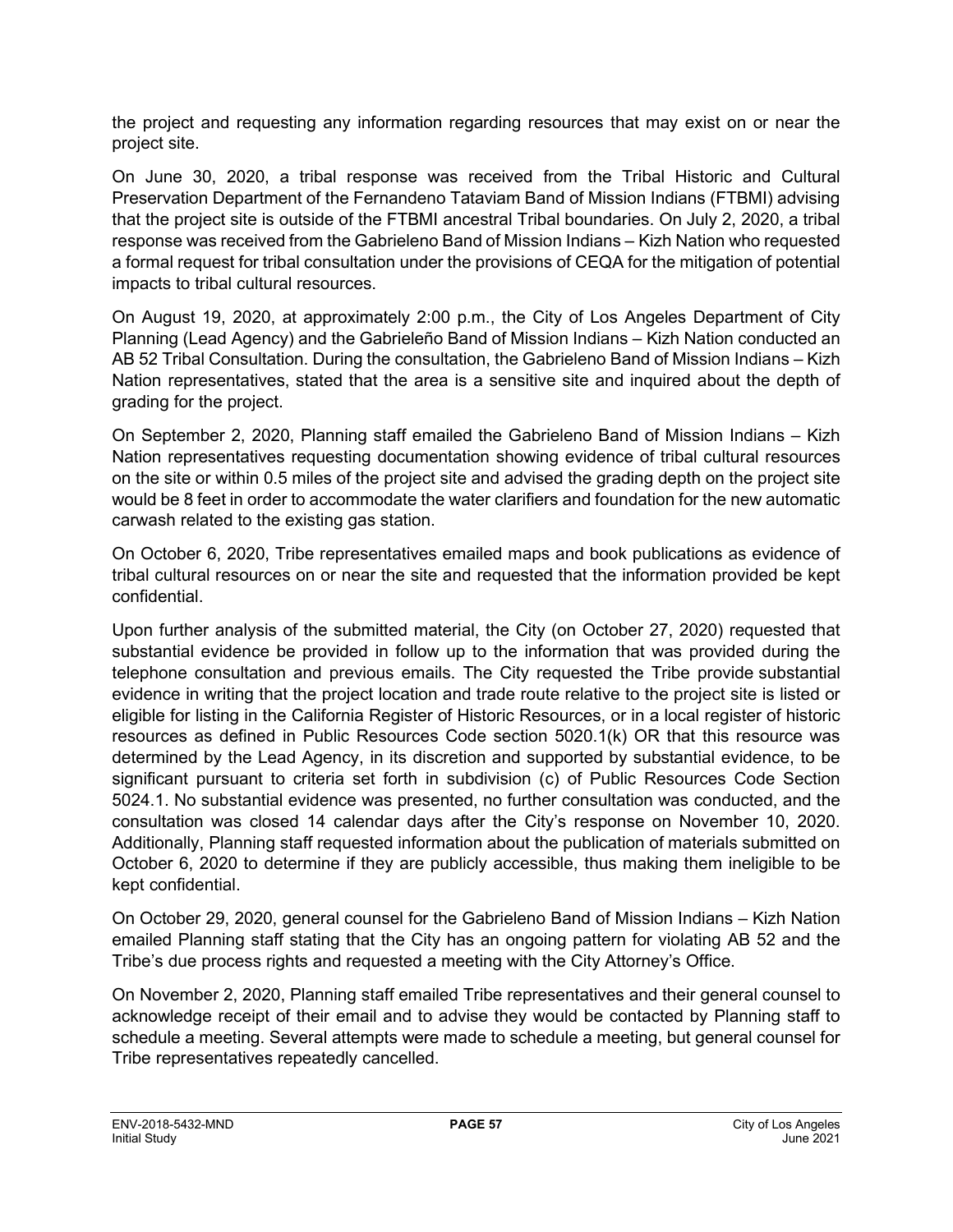Research was conducted through the California Historic Resources Information System (CHRIS) and Native American Heritage Commission (NAHC) Sacred Lands File. The CHRIS report dated January 13, 2021 (Appendix C-1) shows that there are: 1 archaeological resource within a 0.5 mile project radius, 17 built-environment resources within a 0.5-mile project radius, 2 reports and studies within the project area, 11 reports and studies within a 0.5-mile project radius, 20 OHP Built Environment Resources Directory (BERD) 2019 within a 0.25-mile project radius, and 1 California Register of Historical Resources (CAL REG) 2019 within a 0.25-mile project radius. The NAHC Sacred Lands File dated December 3, 2020 (Appendix C-1) states that a records search was conducted for the project site and the results were positive.

On March 23, 2021, Planning staff emailed Tribe representatives and their general counsel to conclude the tribal consultation pursuant to Public Resources Code Section 21080.3.2(b)(2), as the City believes it has made a reasonable effort to consult with the Kizh Nation, but that mutual agreement could not be reached as the Kizh Nation has not been responsive to the City's requests related to this consultation. The email further states that after analyzing correspondence from the Kizh Nation and the positive results from the CHRIS report and NAHC Sacred Lands File, the City would impose a mitigation measure as a condition on the project, which is a modified version of the City's standard mitigation measure that incorporates several of the provisions and requirements from the Gabrieleno Band of Mission Indians – Kizh Nation mitigation measures. The proposed project would be required to comply with Mitigation Measure TCR-1. Therefore, with the implementation of Mitigation Measure TCR-1, potentially significant impacts would be less than significant with mitigation incorporated.

#### Mitigation Measure TCR-1

TCR-1: Prior to commencing any ground disturbance activities at the Project site, the Applicant, or its successor, shall retain qualified tribal monitors/consultants from the Gabrieleno Band of Mission Indians Kizh-Nation and a qualified archaeologist/archaeological monitor. Ground disturbance activities shall include excavating, digging, trenching, plowing, drilling, tunneling, quarrying, grading, leveling, removing peat, clearing, driving posts, augering, backfilling, blasting, stripping topsoil, pavement removal, grubbing, tree removals, boring or a similar activity at the project site. Any tribal monitor/consultant shall be approved by the Gabrieleno Band of Mission Indians-Kizh Nation Tribal Government. A qualified archaeologist/archaeological monitor shall be identified as principal personnel who must meet the Secretary of Interior standards for archaeology and have a minimum of 10 years of experience as a principal investigator working with Native American archaeological sites in Southern California. The archaeologist shall ensure that all other personnel associated with and hired for the archaeological monitoring are appropriately trained and qualified.

> While any ground disturbance activities are taking place, the archaeological and tribal monitors/consultants shall observe all ground disturbance activities on the project site at all times. If ground disturbance activities are simultaneously occurring at multiple locations on the project site, an archaeological and tribal monitor shall be assigned to each location where the ground disturbance activities are occurring. The on-site monitoring shall end when the ground disturbing activities are completed, or when the City has determined that the project site has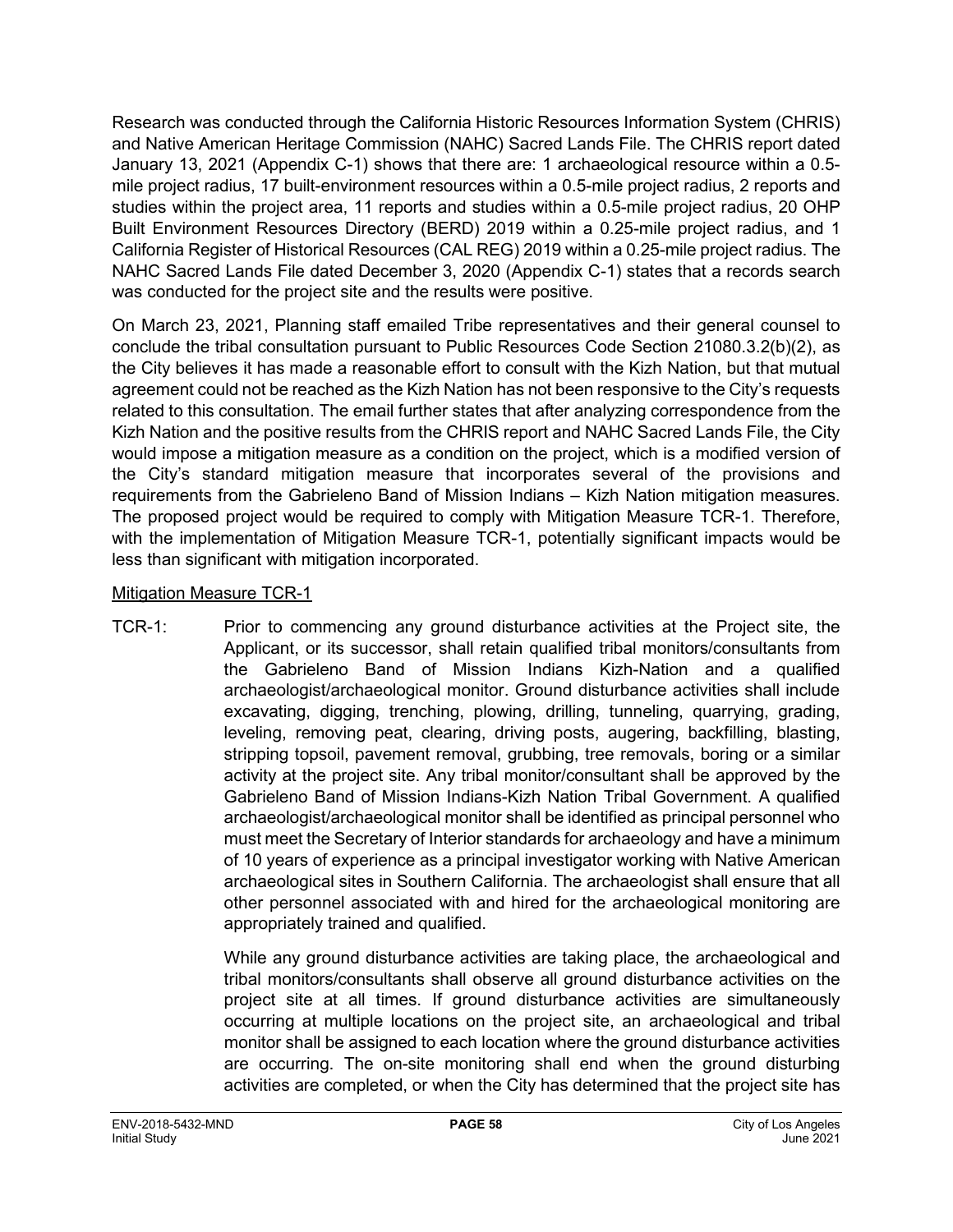a low potential for impacting tribal cultural resources after consultation with the tribal monitor/consultant and archaeologist.

Prior to commencing any ground disturbance activities, the archaeological monitor in consultation with the tribal monitor/consultant, shall provide Worker Environmental Awareness Program (WEAP) training to construction crews involved in ground disturbance activities that includes information on regulatory requirements for the protection of tribal cultural resources. As part of the WEAP training, construction crews shall be briefed on proper procedures to follow should a crew member discover tribal cultural resources during ground disturbance activities. In addition, workers will be shown examples of the types of resources that would require notification of the archaeological monitor and tribal monitor. The Applicant shall maintain on the project site, for City inspection, documentation establishing the WEAP training was completed for all members of the construction crew involved in ground disturbance activities.

In the event that any subsurface objects or artifacts that may be tribal cultural resources are encountered during the course of any ground disturbance activities, all such activities shall temporarily cease within the area of discovery, the radius of which shall be determined by the archaeologist, in consultation with the tribal monitor/consultant approved by the Gabrieleno Band of Mission Indians-Kizh Nation, until the potential tribal cultural resources are properly assessed and addressed pursuant to the process set forth below:

- 1. Upon a discovery of a potential tribal cultural resource, the Applicant, or its successor, shall immediately stop all ground disturbance activities in the immediate vicinity of the find until the find can be assessed by the archaeologist and tribal monitor/consultant.
- 2. If the archaeologist and tribal monitor/consultant determine the resources are Native American in origin, the Gabrieleno Band of Mission Indians-Kizh Nation shall coordinate with the landowner regarding treatment and curation of these resources. Typically, the Tribe will request reburial or preservation for educational purposes.
- 3. The Applicant, or its successor, shall implement the tribe's recommendations if the archaeologist, in consultation with the tribal monitor/consultant, reasonably conclude that the tribe's recommendations are reasonable and feasible.
- 4. In addition to any recommendations from the Gabrieleno Band of Mission Indians-Kizh Nation, the archaeologist shall develop a list of actions that shall be taken to avoid or minimize impacts to the identified tribal cultural resources substantially consistent with best practices identified by the Native American Heritage Commission and in compliance with any applicable federal, state or local law, rule or regulation. Any discrepancies between the implementation of the recommendations shall be resolved through the City as the Lead Agency, in consultation with the archaeologist and tribal monitor/consultant.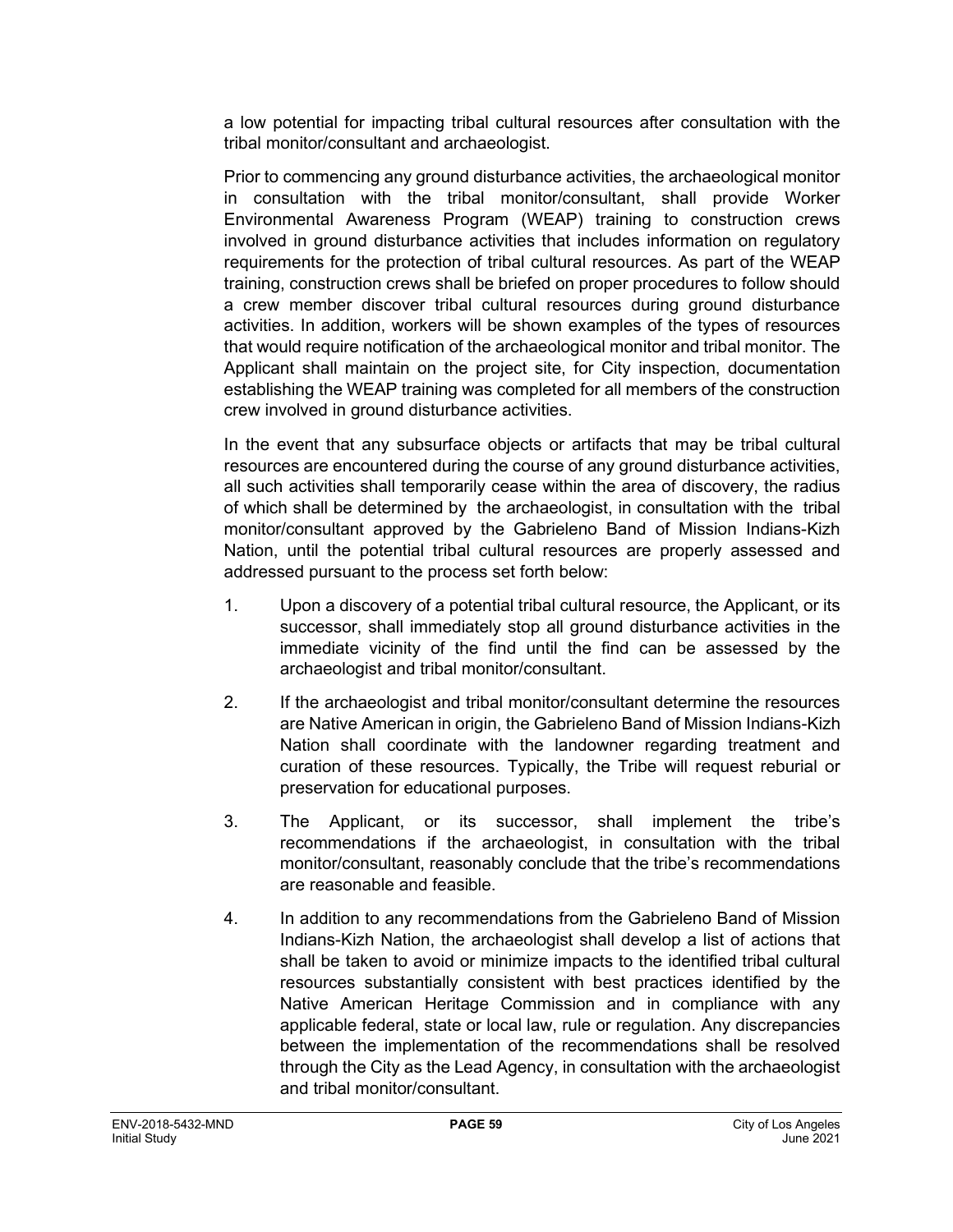- 5. The Applicant, or its successor, may recommence ground disturbance activities outside of a specified radius of the discovery site, so long as this radius has been reviewed by both the archaeologist and tribal monitor/consultant and determined to be reasonable and appropriate.
- 6. The Applicant, or its successor, may recommence ground disturbance activities inside of the specified radius of the discovery site only after it has complied with all of the recommendations developed and approved pursuant to the process set forth in paragraphs 2 through 4 above.
- 7. Copies of any subsequent prehistoric archaeological study, tribal cultural resources study or report, detailing the nature of any significant tribal cultural resources, remedial actions taken, and disposition of any significant tribal cultural resources shall be submitted to the South Central Coastal Information Center (SCCIC) at California State University, Fullerton and to the Native American Heritage Commission for inclusion in its Sacred Lands File.
- 8. Notwithstanding paragraph 7 above, any information that the Department of City Planning, in consultation with the City Attorney's Office, determines to be confidential in nature shall be excluded from submission to the SCCIC or provided to the public under the applicable provisions of the California Public Records Act, California Public Resources Code, Section 6254(r), and handled in compliance with the City's AB 52 Confidentiality Protocols.
- 9. Archaeological and Native American monitoring and excavation during construction projects will be consistent with current professional standards. All feasible care to avoid any unnecessary disturbance, physical modification, or separation of human remains and associated funerary objects shall be taken.

**b) Would the project cause a substantial adverse change in the significance of a tribal cultural resource, defined in Public Resources Code section 21074 as either a site, feature, place, cultural landscape that is geographically defined in terms of the size and scope of the landscape, sacred place, or object with cultural value to a California Native American tribe, and that is: A resource determined by the lead agency, in its discretion and supported by substantial evidence, to be significant pursuant to criteria set forth in subdivision (c) of Public Resources Code Section 5024.1. In applying the criteria set forth in subdivision (c) of Public Resource Code Section 5024.1, the lead agency shall consider the significance of the resource to a California Native American tribe?**

**Less Than Significant Impact with Mitigation Incorporated.** Assembly Bill 52 (AB 52) established a formal consultation process for California Native American Tribes to identify potential significant impacts to Tribal Cultural Resources, as defined in Public Resources Code §21074, as part of CEQA. As specified in AB 52, lead agencies must provide notice inviting consultation to California Native American tribes that are traditionally and culturally affiliated with the geographic area of a proposed project if the Tribe has submitted a request in writing to be notified of proposed projects. The Tribe must respond in writing within 30 days of the City's AB 52 notice. The Native American Heritage Commission (NAHC) provided a list of Native American groups and individuals who might have knowledge of the religious and/or cultural significance of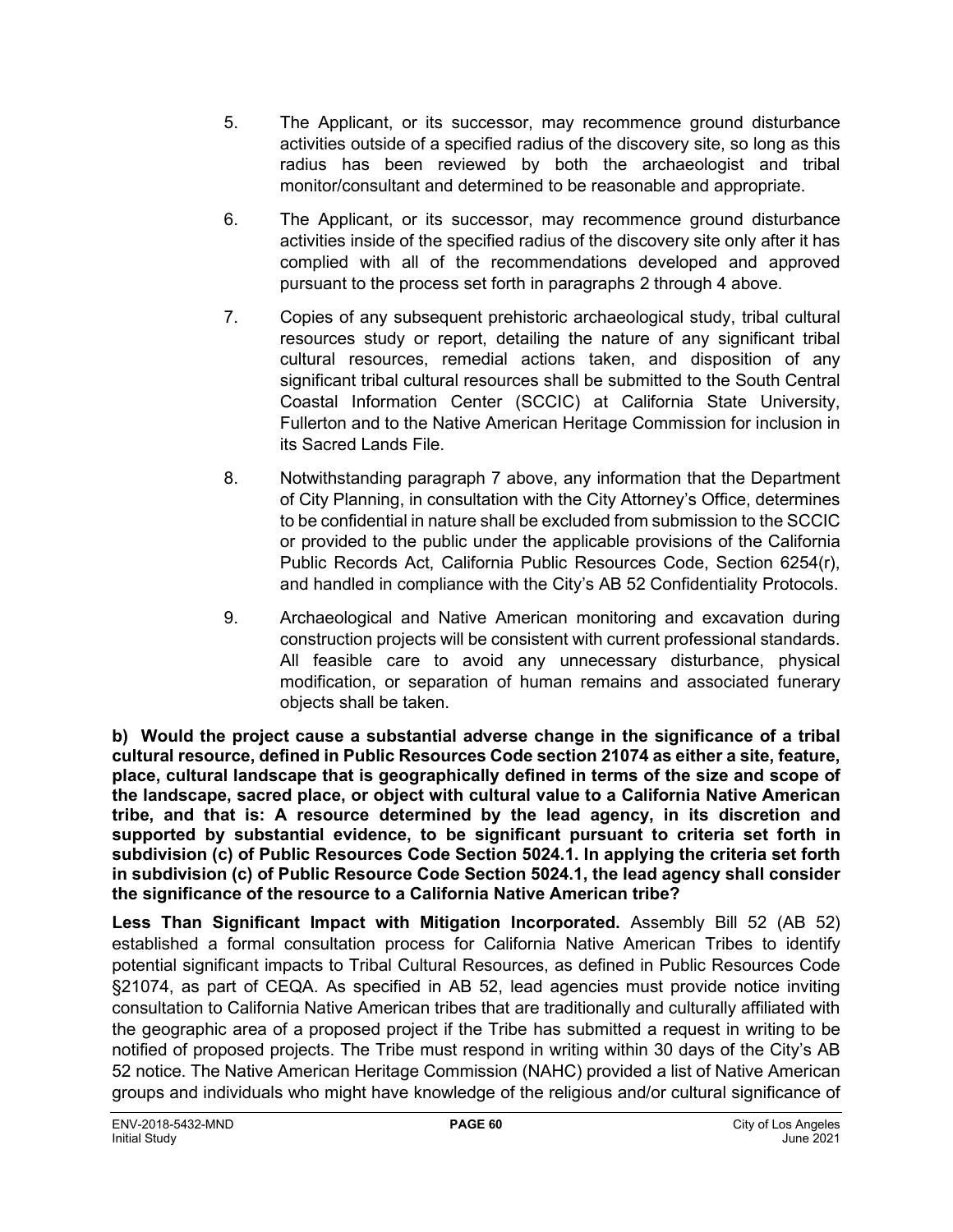resources that may be in and near the project site. An informational letter (Appendix C-1) was mailed to a total of 11 Tribes known to have resources in this area, on June 24, 2020, describing the project and requesting any information regarding resources that may exist on or near the project site.

On June 30, 2020, a tribal response was received from the Tribal Historic and Cultural Preservation Department of the Fernandeno Tataviam Band of Mission Indians (FTBMI) advising that the project site is outside of the FTBMI ancestral Tribal boundaries. On July 2, 2020, a tribal response was received from the Gabrieleno Band of Mission Indians – Kizh Nation who requested a formal request for tribal consultation under the provisions of CEQA for the mitigation of potential impacts to tribal cultural resources.

On August 19, 2020, at approximately 2:00 p.m., the City of Los Angeles Department of City Planning (Lead Agency) and the Gabrieleño Band of Mission Indians – Kizh Nation conducted an AB 52 Tribal Consultation. During the consultation, the Gabrieleno Band of Mission Indians – Kizh Nation representatives, stated that the area is a sensitive site and inquired about the depth of grading for the project.

On September 2, 2020, Planning staff emailed the Gabrieleno Band of Mission Indians – Kizh Nation representatives requesting documentation showing evidence of tribal cultural resources on the site or within 0.5 miles of the project site and advised the grading depth on the project site would be 8 feet in order to accommodate the water clarifiers and foundation for the new automatic car was related to the existing gas station.

On October 6, 2020, Tribe representatives emailed maps and book publications as evidence of tribal cultural resources on or near the site and requested that the information provided be kept confidential.

Upon further analysis of the submitted material, the City (on October 27, 2020) requested that substantial evidence be provided in follow up to the information that was provided during the telephone consultation and previous emails. The City requested the Tribe provide substantial evidence in writing that the project location and trade route relative to the project site is listed or eligible for listing in the California Register of Historic Resources, or in a local register of historic resources as defined in Public Resources Code section 5020.1(k) OR that this resource was determined by the Lead Agency, in its discretion and supported by substantial evidence, to be significant pursuant to criteria set forth in subdivision (c) of Public Resources Code Section 5024.1. No substantial evidence was presented, no further consultation was conducted, and the consultation was closed 14 calendar days after the City's response of November 10, 2020. Additionally, Planning staff requested information about the publication of materials submitted on October 6, 2020 to determine if they are publicly accessible, thus making them ineligible to be kept confidential.

On October 29, 2020, general counsel for the Gabrieleno Band of Mission Indians – Kizh Nation emailed Planning staff stating that the City has an ongoing pattern for violating AB 52 and the Tribe's due process rights and requested a meeting with the City Attorney's Office.

On November 2, 2020, Planning staff emailed Tribe representatives and their general counsel to acknowledge receipt of their email and to advise they would be contacted by Planning staff to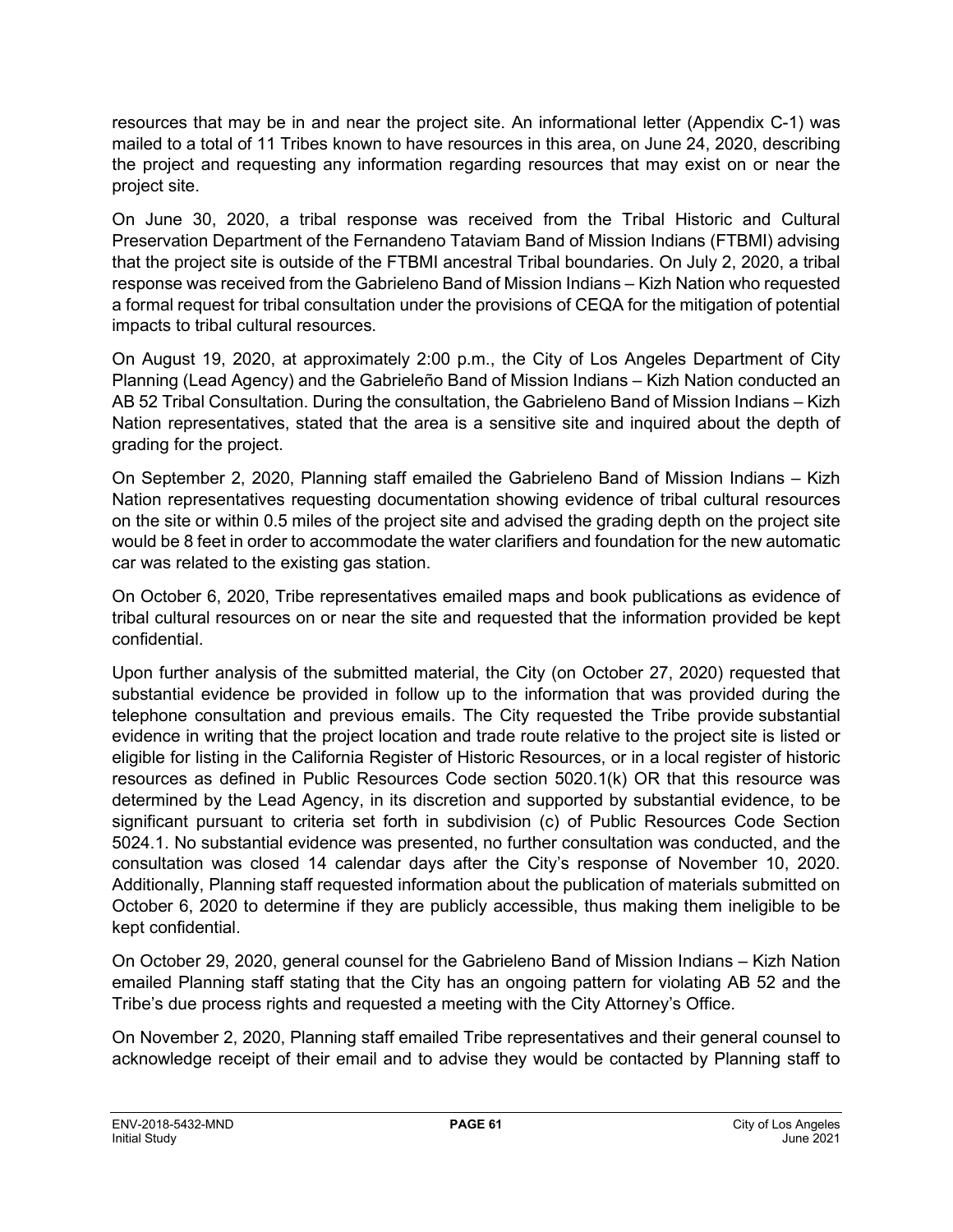schedule a meeting. Several attempts were made to schedule a meeting, but general counsel for Tribe representatives repeatedly cancelled.

Research was conducted through the California Historic Resources Information System (CHRIS) and Native American Heritage Commission (NAHC) Sacred Lands File. The CHRIS report dated January 13, 2021 (Appendix C-1) shows that there are: 1 archaeological resource within a 0.5 mile project radius, 17 built-environment resources within a 0.5-mile project radius, 2 reports and studies within the project area, 11 reports and studies within a 0.5-mile project radius, 20 OHP Built Environment Resources Directory (BERD) 2019 within a 0.25-mile project radius, and 1 California Register of Historical Resources (CAL REG) 2019 within a 0.25-mile project radius. The NAHC Sacred Lands File dated December 3, 2020 (Appendix C-1) states that a records search was conducted for the project site and the results were positive.

On March 23, 2021, Planning staff emailed Tribe representatives and their general counsel to conclude the tribal consultation pursuant to Public Resources Code Section 21080.3.2(b)(2), as the City believes it has made a reasonable effort to consult with the Kizh Nation, but that mutual agreement could not be reached as the Kizh Nation has not been responsive to the City's requests related to this consultation. The email further states that after analyzing correspondence from the Kizh Nation and the positive results from the CHRIS report and NAHC Sacred Lands File, the City would impose a mitigation measure as a condition on the project, which is a modified version of the City's standard mitigation measure that incorporates several of the provisions and requirements from the Gabrieleno Band of Mission Indians – Kizh Nation mitigation measures. The proposed project would be required to comply with Mitigation Measure TCR-1. Therefore, with the implementation of Mitigation Measure TCR-1, potentially significant impacts would be less than significant with mitigation incorporated.

#### Mitigation Measure TCR-1

TCR-1: Prior to commencing any ground disturbance activities at the project site, the Applicant, or its successor, shall retain qualified tribal monitors/consultants from the Gabrieleno Band of Mission Indians Kizh-Nation and a qualified archaeologist/archaeological monitor. Ground disturbance activities shall include excavating, digging, trenching, plowing, drilling, tunneling, quarrying, grading, leveling, removing peat, clearing, driving posts, augering, backfilling, blasting, stripping topsoil, pavement removal, grubbing, tree removals, boring or a similar activity at the project site. Any tribal monitor/consultant shall be approved by the Gabrieleno Band of Mission Indians-Kizh Nation Tribal Government. A qualified archaeologist/archaeological monitor shall be identified as principal personnel who must meet the Secretary of Interior standards for archaeology and have a minimum of 10 years of experience as a principal investigator working with Native American archaeological sites in Southern California. The archaeologist shall ensure that all other personnel associated with and hired for the archaeological monitoring are appropriately trained and qualified.

> The archaeological and tribal monitors/consultants shall observe all ground disturbance activities on the project site at all times any ground disturbance activities are taking place. If ground disturbance activities are simultaneously occurring at multiple locations on the project site, an archaeological and tribal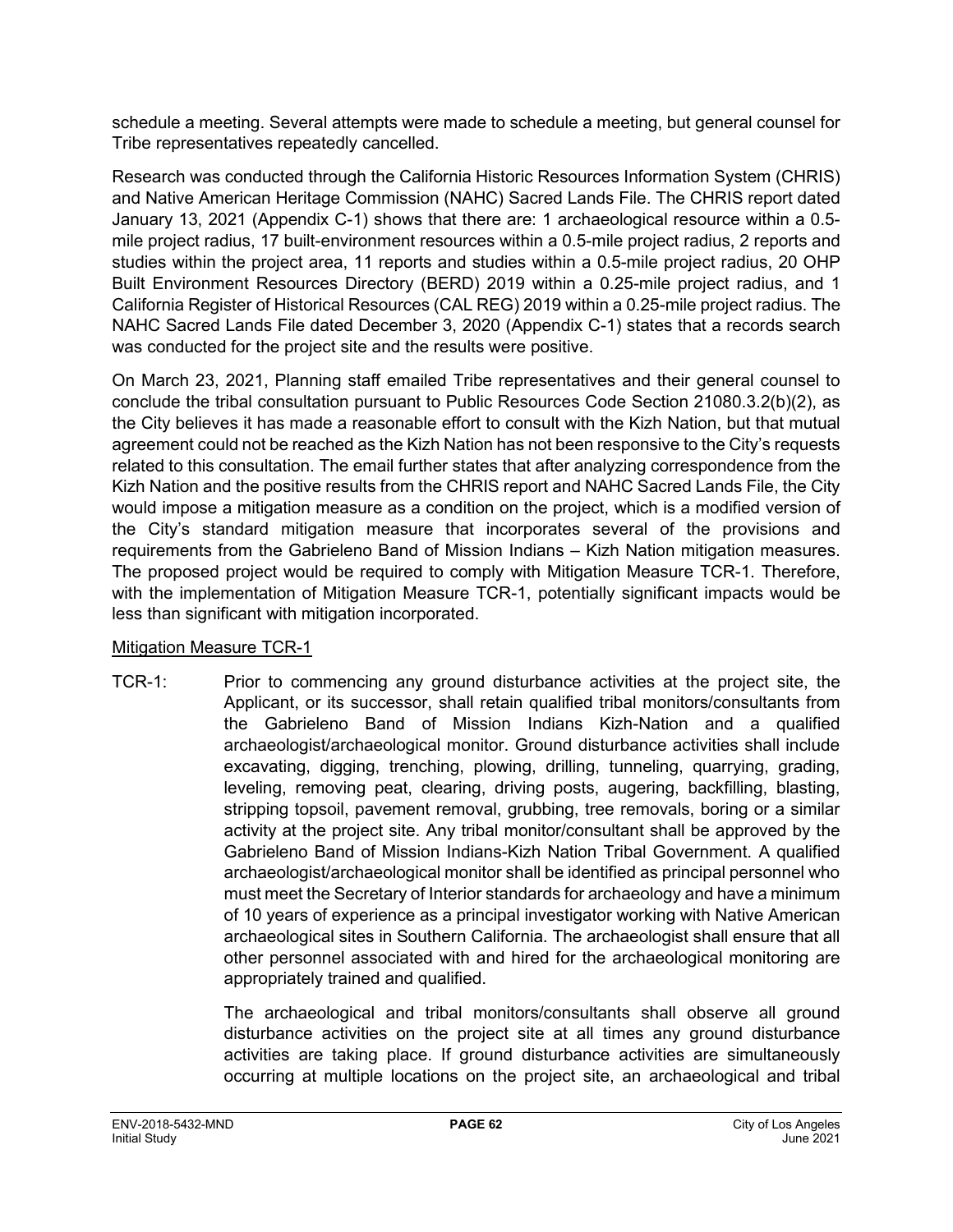monitor shall be assigned to each location where the ground disturbance activities are occurring. The on-site monitoring shall end when the ground disturbing activities are completed, or when the City has determined that the project site has a low potential for impacting tribal cultural resources after consultation with the tribal monitor/consultant and archaeologist.

Prior to commencing any ground disturbance activities, the archaeological monitor in consultation with the tribal monitor/consultant, shall provide Worker Environmental Awareness Program (WEAP) training to construction crews involved in ground disturbance activities that includes information on regulatory requirements for the protection of tribal cultural resources. As part of the WEAP training, construction crews shall be briefed on proper procedures to follow should a crew member discover tribal cultural resources during ground disturbance activities. In addition, workers will be shown examples of the types of resources that would require notification of the archaeological monitor and tribal monitor. The Applicant shall maintain on the project site, for City inspection, documentation establishing the WEAP training was completed for all members of the construction crew involved in ground disturbance activities.

In the event that any subsurface objects or artifacts that may be tribal cultural resources are encountered during the course of any ground disturbance activities, all such activities shall temporarily cease within the area of discovery, the radius of which shall be determined by the archaeologist, in consultation with the tribal monitor/consultant approved by the Gabrieleno Band of Mission Indians-Kizh Nation, until the potential tribal cultural resources are properly assessed and addressed pursuant to the process set forth below:

- 1. Upon a discovery of a potential tribal cultural resource, the Applicant, or its successor, shall immediately stop all ground disturbance activities in the immediate vicinity of the find until the find can be assessed by the archaeologist and tribal monitor/consultant.
- 2. If the archaeologist and tribal monitor/consultant determine the resources are Native American in origin, the Gabrieleno Band of Mission Indians-Kizh Nation shall coordinate with the landowner regarding treatment and curation of these resources. Typically, the Tribe will request reburial or preservation for educational purposes.
- 3. The Applicant, or its successor, shall implement the tribe's recommendations if the archaeologist, in consultation with the tribal monitor/consultant, reasonably conclude that the tribe's recommendations are reasonable and feasible.
- 4. In addition to any recommendations from the Gabrieleno Band of Mission Indians-Kizh Nation, the archaeologist shall develop a list of actions that shall be taken to avoid or minimize impacts to the identified tribal cultural resources substantially consistent with best practices identified by the Native American Heritage Commission and in compliance with any applicable federal, state or local law, rule or regulation. Any discrepancies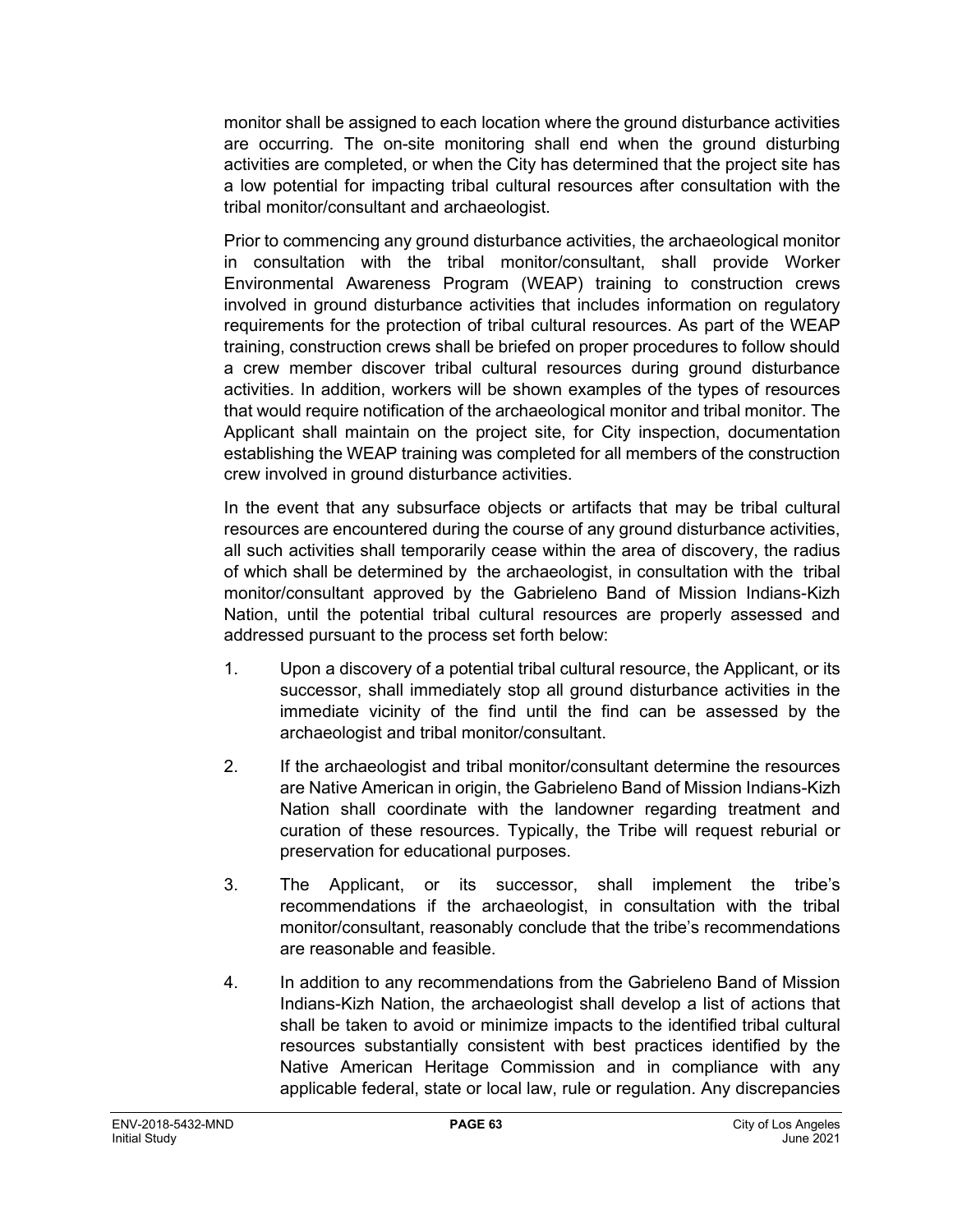between the implementation of the recommendations shall be resolved through the City as the Lead Agency, in consultation with the archaeologist and tribal monitor/consultant.

- 5. The Applicant, or its successor, may recommence ground disturbance activities outside of a specified radius of the discovery site, so long as this radius has been reviewed by both the archaeologist and tribal monitor/consultant and determined to be reasonable and appropriate.
- 6. The Applicant, or its successor, may recommence ground disturbance activities inside of the specified radius of the discovery site only after it has complied with all of the recommendations developed and approved pursuant to the process set forth in paragraphs 2 through 4 above.
- 7. Copies of any subsequent prehistoric archaeological study, tribal cultural resources study or report, detailing the nature of any significant tribal cultural resources, remedial actions taken, and disposition of any significant tribal cultural resources shall be submitted to the South Central Coastal Information Center (SCCIC) at California State University, Fullerton and to the Native American Heritage Commission for inclusion in its Sacred Lands File.
- 8. Notwithstanding paragraph 7 above, any information that the Department of City Planning, in consultation with the City Attorney's Office, determines to be confidential in nature shall be excluded from submission to the SCCIC or provided to the public under the applicable provisions of the California Public Records Act, California Public Resources Code, Section 6254(r), and handled in compliance with the City's AB 52 Confidentiality Protocols.
- 9. Archaeological and Native American monitoring and excavation during construction projects will be consistent with current professional standards. All feasible care to avoid any unnecessary disturbance, physical modification, or separation of human remains and associated funerary objects shall be taken.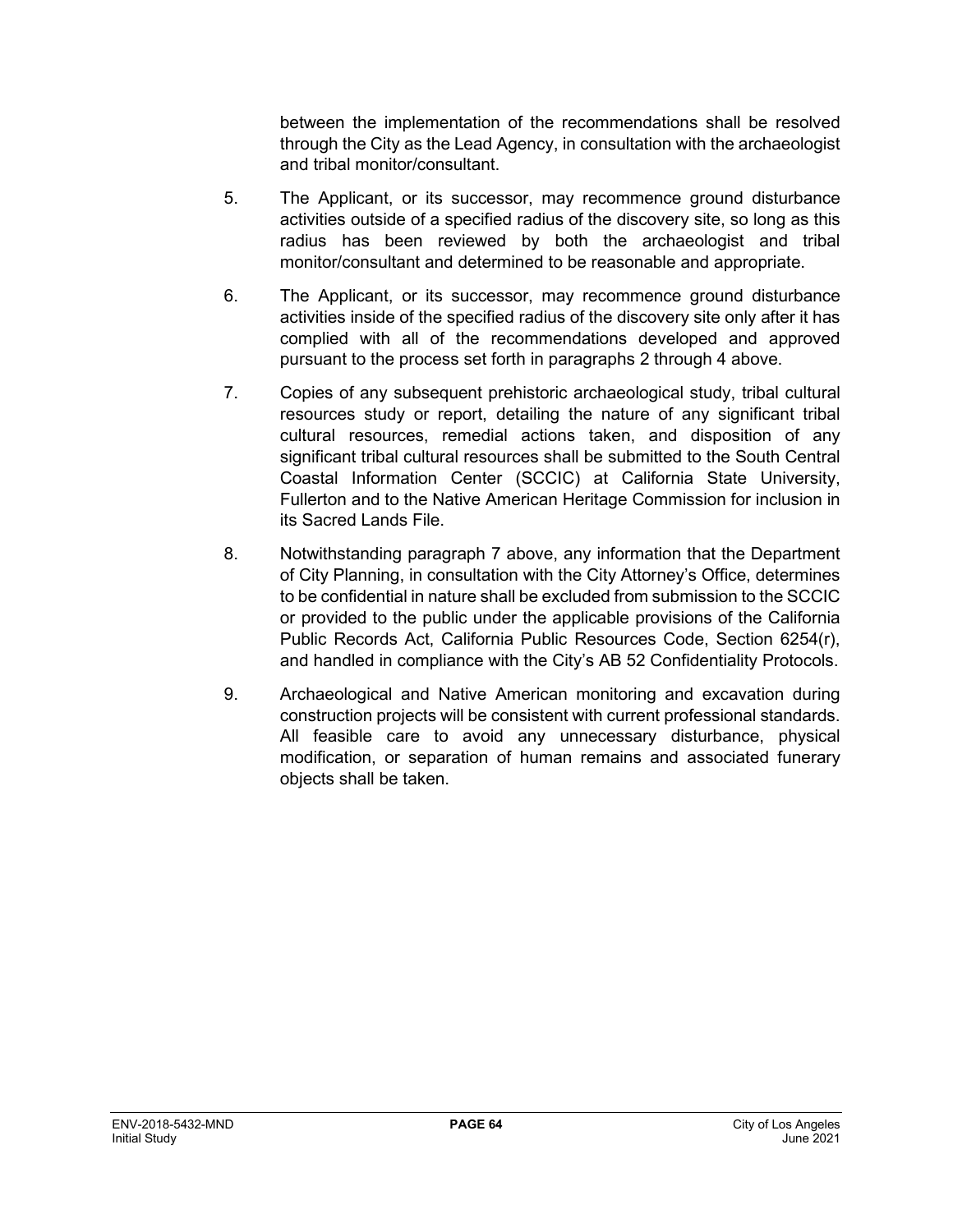## **XIX. UTILITIES AND SERVICE SYSTEMS**

Would the project:

- a. Require or result in the relocation or construction of new or expanded water, wastewater treatment or storm water drainage, electric power, natural gas, or telecommunications facilities, the construction or relocation of which could cause significant environmental effects?
- b. Have sufficient water supplies available to serve the project and reasonably foreseeable future development during normal, dry and multiple dry years?
- c. Result in a determination by the wastewater treatment provider which serves or may serve the project that it has adequate capacity to serve the project's projected demand in addition to the provider's existing commitments?
- d. Generate solid waste in excess of State or local standards, or in excess of the capacity of local infrastructure, or otherwise impair the attainment of solid waste reduction goals?
- e. Comply with federal, state, and local management and reduction statutes and regulations related to solid waste?

| Potentially<br>Significant<br>Impact | Less Than<br>Significant<br>with<br>Mitigation<br>Incorporated | Less Than<br>Significant<br>Impact | No Impact |
|--------------------------------------|----------------------------------------------------------------|------------------------------------|-----------|
|                                      |                                                                |                                    |           |
|                                      |                                                                |                                    |           |
|                                      |                                                                |                                    |           |
|                                      |                                                                |                                    |           |
|                                      |                                                                |                                    |           |

#### **a) Require or result in the relocation or construction of new or expanded water, wastewater treatment or storm water drainage, electric power, natural gas, or telecommunications facilities, the construction or relocation of which could cause significant environmental effects?**

**Less than Significant Impact.** A significant impact would occur if the proposed project would increase water consumption or wastewater generation to such a degree that the capacity of facilities currently serving the project site would be exceeded. The Los Angeles Department of Water and Power (LADWP) conducts water planning based on forecast population growth. The project does not propose the addition of residential units. Therefore, the project demand for water is not anticipated to require new water supply entitlements and/or require the expansion of existing or construction of new water treatment facilities beyond those already considered in the LADWP 2015 Urban Water Management Plan (UWMP). Prior to any construction activities, the project applicant would be required to coordinate with the City of Los Angeles Bureau of Sanitation (BOS)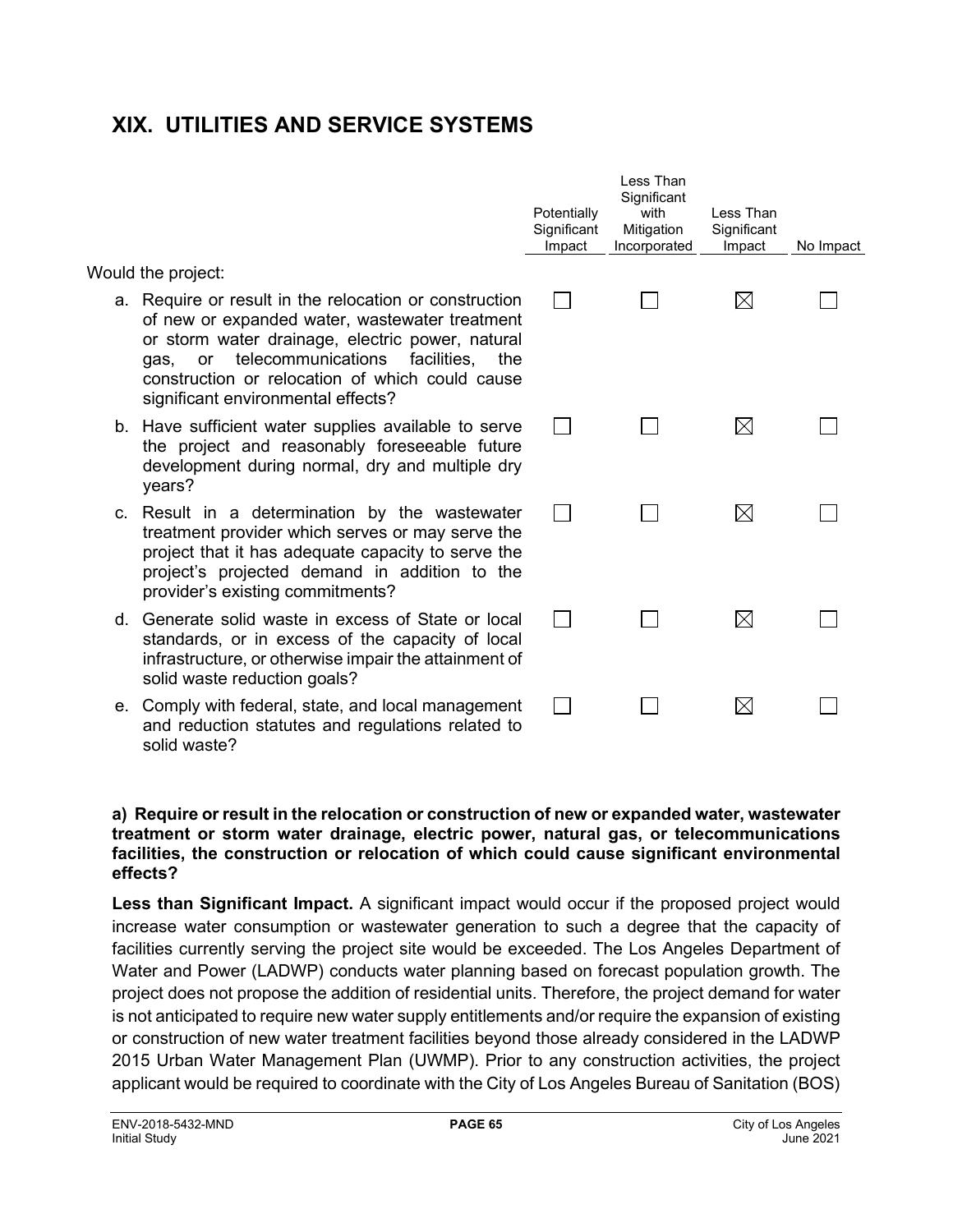to determine the exact wastewater conveyance requirements of the proposed project, and any upgrades to the wastewater lines in the vicinity of the project site that are needed to adequately serve the proposed project would be undertaken as part of the project. Furthermore, LAMC 64.70 mandates commercial car washes to implement [Best Management Practices \(BMPs\)](https://www.lacitysan.org/cs/groups/sg_sw/documents/document/y250/mde3/%7Eedisp/cnt017152.pdf) by the Board of Public Works (under the category "Outdoor Vehicle/Equipment/Accessory Washing Area Design"), including recycling water in a basin under the wash and grating to capture urban runoff. Therefore, the proposed project would have a less than significant impact related to water or wastewater infrastructure.

#### **b) Have sufficient water supplies available to serve the project and reasonably foreseeable future development during normal, dry and multiple dry years?**

Refer to Response to Checklist Question XIX (a).

#### **c) Result in a determination by the wastewater treatment provider which serves or may serve the project that it has adequate capacity to serve the project's projected demand in addition to the provider's existing commitments?**

Refer to Response to Checklist Question XIX (a).

#### **d) Generate solid waste in excess of State or local standards, or in excess of the capacity of local infrastructure, or otherwise impair the attainment of solid waste reduction goals?**

**Less than Significant Impact.** A significant impact would occur if the proposed project's solid waste generation exceeded the capacity of permitted landfills. The Los Angeles Bureau of Sanitation (BOS) and private waste management companies are responsible for the collection, disposal, and recycling of solid waste within the City, including the project site. Solid waste during the operation of the proposed project is anticipated to be collected by the BOS and private waste haulers, respectively. As the City's own landfills have all been closed and are non-operational, the destinations are private landfills. In compliance with Assembly Bill (AB) 939, the project applicant would be required to implement a Solid Waste Diversion Program and divert at least 50 percent of the solid waste generated by the project from the applicable landfill site. The proposed project would also comply with all federal, State, and local regulations related to solid waste. Therefore, the proposed project would have a less than significant impact related to solid waste.

#### **e) Comply with federal, state, and local management and reduction statutes and regulations related to solid waste?**

Refer to Response to Checklist Question XIX (d).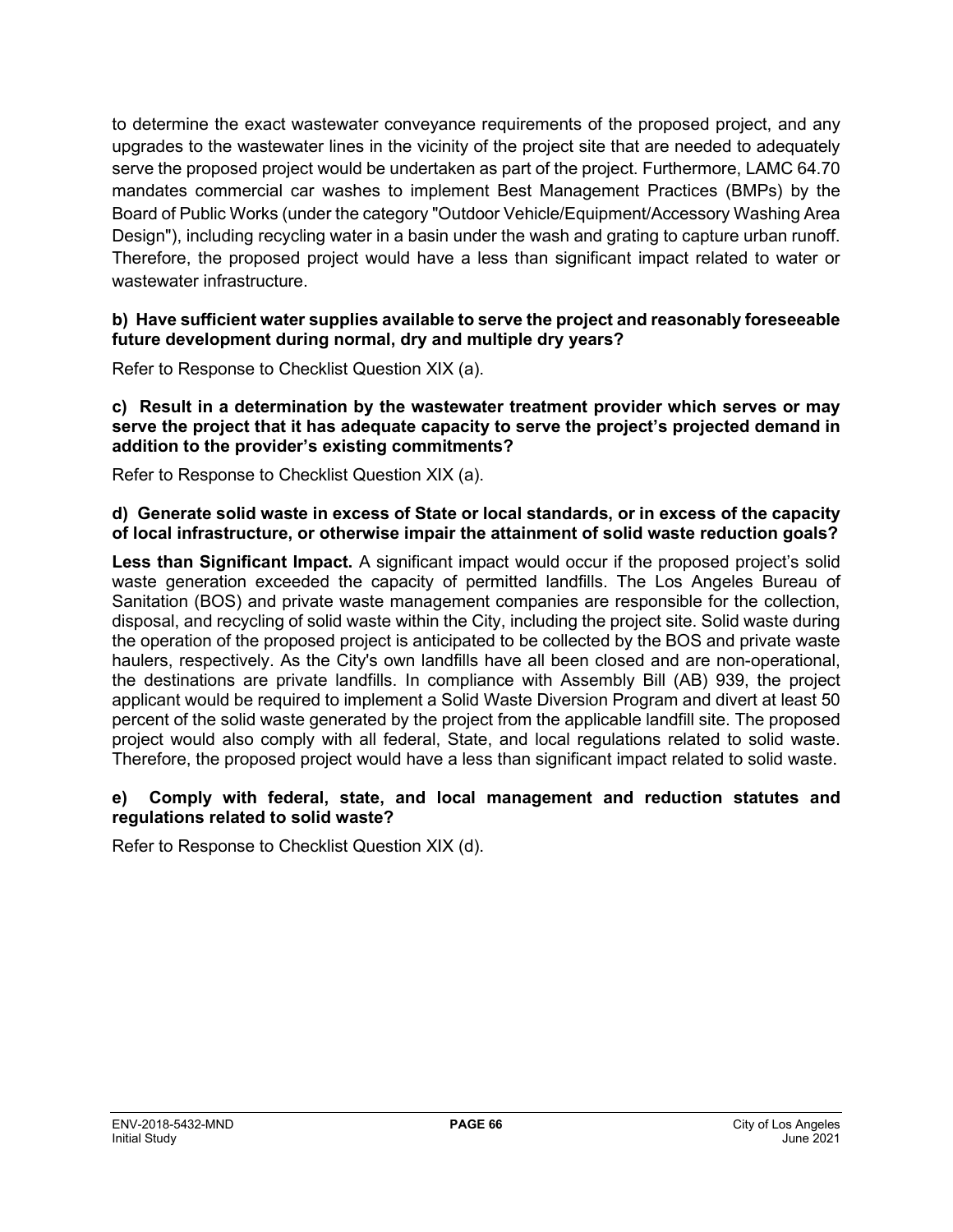## **XX. WILDFIRE**

instability, or drainage changes?

*If located in or near state responsibility areas or lands classified as very high fire hazard severity zones:*

|                                                                                                                                                                                                                                                                                      | Potentially<br>Significant<br>Impact | Less Than<br>Significant<br>with<br>Mitigation<br>Incorporated | Less Than<br>Significant<br>Impact | No Impact |
|--------------------------------------------------------------------------------------------------------------------------------------------------------------------------------------------------------------------------------------------------------------------------------------|--------------------------------------|----------------------------------------------------------------|------------------------------------|-----------|
| Would the project:                                                                                                                                                                                                                                                                   |                                      |                                                                |                                    |           |
| a. Substantially impair an adopted<br>emergency<br>response plan or emergency evacuation plan?                                                                                                                                                                                       |                                      |                                                                |                                    | ⊠         |
| b. Due to slope, prevailing winds, and other factors,<br>exacerbate wildfire risks, and thereby expose<br>project occupants to, pollutant concentrations from<br>a wildfire or the uncontrolled spread of a wildfire?                                                                |                                      |                                                                |                                    |           |
| c. Require the installation or maintenance<br>0f<br>associated infrastructure (such as roads, fuel<br>breaks, emergency water sources, power lines or<br>other utilities) that may exacerbate fire risk or that<br>may result in temporary or ongoing impacts to the<br>environment? |                                      |                                                                |                                    |           |
| d. Expose people or structures to significant risks,<br>including downslope or downstream flooding or<br>landslides, as a result of runoff, post-fire slope                                                                                                                          |                                      |                                                                |                                    |           |

**a) Substantially impair an adopted emergency response plan or emergency evacuation plan?**

**b) Due to slope, prevailing winds, and other factors, exacerbate wildfire risks, and thereby expose project occupants to, pollutant concentrations from a wildfire or the uncontrolled spread of a wildfire?**

**c) Require the installation or maintenance of associated infrastructure (such as roads, fuel breaks, emergency water sources, power lines or other utilities) that may exacerbate fire risk or that may result in temporary or ongoing impacts to the environment?**

**d) Expose people or structures to significant risks, including downslope or downstream flooding or landslides, as a result of runoff, post-fire slope instability, or drainage changes?**

**No Impact (Response to Checklist Questions XX.a through XX.d).** As discussed above, in Response to Checklist Question IX.f, the project would not cause an impediment along the City's designated disaster routes or impair the implementation of the City's emergency response plan. Impacts related to the implementation of the City's emergency response plan would be less than significant, and no mitigation measures are required. In addition, pursuant to PCR Section 21083.01(a), analysis of the impacts related to wildfire are related to the development of projects located on a site which is classified as state responsibility areas, as defined in Section 4102, and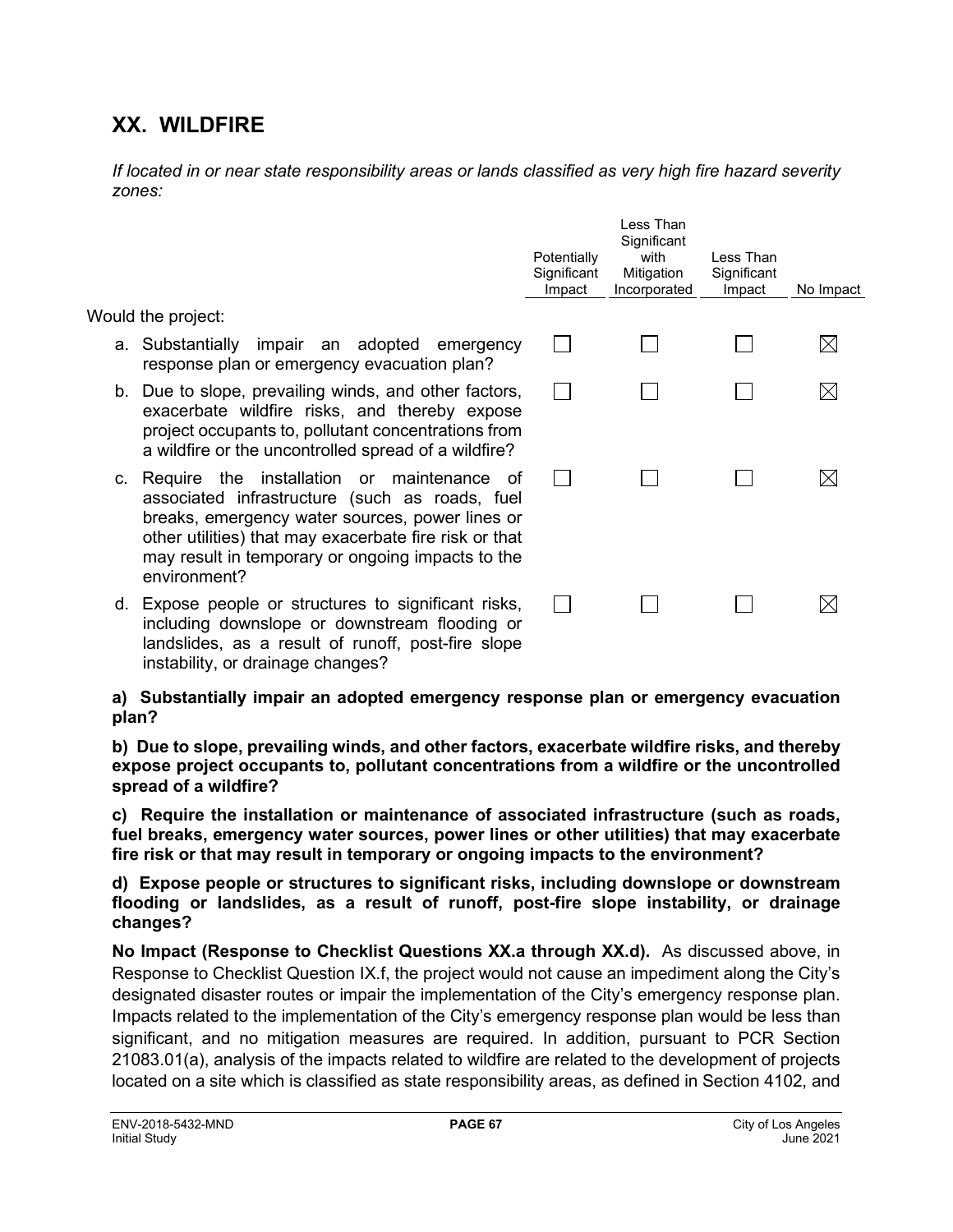on very high fire hazard severity zones, as defined in subdivision (i) of Section 51177 of the Government Code. The project site is located within an urbanized area of the Boyle Heights Community Plan area and is not designated as state responsibility area as defined in Section 4102 or in a very high fire hazard severity zone as defined in subdivision (i) of Section 51177 of the Government Code. The project is also not located within a City-designated fire buffer zone. Furthermore, as discussed in Response to Checklist Question VII.a.iv, the project site is not located in a landslide area as mapped by the state or the City of Los Angeles. As such, the project would not substantially impair an emergency response plan or emergency evacuation plan, would not expose project occupants to pollutant concentrations from a wildfire or uncontrolled spread of a wildfire, would not require the installation or maintenance of associated infrastructure that may exacerbate fire risk, or expose people or structure to significant risks, including downslope or downstream flooding or landslides as a result of runoff, post-fire slope instability, or drainage changes. Therefore, no impacts would occur, and no mitigation measures are required.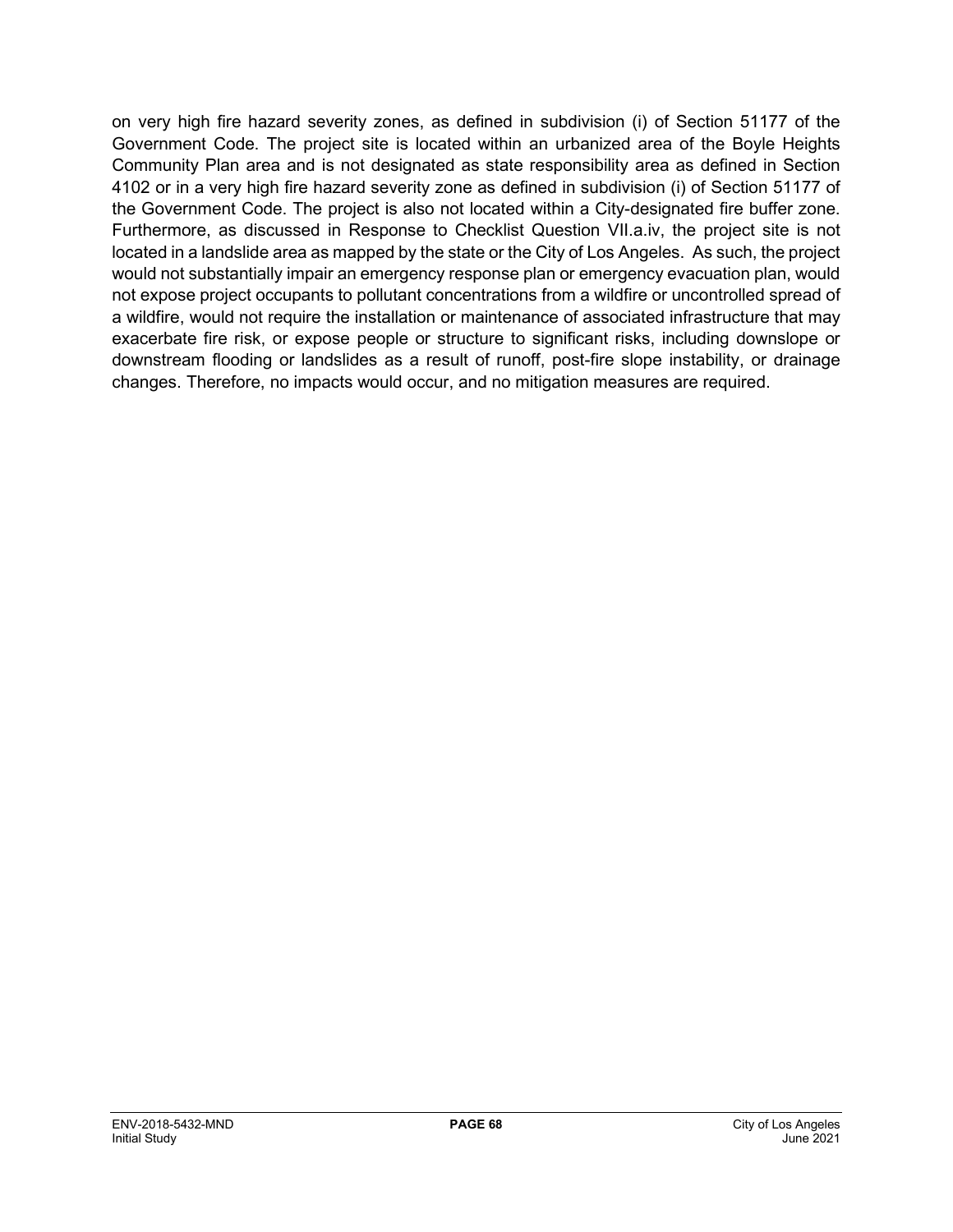## **XXI. MANDATORY FINDINGS OF SIGNIFICANCE**

- a. Does the project have the potential to substantially degrade the quality of the environment substantially reduce the habitat of a fish or wildlife species, cause a fish or wildlife population to drop below self-sustaining levels, threaten to eliminate a plant or animal community, substantially reduce the number or restrict the range of a rare or endangered plant or animal or eliminate importan examples of the major periods of California history or prehistory?
- b. Does the project have impacts that are individually limited, but cumulatively considerable? ("Cumulatively considerable" means that the incremental effects of a project are considerable when viewed in connection with the effects of past projects, the effects of other current projects, and the effects of probable future projects)?
- c. Does the project have environmental effects which will cause substantial adverse effects on humar beings, either directly or indirectly?

|                                              | Potentially<br>Significant<br>Impact | Less Than<br>Significant<br>with<br>Mitigation<br>Incorporated | Less Than<br>Significant<br>Impact | No Impact |
|----------------------------------------------|--------------------------------------|----------------------------------------------------------------|------------------------------------|-----------|
| у<br>ť,<br>e<br>p<br>e<br>е<br>νr<br>ıt<br>y |                                      |                                                                |                                    |           |
| y<br>?<br>e<br>e<br>st<br>d                  |                                      |                                                                | $\boxtimes$                        |           |
| h<br>n                                       |                                      |                                                                |                                    |           |

**a) Does the project have the potential to substantially degrade the quality of the environment, substantially reduce the habitat of a fish or wildlife species, cause a fish or wildlife population to drop below self-sustaining levels, threaten to eliminate a plant or animal community, substantially reduce the number or restrict the range of a rare or endangered plant or animal or eliminate important examples of the major periods of California history or prehistory?**

**Less than Significant Impact.** Based on the analysis in this Initial Study, the proposed project would not have the potential to degrade the quality of the environment, substantially reduce the habitat of fish or wildlife species, cause a fish or wildlife population to drop below self-sustaining levels, threaten to eliminate a plant or animal community, or reduce the number or restrict the range of a rare or endangered plant or animal. Therefore, impacts would be less than significant.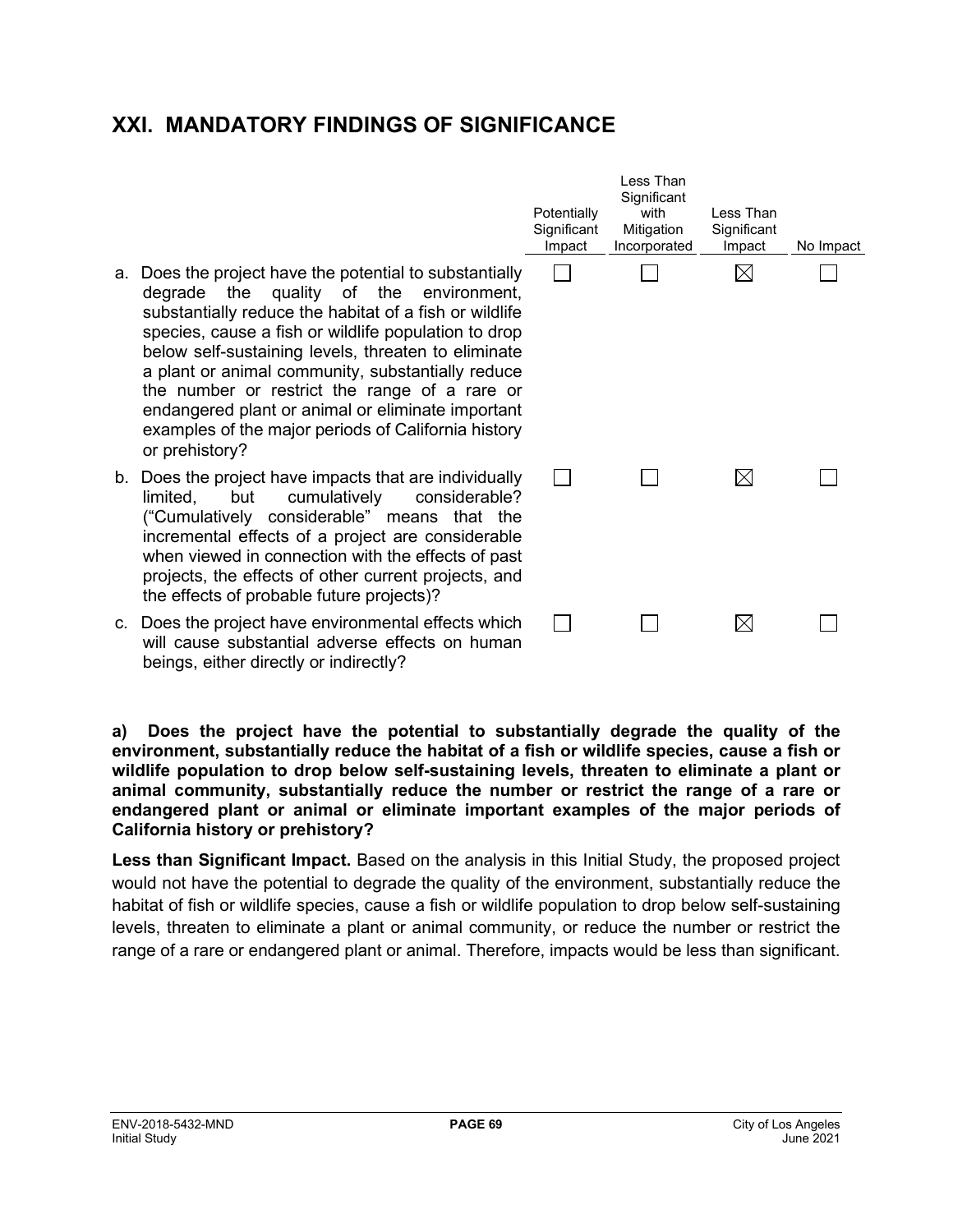#### **b) Does the project have impacts that are individually limited, but cumulatively considerable? ("Cumulatively considerable" means that the incremental effects of a project are considerable when viewed in connection with the effects of past projects, the effects of other current projects, and the effects of probable future projects)?**

**Less than Significant Impact.** A significant impact may occur if the proposed project, in conjunction with the related projects, would result in impacts that are less than significant when viewed separately but significant when viewed together. Although project may be constructed in the project vicinity, the cumulative impacts to which the proposed project would contribute would be less than significant.

#### **c) Does the project have environmental effects which will cause substantial adverse effects on human beings, either directly or indirectly?**

**Less than Significant Impact.** A significant impact may occur if the proposed project has the potential to result in significant impacts, as discussed in the preceding sections. All potential impacts of the proposed project have been identified, and RCMs have been identified, where applicable, to reduce all potential impacts to less than significant levels. Upon implementation of the RCMs identified and compliance with existing regulations, the proposed project would not have the potential to result in substantial adverse impacts on human beings either directly or indirectly. Therefore, impacts would be less than significant